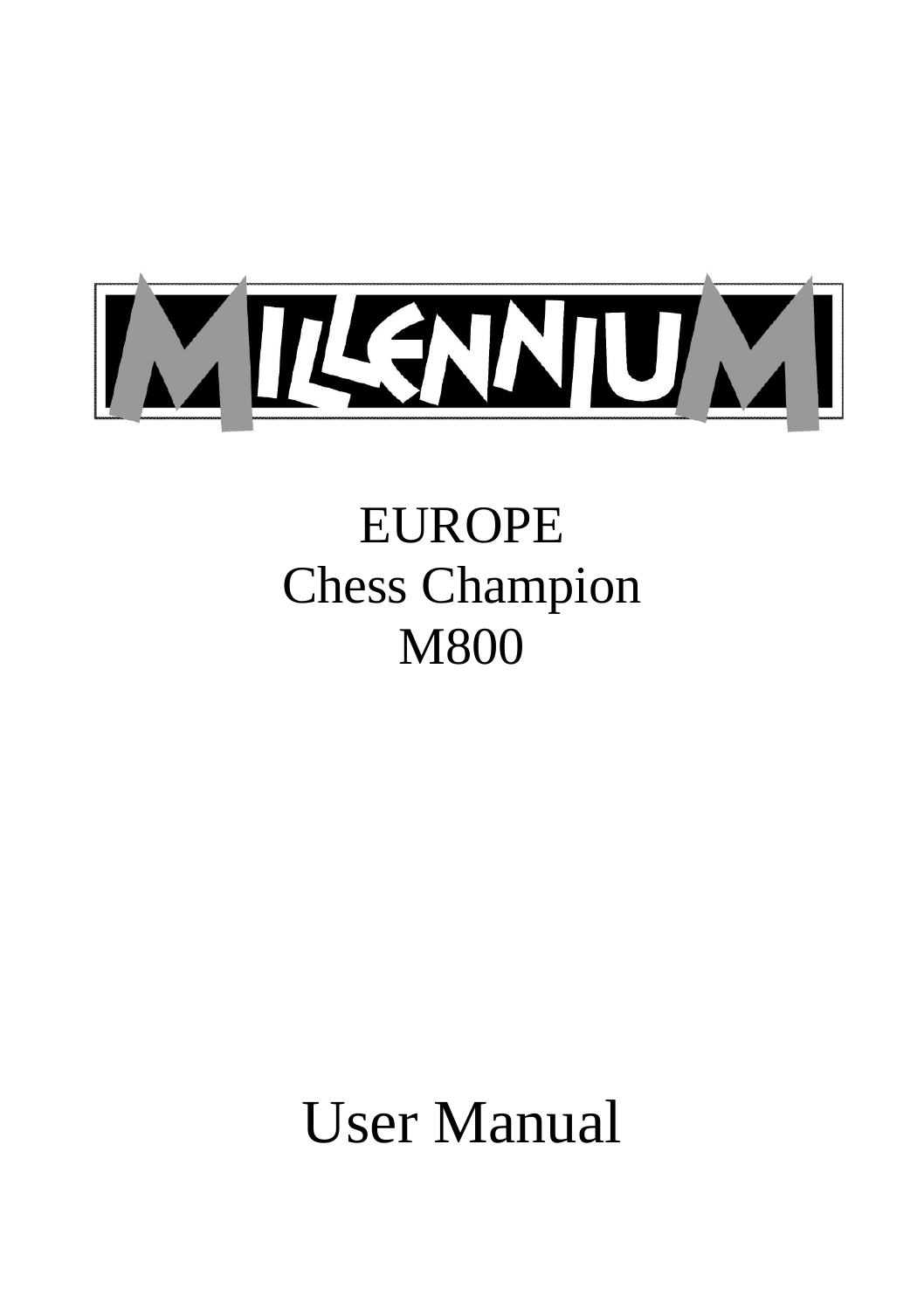#### **How to insert the Batteries:**

Place the game face down on a flat surface and bottom side of the unit to ensure proper function. locate the battery compartment on the bottom of the unit.

Open the battery compartment door by pressing on the tab with your thumb and lifting up. Your Chess Computer needs 3 x 1,5V "AA" or<br>"LR6" batteries batteries.

When inserting batteries, make sure that the positive tip of each battery matches up with the sign inside the battery compartment. Close the battery compartment cover.

Do not forget to press the RESET button at the



- SAFETY INSTRUCTIONS FOR BATTERIES:
- WARNING! RISK OF EXPLOSION IF BATTERIES ARE NOT REPLACED PROPERLY. DISPOSAL OF USED BATTERIES ONLY TO BE DONE ACCORDING TO INSTRUCTIONS.
- NON-RECHARGEABLE BATTERIES ARE NOT TO BE RECHARGED. RISK OF EXPLOSION!
- RECHARGEABLE BATTERIES ARE ONLY TO BE RECHARGED WITH ADULT SUPERVISION.
- RECHARGEABLE BATTERIES MUST BE REMOVED FROM THE PRODUCT BEFORE BEING RECHARGED.
- ALWAYS REPLACE ALL BATTERIES AT ONCE.
- WHEN INSERTING BATTERIES, ENSURE CORRECT POLARITY!
- DIFFERENT BATTERY TYPES OR NEW AND USED BATTERIES MAY NOT BE USED TOGETHER.
- DO NOT MIX ALKALINE AND NORMAL BATTERIES (ZINC-CARBON) OR RECHARGEABLE BATTERIES.
- KEEP BATTERIES OUT OF REACH OF SMALL CHILDREN. DO NOT DISPOSE OF IN FIRE, SHORT-CIRCUIT OR TAKE APART BATTERIES.
- IF NECESSARY, CLEAN BATTERY AND DEVICE CONTACTS BEFORE INSERTING THEM.
- BATTERY CONNECTOR CLIPS ARE NOT TO BE SHORT-CIRCUITED.
- DO NOT EXPOSE BATTERIES TO EXTREME CONDITIONS; E.G. ON RADIATORS OR DIRECT SUNLIGHT! INCREASED RISK OF LEAKS!
- REMOVE FULLY DISCHARGED BATTERIES FROM DEVICE IMMEDIATELY. INCREASED RISK OF LEAKS!
- AVOID CONTACT WITH SKIN, EYES AND MUCOUS MEMBRANES. IN CASE OF CONTACT WITH BATTERY FLUID, IMMEDIATELY RINSE AFFECTED AREAS WITH COPIOUS AMOUNTS OF CLEAN WATER AND CONTACT A DOCTOR.
- REMOVE BATTERIES FROM DEVICE WHEN NOT IN USE FOR LONG PERIODS OF TIME.
- INSERTION AND REPLACEMENT OF BATTERIES IS ONLY TO BE DONE BY ADULTS.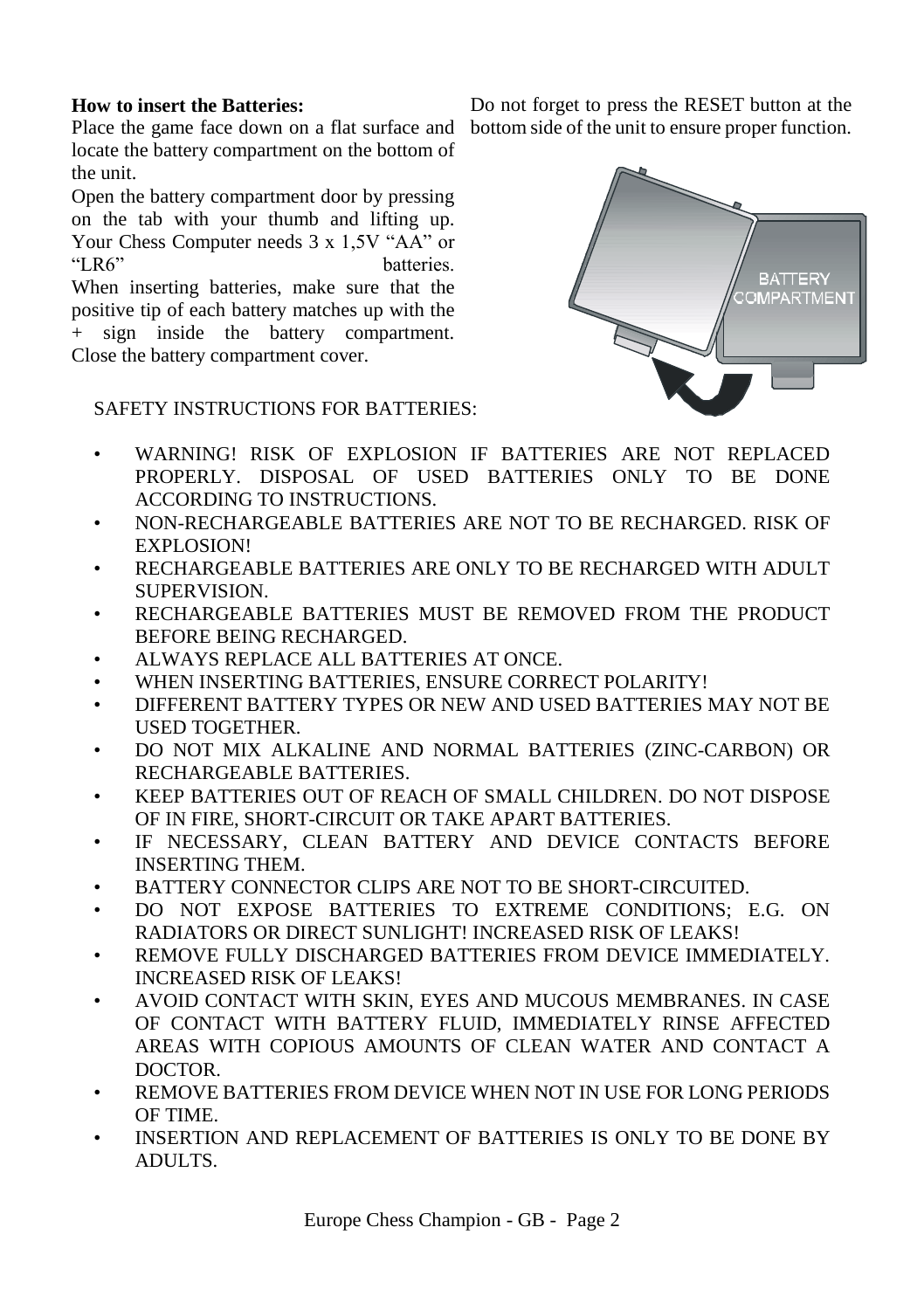# **Notes on power supply operation (available as an option)**

You can also operate the product using an AC adaptor. Only use the adaptor specified for this purpose, part no. M811. This is available as an optional accessory from our online shop at [www.computerchess.com.](http://www.computerchess.com/) The port is located in the front left hand section to the side on the front of your chess computer.



*NOTE:* The AC adaptor has the following specifications: Output 5V DC 0.6A. Only use the specified AC adaptor, M811.

When using the AC adaptor, please observe the following:

- The power socket should be located close to the device and should be easily accessible.
- The device should not be connected to more power sources than recommended.
- The electrical contacts must not be short-circuited.
- Always disconnect the adaptor from the mains before cleaning the device.
- Regularly check the product and the AC adaptor for damage, and do not use either of them if they are damaged. Never open them up.
- Please follow any safety instructions printed on the AC adaptor.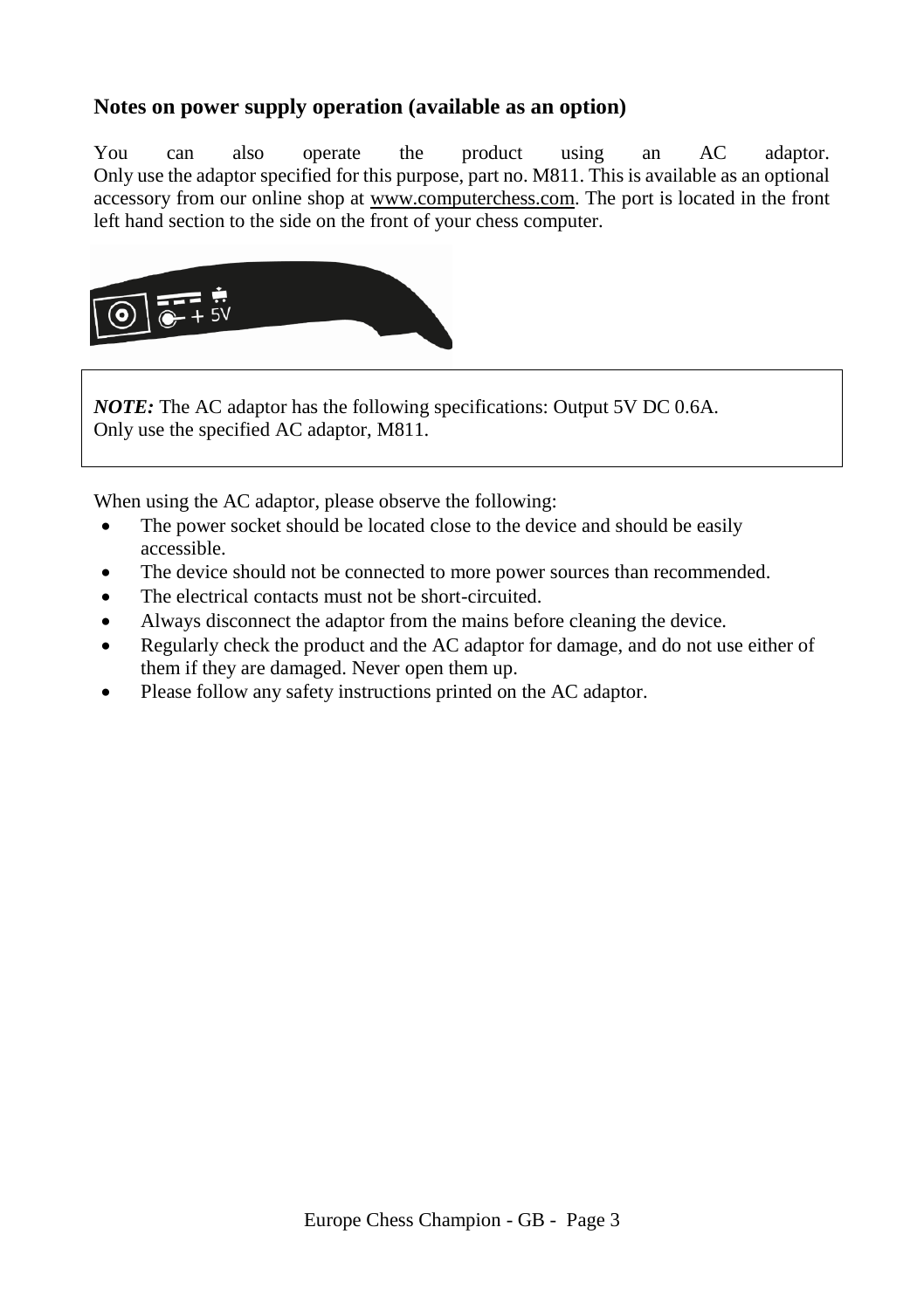# **Content**

| $\mathbf{1}$   | Setting Up |                                                 | 7              |
|----------------|------------|-------------------------------------------------|----------------|
|                | 1.1        | Batteries and choice of language                | $\overline{7}$ |
|                | 1.2        | Switching Off/On                                | $\overline{7}$ |
|                | 1.3        | Backlight                                       | 8              |
|                | 1.4        | Uses of the controls (summary)                  | 8              |
|                | 1.5        | The Main Menu                                   | $\,$ 8 $\,$    |
| 2              |            | Choice of game                                  | 9              |
| $\mathfrak{Z}$ |            | General information for playing on the computer | 9              |
|                | 3.1        | General                                         | 9              |
|                | 3.2        | End of the Game                                 | 10             |
| 4              | Chess      |                                                 | 11             |
|                | 4.1        | How to play chess                               | 11             |
|                | 4.1.1      | Chess pieces and basic positioning              | 11             |
|                | 4.1.2      | The moves                                       | 11             |
|                | 4.1.3      | Check and checkmate: winning the game           | 14             |
|                | 4.1.4      | Stalemate – drawn game                          | 15             |
|                | 4.1.5      | Castling                                        | 16             |
|                | 4.1.6      | En passant capture                              | 16             |
|                | 4.1.7      | Pawn promotion                                  | 17             |
|                | 4.1.8      | Material value of the pieces                    | 17             |
|                | 4.2        | Playing chess against the computer              | 18             |
|                | 4.2.1      | Starting a game                                 | 18             |
|                | 4.2.2      | Selecting the mode                              | 18             |
|                | 4.2.3      | Starting with reduced material                  | 18             |
|                | 4.2.4      | Making moves                                    | 19             |
|                | 4.2.5      | Captures                                        | 19             |
|                | 4.2.6      | Special moves                                   | 19             |
|                | 4.2.7      | Retracting your play                            | 19             |
|                | 4.2.8      | Changing sides - the "SWAP" key                 | 20             |
|                | 4.2.9      | Hints for playing chess against the computer    | 20             |
|                | 4.2.10     | Chess problems (mate in 2 or 3 moves)           | 20             |
|                | 4.2.11     | $Check - Mate - Draw$                           | 21             |
|                | 4.2.12     | Levels of playing strength                      | 21             |
|                | 4.2.13     | Style                                           | 22             |
|                | 4.2.14     | Positional evaluation                           | 22             |
|                | 4.2.15     | Hints –Suggestions on moves by the computer     | 22             |
|                | 4.2.16     | Tutor                                           | 23             |
|                | 4.2.17     | Chess exercises $-$ find the solution           | 23             |
|                | 4.2.18     | "Rated"game                                     | 24             |
| 5              | Checkers   |                                                 | 25             |
|                | 5.1        | How to play checkers                            | 25             |
|                | 5.1.1      | The Checkers board and pieces                   | 25             |
|                | 5.1.2      | The man and how it moves                        | 25             |
|                | 5.1.3      | Capturing enemy pieces                          | 25             |
|                | 5.1.4      | The king and how it moves                       | 26             |
|                | 5.2        | Playing against the computer                    | 27             |
| 6              | Reversi    |                                                 | 28             |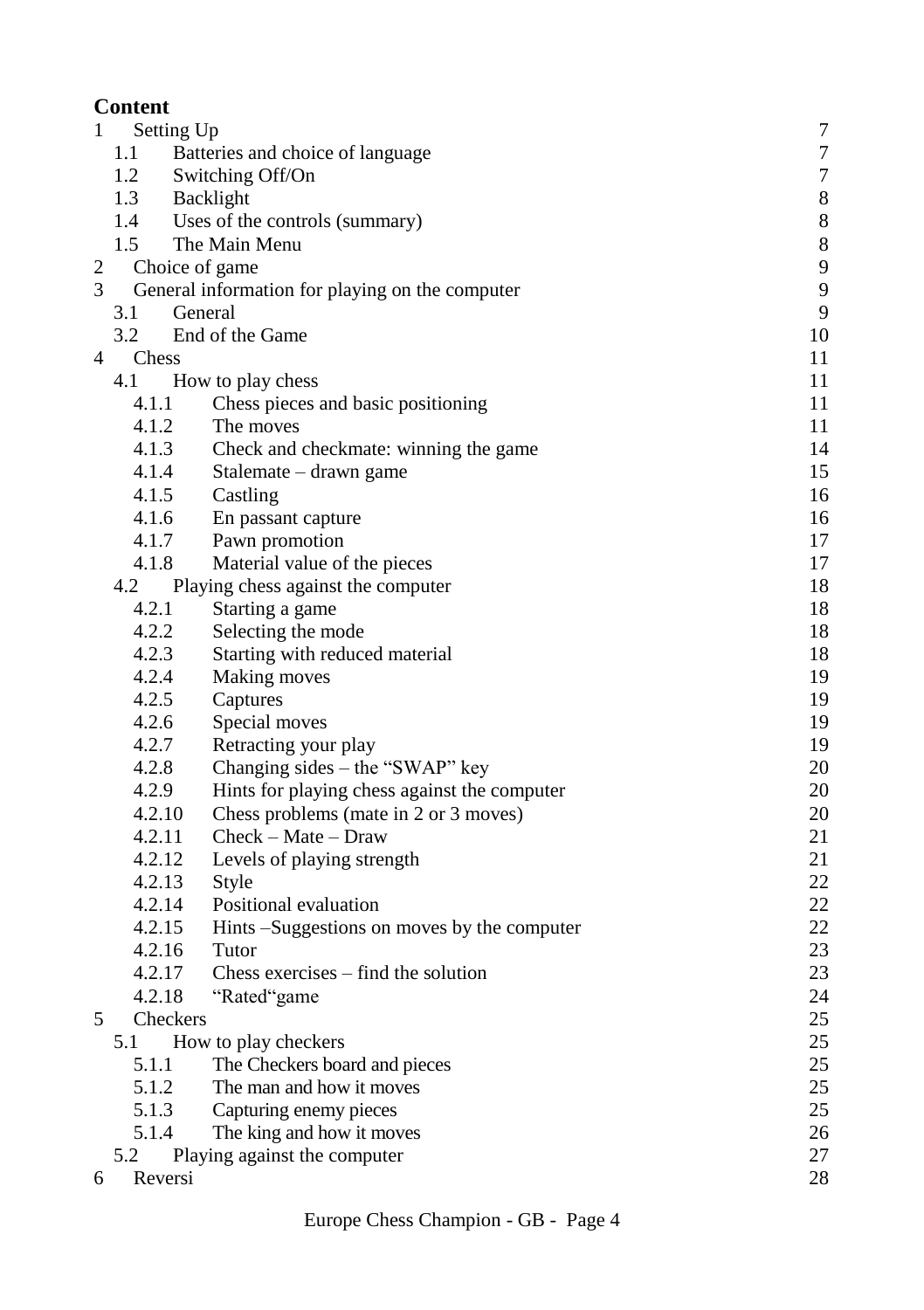|    | 6.1    | How to play Reversi                                  | 28 |
|----|--------|------------------------------------------------------|----|
|    | 6.1.1  | The board and pieces                                 | 28 |
|    | 6.1.2  | Beginning the game                                   | 28 |
|    | 6.1.3  | Continuing the game                                  | 28 |
|    | 6.1.4  | Result of the game                                   | 29 |
|    | 6.2    | Playing against the computer                         | 29 |
|    | 6.2.1  | Starting a game                                      | 29 |
|    | 6.2.2  | How to "E" a move                                    | 29 |
| 7  |        | Four-in-a-row                                        | 30 |
|    | 7.1    | The rules                                            | 30 |
|    | 7.2    | Playing against the computer                         | 30 |
| 8  |        | Fox and Geese                                        | 31 |
|    | 8.1    | The rules                                            | 31 |
|    | 8.2    | Playing against the computer                         | 31 |
| 9  |        | Grasshopper                                          | 32 |
|    | 9.1    | The rules                                            | 32 |
|    | 9.2    | Playing against the computer                         | 32 |
| 10 |        | NIM                                                  | 33 |
|    | 10.1   | The rules                                            | 33 |
|    | 10.2   | Playing against the computer                         | 33 |
|    | 10.2.1 | Before play starts                                   | 33 |
|    | 10.2.2 | The play                                             | 33 |
|    |        | Northcote's Game                                     | 34 |
| 11 | 11.1   |                                                      | 34 |
|    |        | The rules                                            |    |
|    | 11.2   | Playing against the computer                         | 34 |
|    | 11.2.1 | Before play starts                                   | 34 |
|    | 11.2.2 | The play                                             | 34 |
| 12 |        | <b>Special Features</b>                              | 35 |
|    | 12.1   | Options                                              | 35 |
|    | 12.1.1 | Sounds                                               | 35 |
|    | 12.1.2 | Playing styles in chess                              | 35 |
|    |        | 12.1.3<br>LCD-contrast                               | 35 |
|    |        | 12.1.4<br>"Referee" mode                             | 36 |
|    | 12.1.5 | Language                                             | 36 |
|    | 12.1.6 | Chess tutor $-$ hints and warnings                   | 36 |
|    | 12.2   | Levels of playing strengths (Games other than chess) | 37 |
|    | 12.3   | Retracting your play                                 | 37 |
|    | 12.4   | Changing sides - the "SWAP" key                      | 37 |
|    | 12.5   | $Hints - suggestions for moves by the computer$      | 37 |
|    | 12.6   | The "Help" Feature                                   | 38 |
|    | 12.7   | Reverse board $(\circledcirc)$                       | 38 |
|    | 12.8   | Setting up a position                                | 38 |
|    | 12.9   | Interrupting / saving a game                         | 39 |
| 13 |        | Troubleshooting                                      | 40 |
|    | 13.1   | The LCD display shows no information                 | 40 |
|    | 13.2   | The computer will not make a move                    | 40 |
|    | 13.3   | The computer does not accept your move               | 41 |
|    | 13.3.1 | In all game types                                    | 41 |
|    |        |                                                      |    |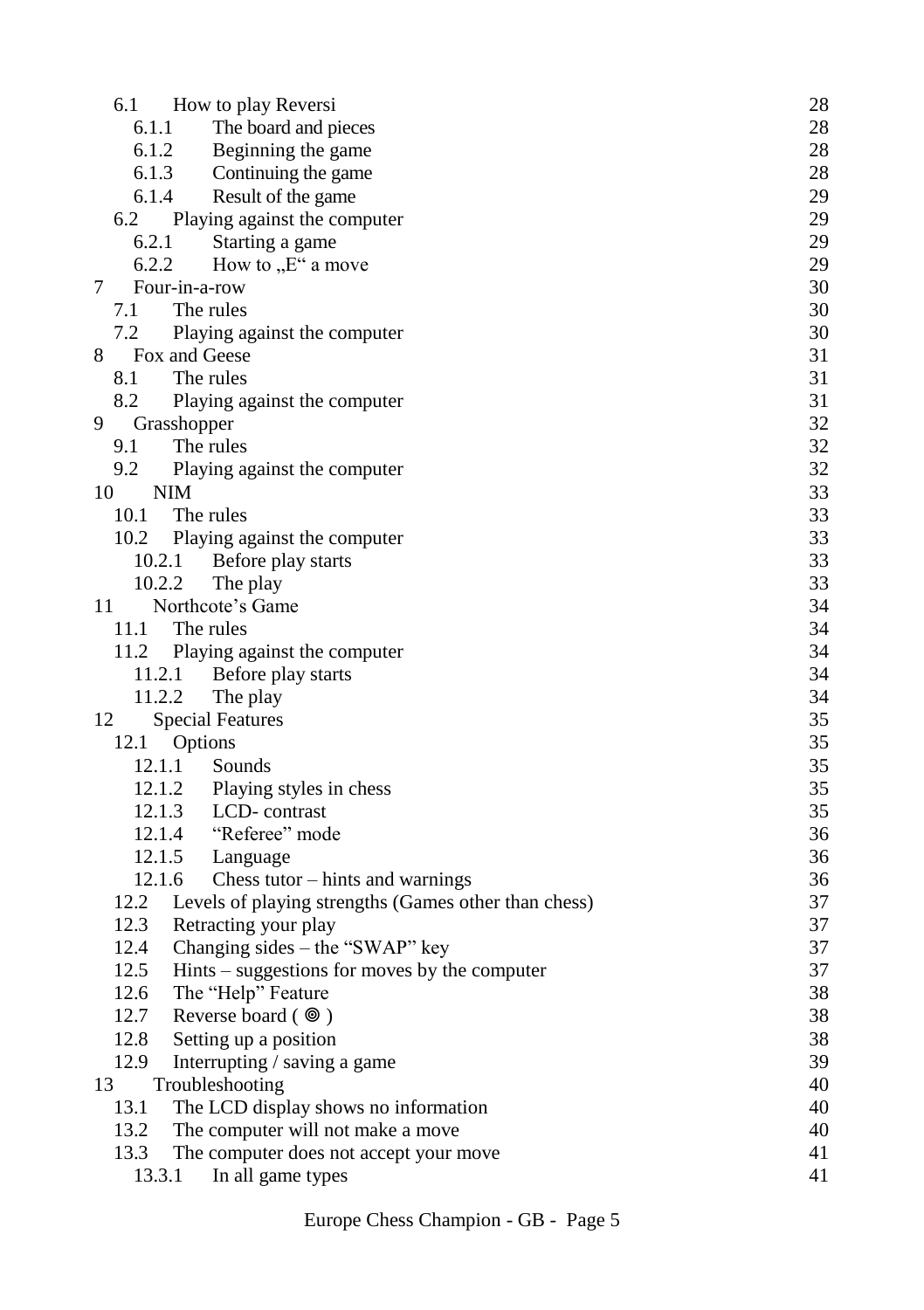| 13.3.2 In chess mode                      | 41 |
|-------------------------------------------|----|
| 13.3.3 In checkers mode                   | 41 |
| 13.4 Are you familiar with all the rules? | 41 |
| 13.5 The computer makes "illegal" moves   | 42 |
| $13.6$ No sound                           | 42 |
| 13.7 The RESET switch                     | 42 |
| 14 Solutions to Exercises                 | 43 |
|                                           |    |

Please note, that this product is not a toy as laid down in directive 2009/48/EC. If you allow your children to use the product, guide them to explain the machine properly and pay attention that they use it as intended by the manufacturer.

Warning! This product contains magnets. Magnets sticking together or becoming attached to a metallic object inside the human body can cause serious or fatal injury. Seek immediate medical help if magnets are swallowed or inhaled.

# **Disposal:**



According to the EC directive 2012/19, the device must be disposed of properly at the end of its service life. Suitable parts of the device will then be recycled, reducing the environmental pollution. For more information, please contact your local disposal company or your municipal administration.



Disposal of batteries: Batteries are not to be disposed of in normal household waste. Each consumer is legally bound to dispose of batteries properly at collection points that have been set up for this purpose.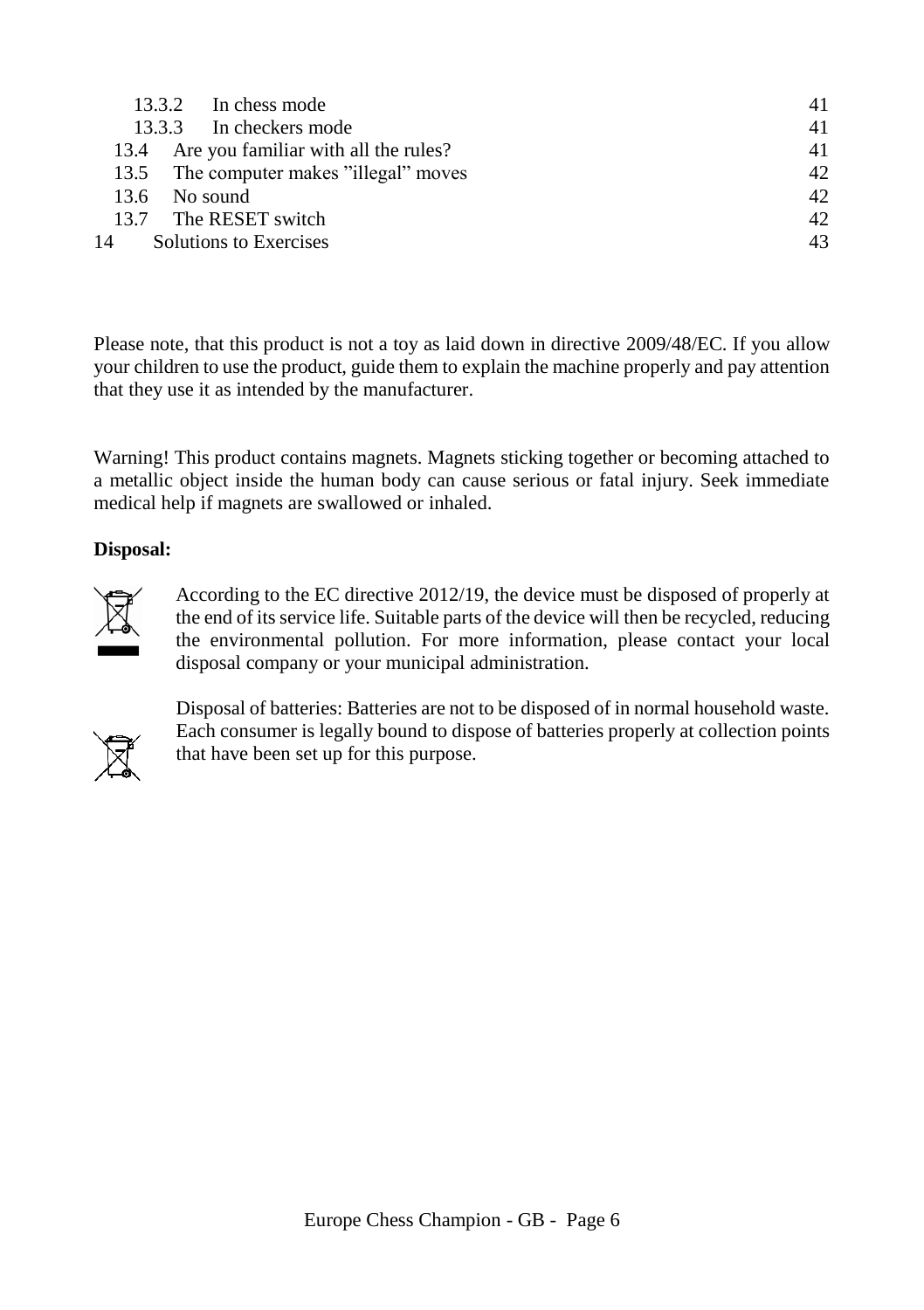# <span id="page-6-0"></span>**1 Setting Up**

# <span id="page-6-1"></span>1.1 Batteries and choice of language

Insert the batteries into the compartment on the underside. Make sure they are the right way round ("+" matching with "+"). The computer should respond with a sound signal. The *Liquid Crystal Display* (LCD) should show the starting position for a game of Chess, with the word **English**, "blinking", in the bottom line.

If this display fails to appear, insert a thin object (e.g. paper clip) into the RESET hole on the underside of the computer, and press with it.

If you want the computer to give its messages in English, simply press the  $E^2$ - button. You can select one out of 13 different languages.

| Language  | <b>Display shows</b> |
|-----------|----------------------|
| English   | English              |
| German    | Deutsch              |
| French    | Français             |
| Italian   | Italiano             |
| Spanish   | Español              |
| Dutch     | NL                   |
| Portugese | <b>POR</b>           |
| Swedish   | Svenska              |
| Finnish   | Suomi                |
| Czech     | Čeština              |
| Slovak    | Sloven               |
| Polish    | Polski               |
| Greek     | Ελληνικά             |

To select a different language, keep pressing ▲ or ▼ until the desired option appears, *then* press ...E". There are 7 choices: English, German, French, Italian, Spanish, Dutch (NL) and Portuguese (POR).

You may now start a game of Chess, with the computer playing at 10 seconds per move – see § [4.2.12](#page-20-1) etc. For other possibilities, go to § [1.5](#page-7-2) ("The Main Menu").

# <span id="page-6-2"></span>1.2 Switching Off/On

To switch on when not replacing the batteries, press the ON/OFF button *In general the computer will switch off automatically if left idle for 8½ minutes. When "off", it still retains the current game in its memory, and you can resume play later.*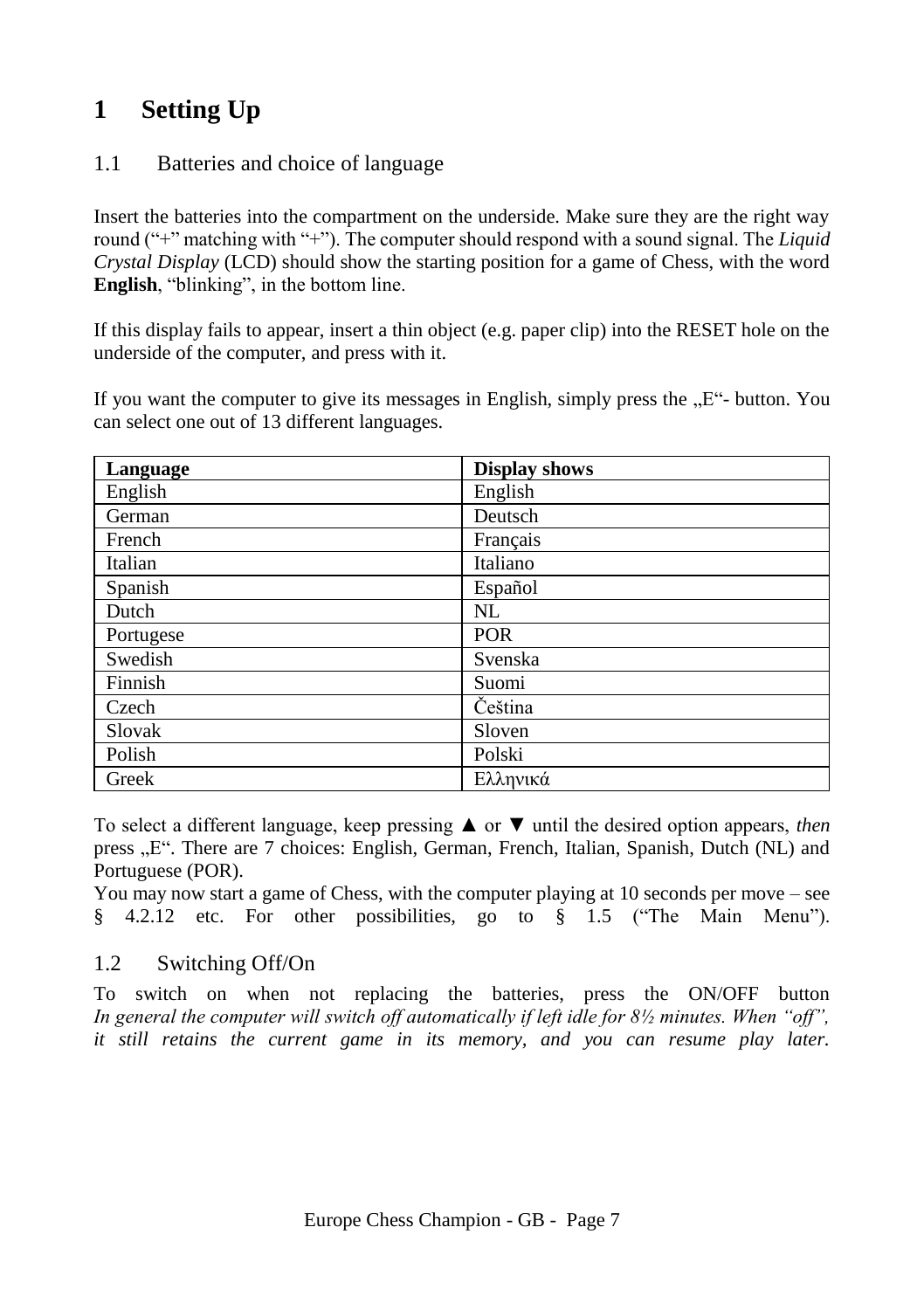# <span id="page-7-0"></span>1.3 Backlight

The LCD has a backlight which can be switched on or off by holding down the SWAP button for about 1 second.

If the computer has waited over 1 minute for your next action, the light goes out automatically, then comes on again when you press any square or button.

- <span id="page-7-1"></span>1.4 Uses of the controls (summary)
- $ON$ Switches the computer on or off. When "off", it still remembers the current game,
- **OFF** which may be resumed later.
- START Gives access to the Main Menu, allowing you to start a new game or use any of the special features.
- ▲...▼ These buttons allow you to inspect all the items in a menu. Also, with ▼ you can retract one or more moves.
- E (Enter) Selects the currently displayed item in a menu. In some cases it takes you to the next stage in an operation.
- ESC Returns from a sub-menu to the Main Menu, or from the Main Menu to normal playing conditions. Used in some other cases to clear a message from the bottom line and allow play to proceed.
- SWAP Makes the computer play next, i.e. swap sides with you. At the start of a game, press SWAP if you want the computer to play first. When the computer is "thinking", SWAP interrupts it. When a Chess "tutor" message appears, SWAP gives further information.

A long press on this button switches the Backlight on or off.

- HELP Displays a scrolling message which states what options you have available.
- LEGAL In Chess, after pressing a piece, you can press LEGAL to see what moves this piece may make. In a Chess exercise, press LEGAL if you "give up".
- EXER Select one of the 100 Chess exercises. Find the solution!
- CISE
- RESET Returns to the situation when the batteries were first loaded. Can be used in the event of a problem you do not understand.

# <span id="page-7-2"></span>1.5 The Main Menu

A press on the START button displays the first item on the Main Menu. By pressing  $\triangle$  or  $\nabla$ repeatedly, you can view all the items:

| NEW GAME       |                                       | See $\S$ 2          |
|----------------|---------------------------------------|---------------------|
| <b>LEVEL</b>   |                                       | See §§ 4.2.12, 12.2 |
| <b>INVERT</b>  | $(=$ Reverse board)                   | See § 12.7          |
| <b>OPTIONS</b> |                                       | See § 12.1          |
| RATING         | $($ = "Rating number"; in Chess only) | See § 4.2.18        |
| <b>SET UP</b>  |                                       | See § 12.8          |
| <b>HINT</b>    |                                       | See § 12.5          |

To select an item, display it and press ...E. (Instead, ESC returns to the previous situation.)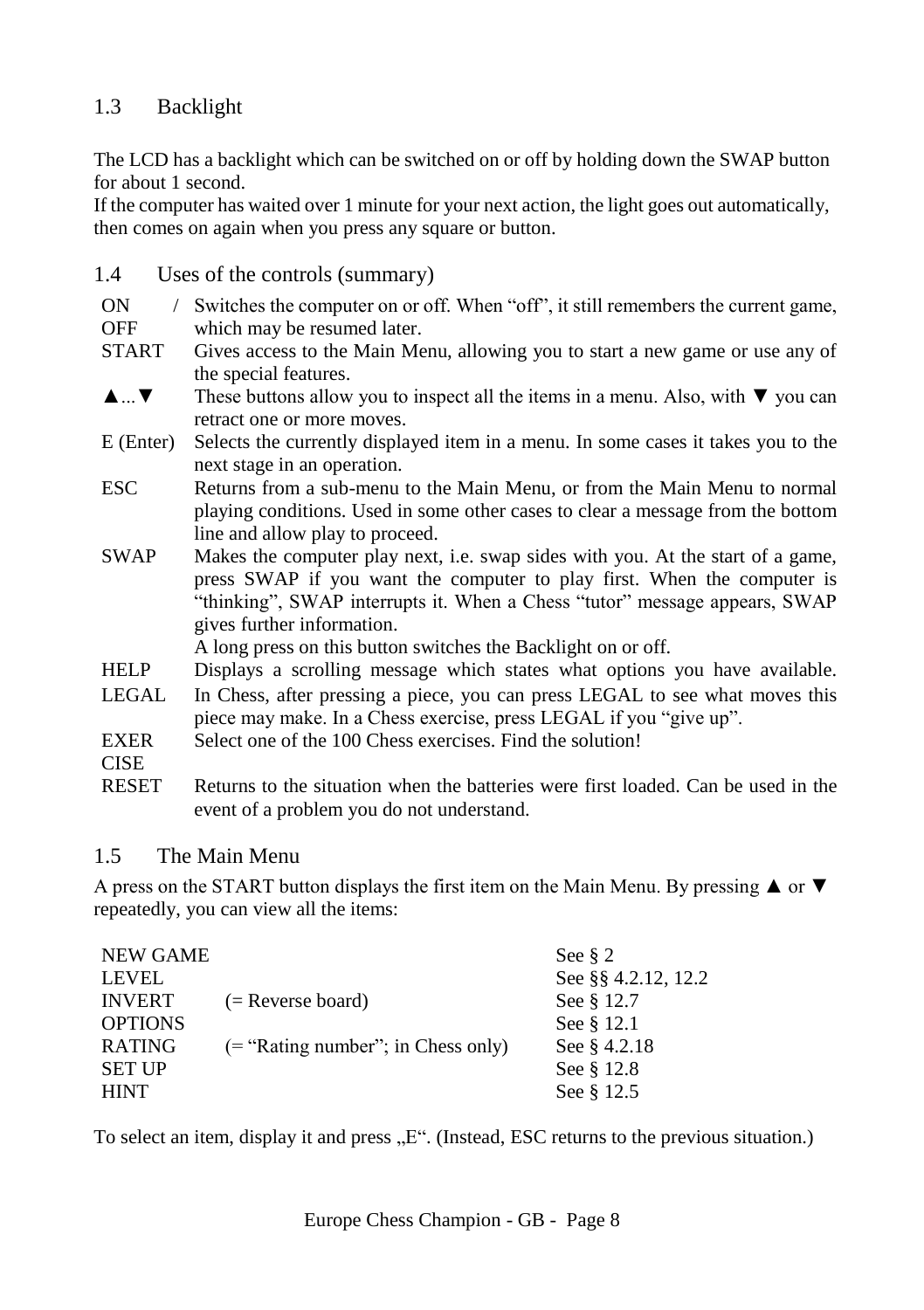# <span id="page-8-0"></span>**2 Choice of game**

By selecting NEW GAME from the Main Menu then pressing  $\triangle$  or  $\nabla$  repeatedly, you can view all 8 game types:

| <b>CHESS</b>    |                                              | see $\S$ 4 |
|-----------------|----------------------------------------------|------------|
| <b>CHECKERS</b> |                                              | see $\S$ 5 |
| <b>REVERSI</b>  |                                              | see $\S$ 6 |
| 4 IN ROW        | $(= Four-in-a-Row, also called "Connect 4")$ | see $§ 7$  |
| $FOX + G.$      | $(=$ Fox and Geese)                          | see $\S 8$ |
| <b>G/HOPPER</b> | $(=$ Grasshopper)                            | see $\S$ 9 |
| <b>NIM</b>      |                                              | see $§$ 10 |
| <b>NORTH</b>    | (= Northcote's Game)                         | see $§$ 11 |
|                 |                                              |            |

To select a game, display it and press "E". (Instead, ESC returns to the Main Menu - $§ 1.5).$  $§ 1.5).$ 

# <span id="page-8-1"></span>**3 General information for playing on the computer**

# <span id="page-8-2"></span>3.1 General

The LCD (liquid crystal display) records the current situation in the game, and indicates the computer's play. In some games (Chess, Four-in-a-Row, Nim, Northcote's Game), you must take some decisions before play starts.

The computer or the user may play first. To make the computer play first, press SWAP when the game is ready to begin. The symbol  $\Box$  or  $\Box$  (in the bottom left corner of the LCD) shows which side (White or Black) plays next.

Notation: Observe that the playing board is marked with the *co-ordinates* of each individual square, e.g. A1, G6 etc. These appear in the bottom line of the LCD when a move is being announced or carried out. *Example:* In Chess, the computer is moving its pawn from e7 to e5. The bottom line shows:

# **E7E5**

The co-ordinates **E7** are shown "blinking", and so is the pawn on that square of the LCD board. Press the square on the playing board as you pick up the pawn. Then **E5** "blinks", and the pawn is shown alternating between e7 and e5. Press the e5 square as you place the pawn there.

When the computer is "thinking", the bottom line of the LCD displays a rotating "hourglass" symbol. It may also display the move that is being considered. To interrupt the computer and make it play at once, press SWAP.

When it is your turn to play, a press on SWAP makes the computer play next  $-$  i.e. it swaps sides with you.

An error (e.g. if you try to play an illegal move) is indicated by a buzz. If the co-ordinates are cleared from the bottom line, start your move again.

The rules of the games are explained in the relevant chapters.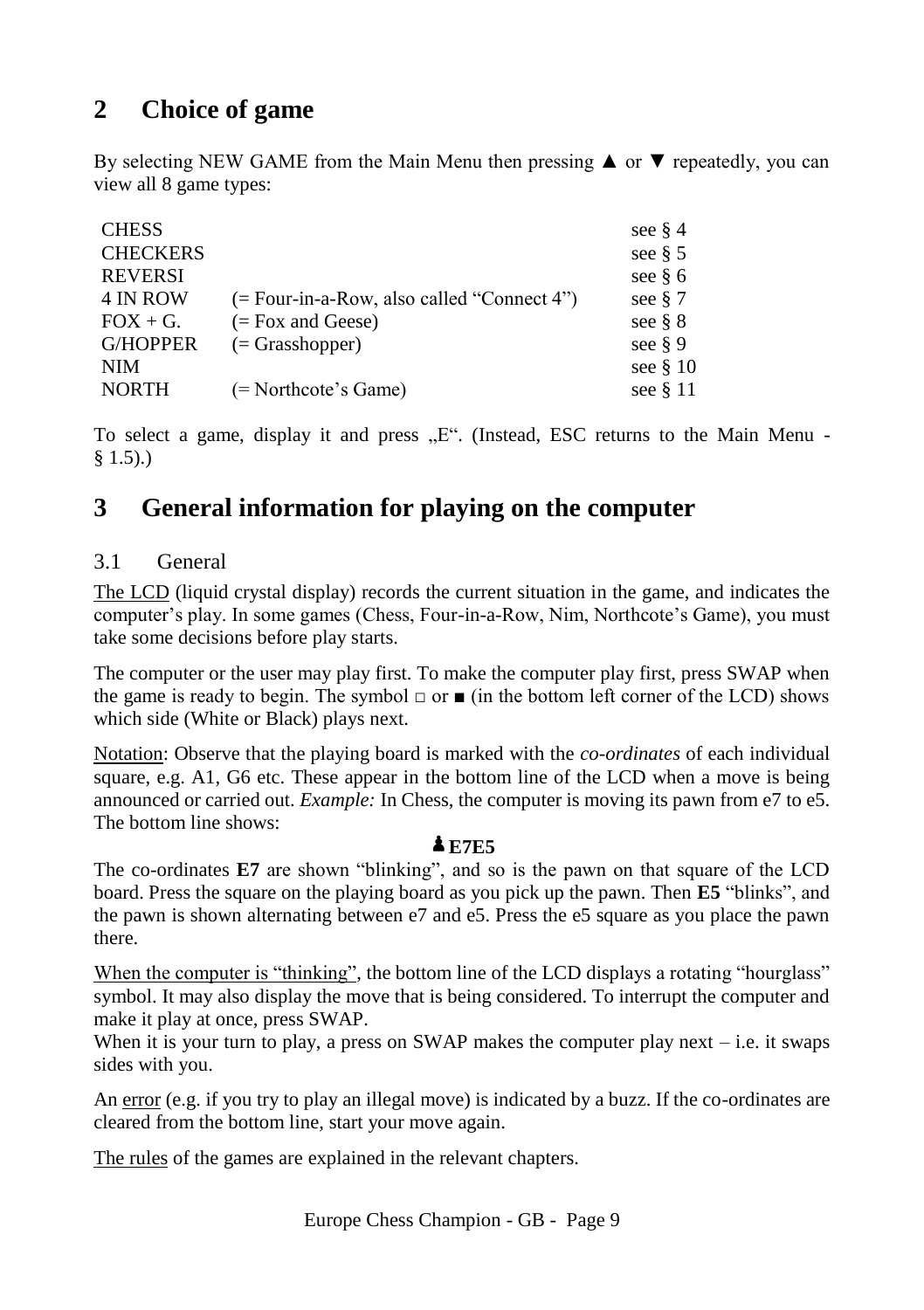# <span id="page-9-0"></span>3.2 End of the Game

| This is announced as follows: |                                              |  |  |  |
|-------------------------------|----------------------------------------------|--|--|--|
| <b>WW</b>                     | White wins                                   |  |  |  |
| <b>BW</b>                     | <b>Black wins</b>                            |  |  |  |
| 1:0                           | First player wins                            |  |  |  |
| 0:1                           | Second player wins                           |  |  |  |
| $WW 29:35$ (e.g.)             | White wins with 35 pieces to 29 (in Reversi) |  |  |  |
| Draw                          |                                              |  |  |  |
| DRAW 3                        | Draw by 3-fold repetition (Chess only)       |  |  |  |
| <b>DRAW 50</b>                | Draw by 50-move rule (Chess only)            |  |  |  |
| <b>STALE</b>                  | Draw by stalemate (Chess only)               |  |  |  |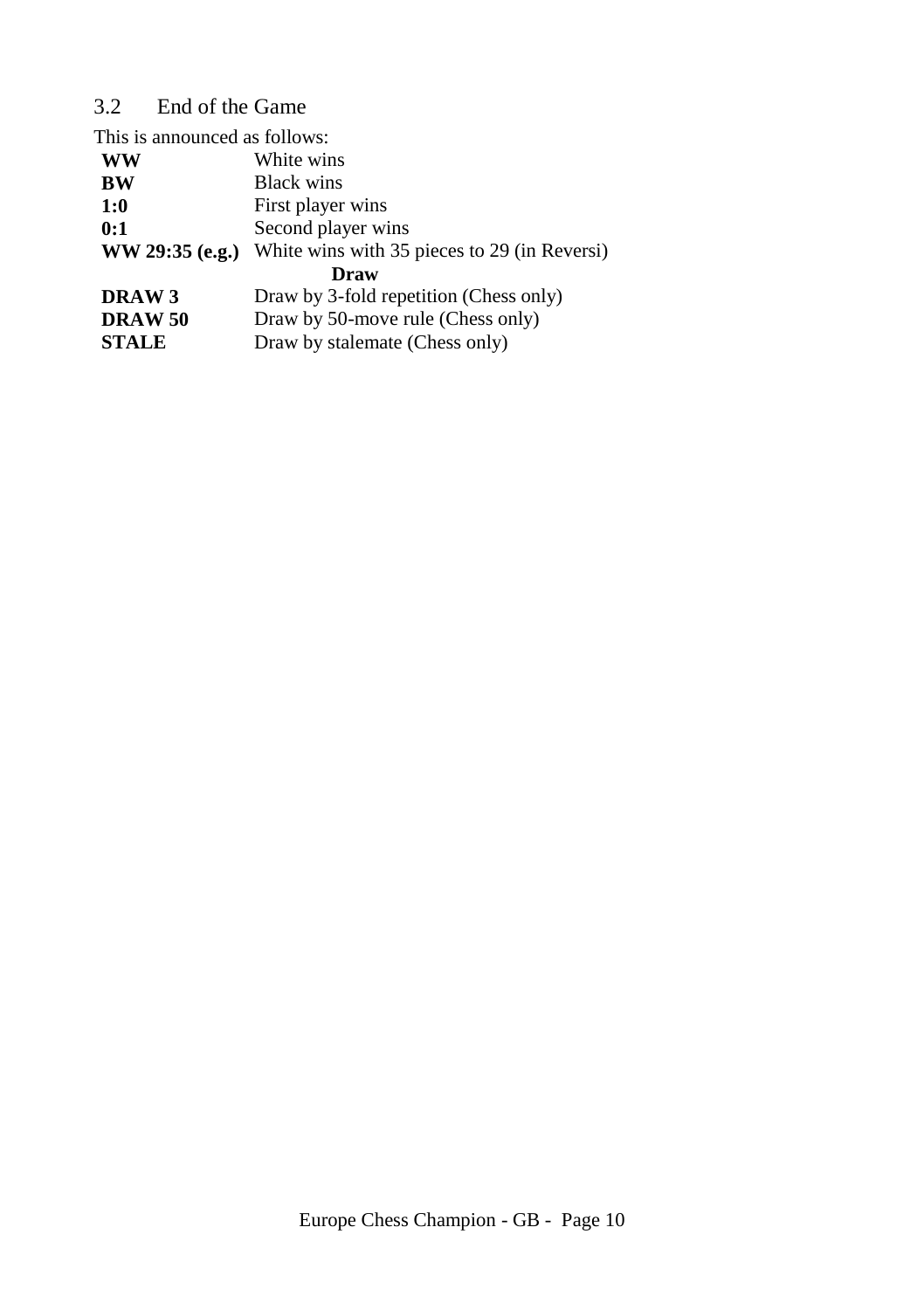# <span id="page-10-0"></span>**4 Chess**

<span id="page-10-1"></span>4.1 How to play chess

# <span id="page-10-2"></span>*4.1.1 Chess pieces and basic positioning*

Each of the players ("White" and "Black") begins with 16 chessmen, or pieces, of his own colour – namely one *king,* one *queen,* two *rooks,* two *bishops,* two *knights* and eight *pawns.* KING: QUEEN: ROOK: BISHOP: KNIGHT: PAWN:

The most important piece is the king, since *the object of the game is to put your opponent's king in a position where it cannot avoid being captured.* At the start, the pieces are arranged like this:



A common mistake during set-up is mixing up the queen and king, so remember: "white queen, white square" and "black queen, black square".

# <span id="page-10-3"></span>*4.1.2 The moves*

White makes the first move, then the players move alternately. When it is his turn, a player must move one of his pieces onto a square which is either vacant or occupied by an enemy piece. In the latter case the enemy piece is "captured", i.e. removed from the board. Each type of piece has its characteristic way of moving.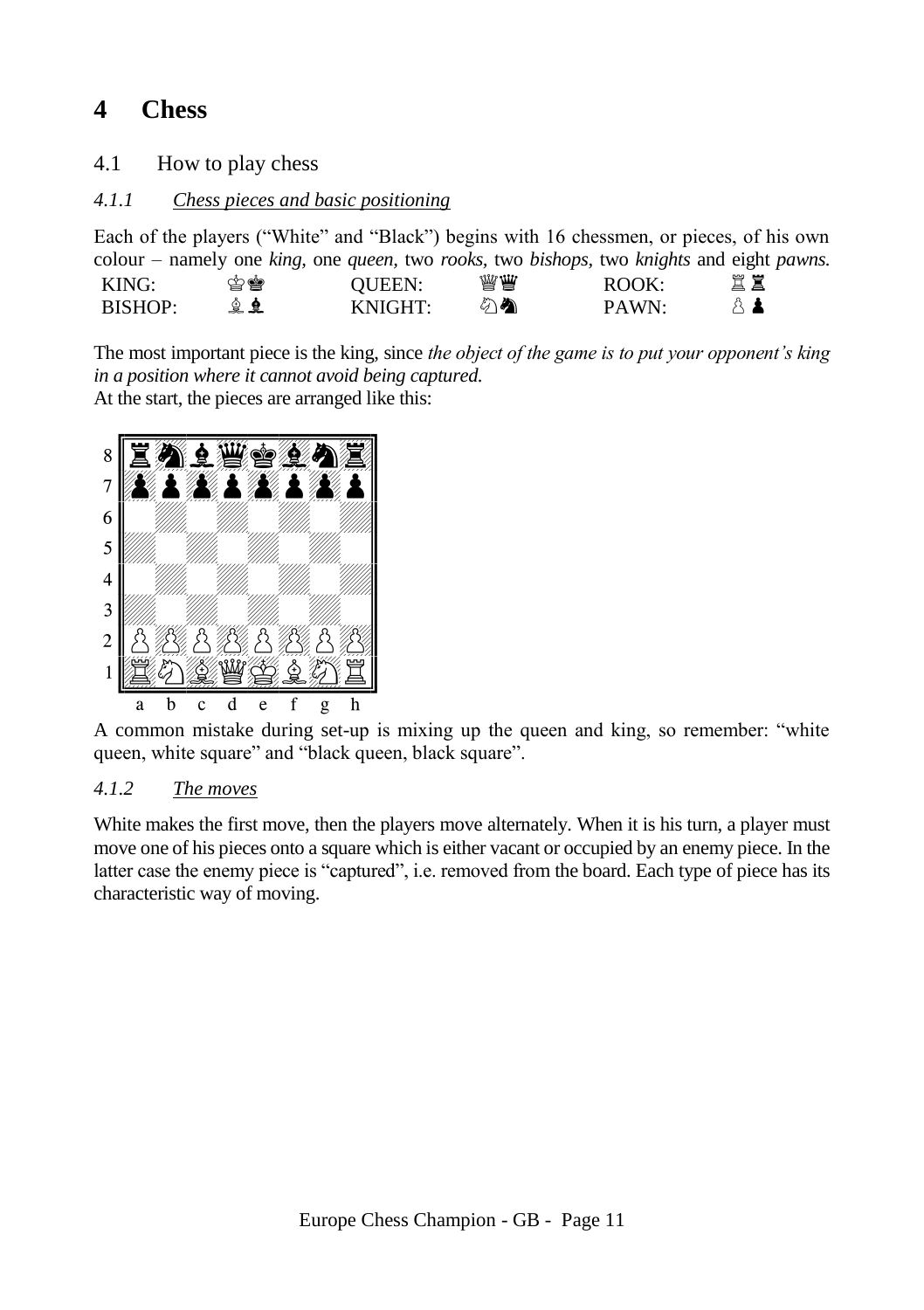(a) *The king* moves one square at a time, in any direction – forwards, backwards, sideways or diagonally



(b) *The queen* can move any number of squares at once, in a straight line – horizontally, vertically or diagonally



*(c) The rook* moves horizontally or vertically, any number of squares at once*.*

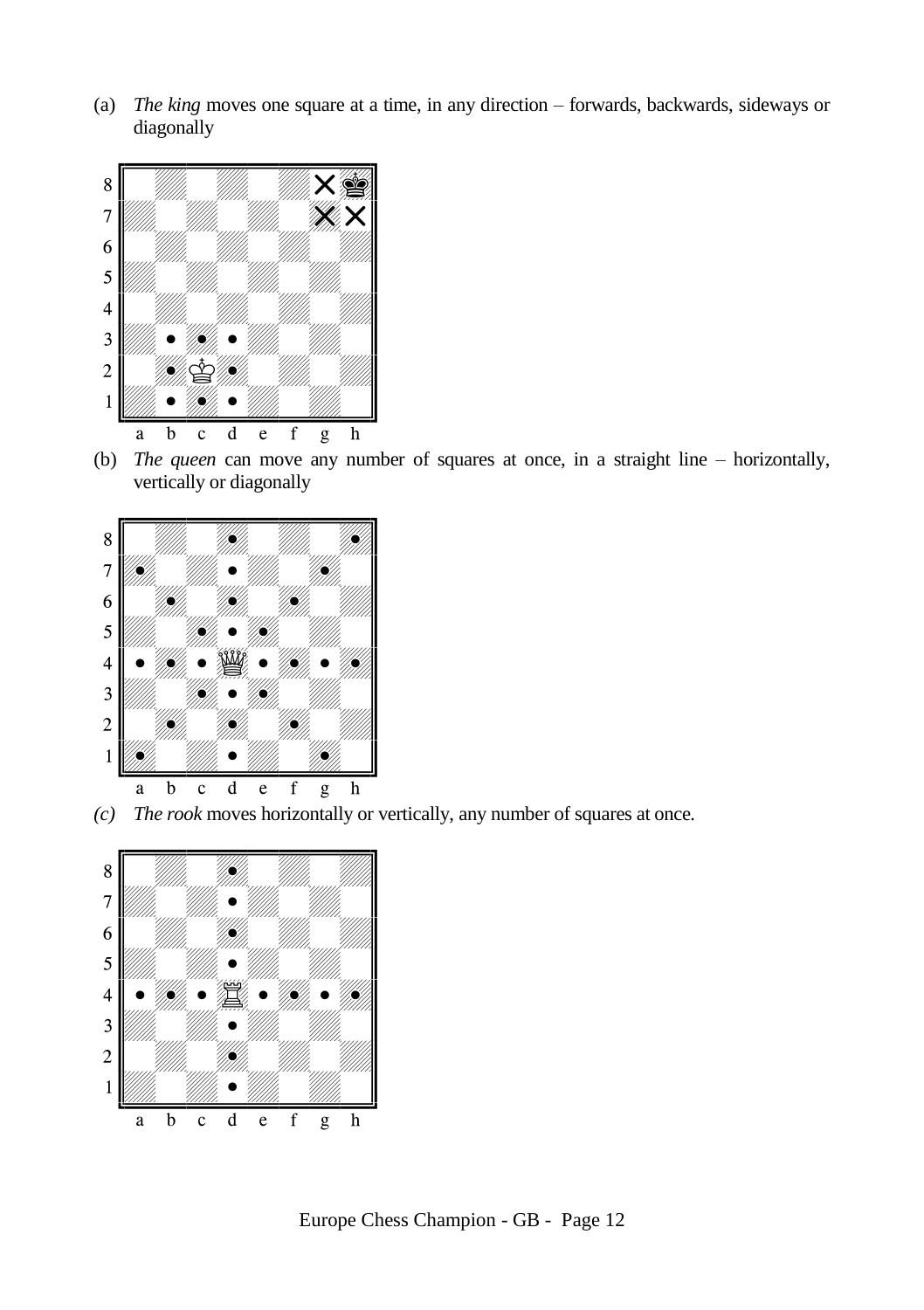*(d) The bishop* moves diagonally, any number of squares at a time *.*



The queen, rook and bishop cannot "jump across" another piece. For the sole exception (where the rook "jumps over" the king), see "Castling" ([§ 4.1.5.](#page-15-0) ).

*(e) The knight's move* is like an "L-shape": two squares horizontally or vertically, then one square at right-angles. The knight is able to jump over other pieces (of either colour).



The pieces we have dealt with so far can *capture* enemy pieces by moving in their usual way. If it is White's turn to move in the position above, he may capture the black knight with his bishop if he wishes.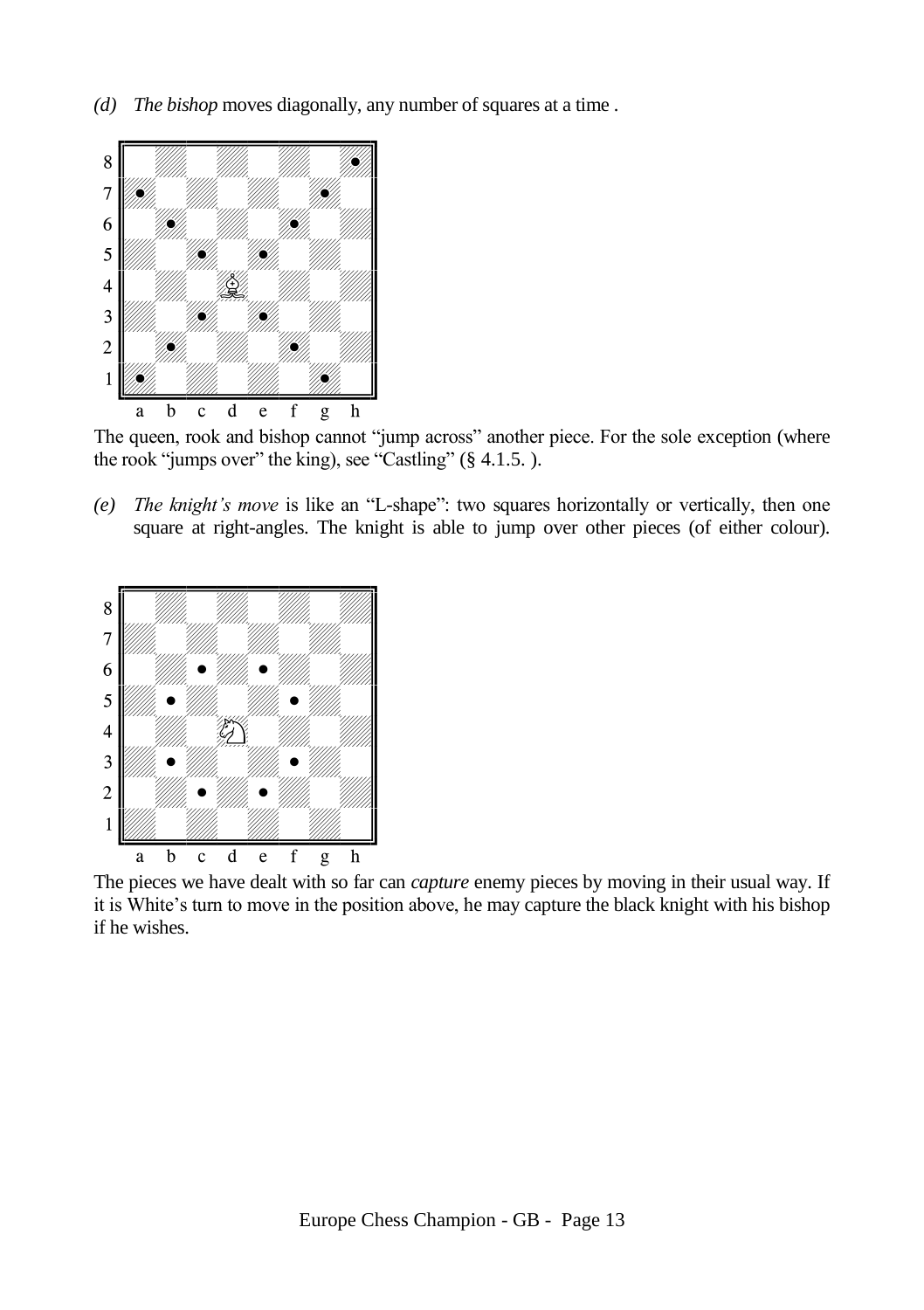*(f)* The ordinary move of *the pawn* is simply one square straight forward – it cannot retreat. When making a *capture,* the pawn moves one square *diagonally* forward.*.*



The pawn is the weakest chess piece, but there are some special points about the way it moves. From its initial position in the second row, it can advance by two squares. Whether to move it one or two squares is up to the player. However, once it has moved one square, a double move is no longer possible.

The pawn **captures in a different direction from the way it moves**, ie it captures diagonally one square left or right. This also applies to the pawn in its initial position. The diagram shows all possible pawn moves and captures.

The white pawn can advance one or two squares, or it can capture the black knight. The black pawn has already advanced one square from its initial position, and can therefore either advance another square, or capture the white rook. advance another square, or capture the white rook. On reaching the far end of the board, a pawn is "promoted", i.e. changed into a queen, rook, bishop or knight. The player chooses the piece (normally a queen), and places it on the square to which his pawn has just advanced. The pawn is removed from the board.

#### <span id="page-13-0"></span>*4.1.3 Check and checkmate: winning the game*

If a player attacks one piece unnoticed by his opponent, that piece is lost. With the king, however, the situation is different as it cannot be captured. It can be attacked like any other piece, but the attack must be countered in the next move. As this attack is actually threatening to **check** - with the king subsequently being in a **check position** – a less experienced player will at that moment announce "**check**" to warn the opponent. Your computer will do just that, but note that it is not really necessary.

There are basically three ways to counter a threatened **check**:

1) The king moves to a square not under threat;

2) The threatening piece is captured;

3) Another piece is positioned between the threatening piece and the king.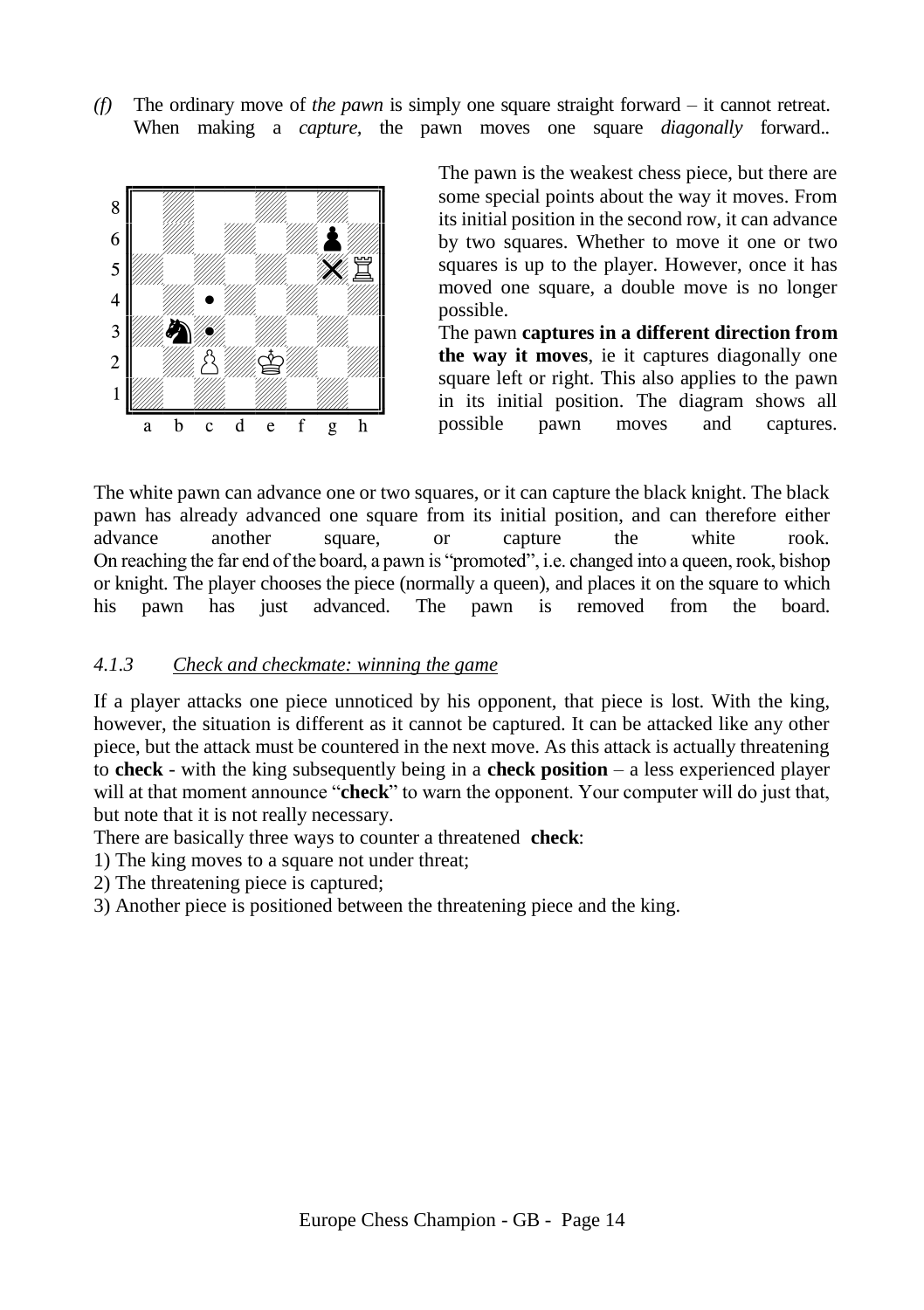

Here, all 3 situations are seen in a simple example. White is in check, threatened by bishop d5 and must make a move:

1) The king moves to h2 or g1 (not to g2 where it would remain in check);

2) The rook captures the black bishop;

3) The rook moves to g2, thus eliminating the check.

**If a check cannot be countered by any of these 3 tactics, the king is checkmate**, ie it couldn't possibly avoid being captured by the opponent's next move).

#### <span id="page-14-0"></span>*4.1.4 Stalemate – drawn game*

If the player to move *cannot* make any legal move *and his king is not in check,* the game is a draw. This is called stalemate.



Here, it is Black's move. His king is not in check, but any move he makes with it would put it in check. Black therefore has no legal moves and is *stalemated*.

A draw may also be claimed if (a) exactly the same position occurs three times, with the same player to move; or (b) during a sequence of 50 moves for each side, no capture is made and no pawn is advanced. A draw may also come about simply by agreement between the players.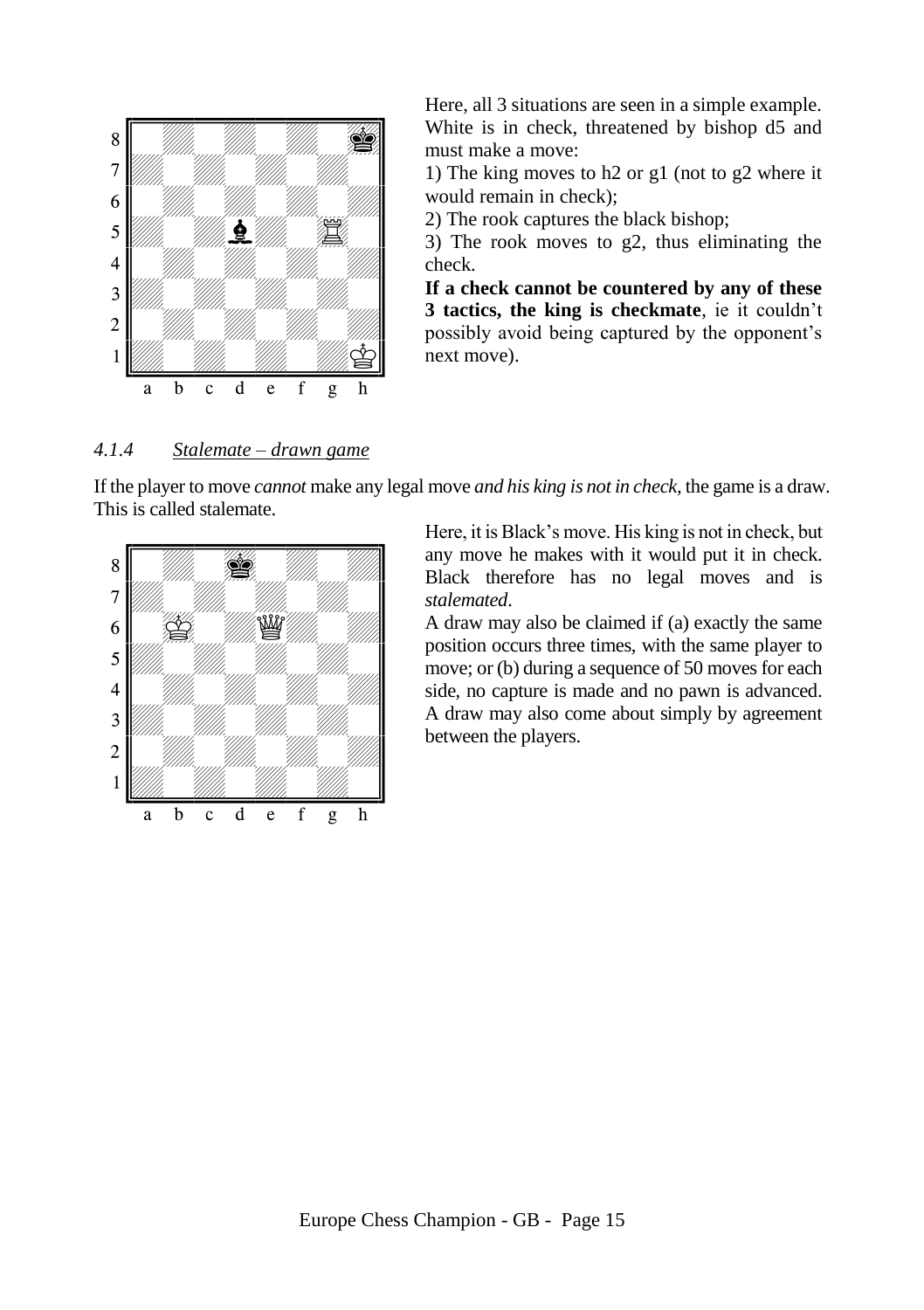# <span id="page-15-0"></span>*4.1.5 Castling*

This special move is made with the king and one of the rooks. The king moves two squares towards the rook; the rook jumps over the king, landing on the square next to it.



*White has castled king's side; Black has castled queen's side*

Note that a player may *not* castle in the following circumstances:

- If there is any piece (of either colour) in between the king and the rook.
- If the king, or the rook with which the player wants to castle, has moved before.
- If the king is at present in check.
- If the square over which the king must pass (or, of course, the square where the king would arrive) is under attack from an enemy piece.

#### <span id="page-15-1"></span>*4.1.6 En passant capture*

This rule originates from the pawn's double-step move. The diagram shows how it works:



By advancing only one square, the black pawn would be captured by the white pawn. But is it possible to negotiate the danger zone by using the double-step move d7-d5? To prevent that from happening, the **en passant** capture (French.: *in passing*) was introduced:

If, after a double-step move, a pawn is positioned next to an opponent's pawn, this (latter) pawn is allowed to capture the other pawn as if it had been moved only one square. This move is executed exactly as a capture move after a single move: the white pawn moves from c5 to d6 and removes the black pawn

Important: Capturing en passant is possible only as a direct reply to a double-step move.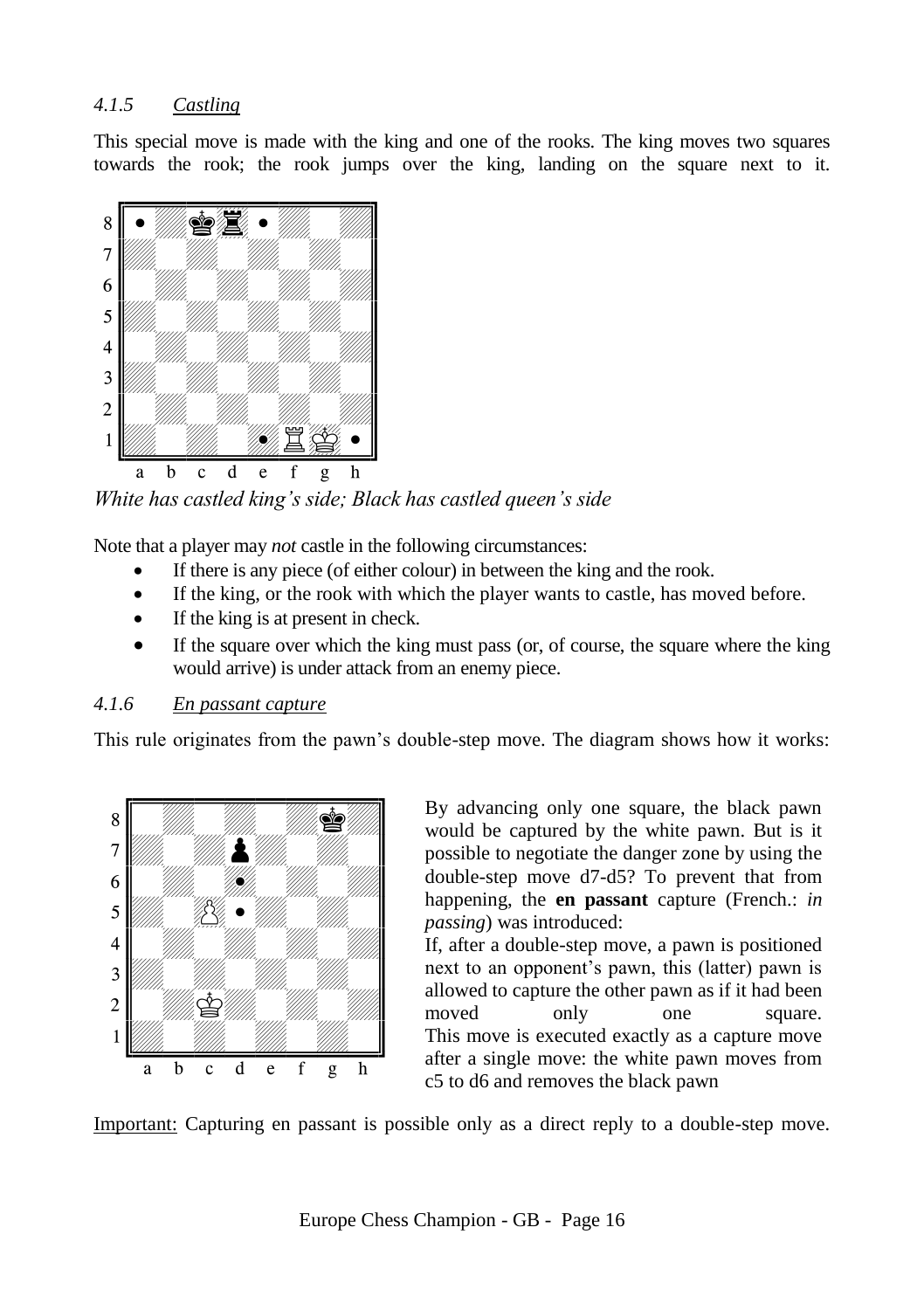# <span id="page-16-0"></span>*4.1.7 Pawn promotion*

It is very unusual for a pawn to reach the opposite side of the board (normally it is captured on the way); however, on reaching the other side, it changes into a different piece of the same colour. It cannot become a king nor remain a pawn, so you have a choice between becoming a queen, rook, bishop or knight. Usually, the preferred promotion choice is the queen as it is the strongest piece, but in rare cases a knight promotion is preferable, as the knight has access to different squares.

Promotion is effected by removing the pawn and placing the new piece on the **promotion square**. Replacing the pawn by a piece captured before is not required, ie a player can have two queens or three knights on the board, even though it is not provided for in the original setup.

This rule contributes a great deal to the fascination of chess since, without promotion, a chess game in its advanced phase could hardly be won with only the few pieces remaining.

# <span id="page-16-1"></span>*4.1.8 Material value of the pieces*

In chess, the material value of the pieces is not of ultimate importance, although the player with the more valuable pieces will usually win the game. For the strategic evaluation, the computer uses the following values:

| Pawn   | $= 100$ points |
|--------|----------------|
| Knight | $=$ 300 points |
| Bishop | $=$ 300 points |
| Rook   | $= 500$ points |
| Oueen  | $= 900$ points |
|        |                |

The king has no material value as it cannot be captured. Here are some important terms regularly used: the difference in value between a knight (or bishop) and a rook is called **quality**. If both sides capture pieces of equal value, the term **exchange** is used. And it is not unusual for a player to lose a certain piece intentionally in order to gain an advantage elsewhere; this is called **sacrifice**.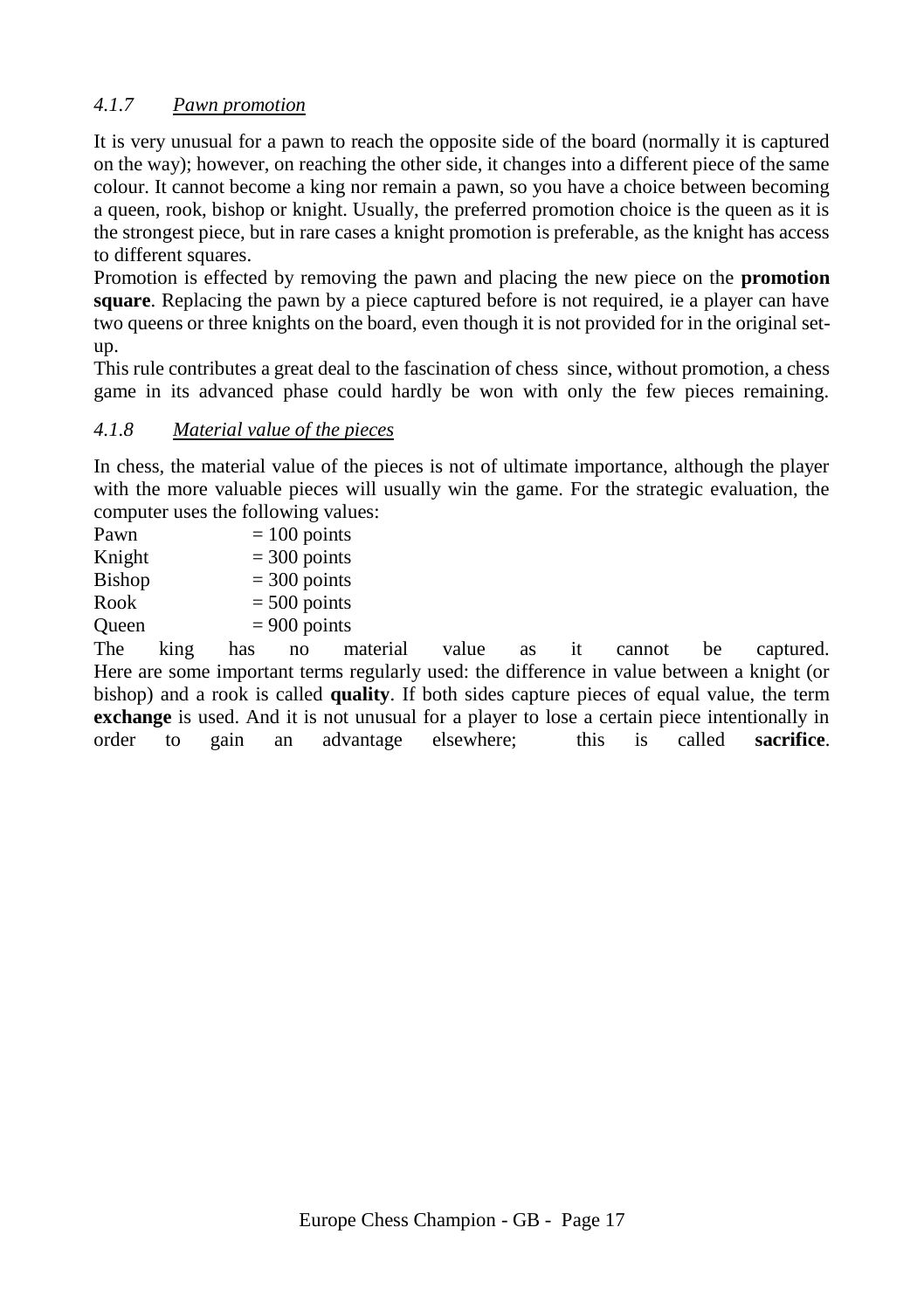<span id="page-17-0"></span>4.2 Playing chess against the computer

# <span id="page-17-1"></span>*4.2.1 Starting a game*

Press **START**; "NEW GAME" starts blinking in the display. Press "E". Use **△** or ▼ to select "Chess" and confirm with "E".

# <span id="page-17-2"></span>*4.2.2 Selecting the mode*

| <b>NORMAL</b>       | (rate of play initially set to 10 seconds/move)   | see § 4.2.4 etc. |
|---------------------|---------------------------------------------------|------------------|
| 八幽                  | (play with kings, queens and pawns only)          | see § 4.2.3      |
| 8臺                  | (play with kings, rooks and pawns only)           | see § 4.2.3      |
| 8章                  | (play with kings, bishops and pawns only)         | see § 4.2.3      |
| 85                  | (play with kings, knights and pawns only)         | see § 4.2.3      |
| A                   | (play with kings and pawns only)                  | see § 4.2.3      |
| $MT.$ IN 2          | (computer searches for mate in 2 moves)           | see § 4.2.10     |
| RAPID 30            | (rapid play: 30 minutes per player per game)      | see § 4.2.12     |
| RAPID <sub>25</sub> | (rapid play: 25 minutes per player per game)      | see § 4.2.12     |
| BLITZ 5             | (blitz Chess: 5 minutes per player per game)      | see § 4.2.12     |
| <b>RATED</b>        | (rated game: points awarded for the user's moves) | see § 4.2.18     |
| <b>EXERCISE</b>     |                                                   | see § 4.2.17     |

To select a mode, display it and press " $E^{\prime\prime}$ . (Instead, ESC returns to the list of game types – § [2](#page-8-0).) We suggest that for your first games you select NORMAL.

# <span id="page-17-3"></span>*4.2.3 Starting with reduced material*

By selecting the appropriate mode ([§4.2.2\)](#page-17-2), you can start a game with 2 or 3 types of piece only. This offers practice for novices. The pieces start in their usual positions and play proceeds normally.)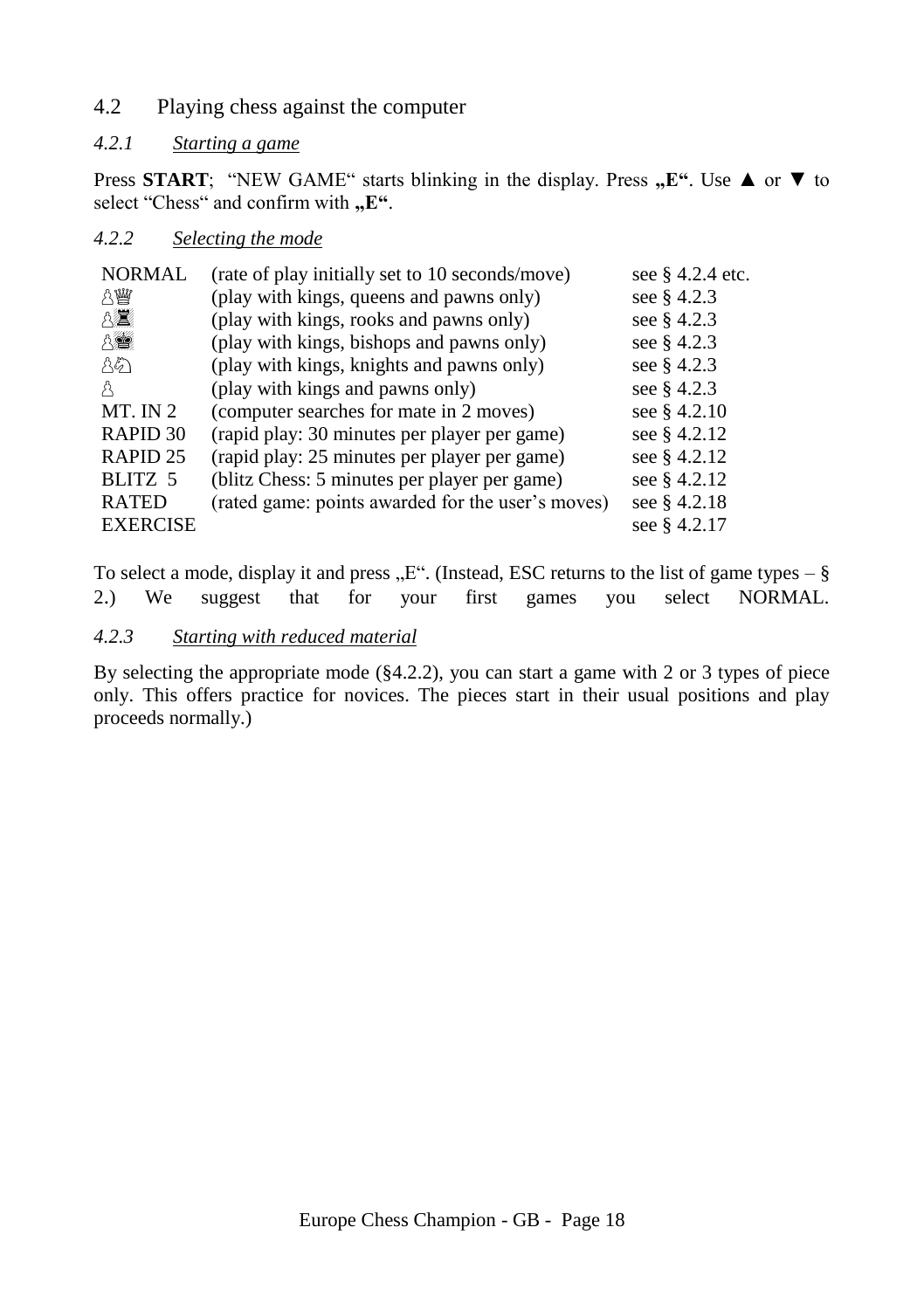# <span id="page-18-0"></span>*4.2.4 Making moves*

To carry out your move, press the squares you are moving from and to. Similarly for the computer's move: press the "from" and "to" squares which are shown "blinking" on the LCD.

# <span id="page-18-1"></span>*4.2.5 Captures*

If you want to capture one of the computer's pieces, proceed as if playing a regular move: press your piece successively first on the "from" and then on the "to" square and remove the captured piece (without pressing). The computer automatically registers that the piece has been captured and calculates its next move.

If the computer captures one of your pieces, it also proceeds as in a regular move; however, in this case, an "x" symbol flashes between the "from" and "to" squares. Simply execute the computer's capturing move as if it was your own, ie take the piece off the board after pressing the "from" and "to" squares.

# <span id="page-18-2"></span>*4.2.6 Special moves*

Castling: Make the king's move first, and the computer directs you to move the rook.

*En passant* capture: Move the capturing pawn, then press the square of the captured pawn – as indicated by the LCD.

Pawn promotion: Carry out the pawn move. Use  $\blacktriangle$  or  $\nabla$  to select the type of piece for promotion. When the right piece is shown on the LCD, press the promotion square (or  $E^{\prime\prime}$ ). When promoting its own pawn, the computer always chooses a queen.

# <span id="page-18-3"></span>*4.2.7 Retracting your play*

If you have selected a "from" square but then change your mind, re-press the square or press ESC, and start again.

After carrying out your move and the computer's reply, you may want to retract these moves and play differently. To retract a move, press ▼. In some cases you will simply need to move the piece back, pressing on the "to" and "from" squares. In other cases, captured pieces will also need to be replaced, or Reversi pieces "flipped", etc. In every case, *press the square that is shown "blinking" on the LCD board and in the bottom line,* as you add, remove or change the piece on that square. Make sure that the position on the playing board corresponds to that on the LCD board. You can then play a new move (or press SWAP to make the computer do so.)

In Chess, by repeating the operation you can take back up to 8 moves by both sides, and the retracted moves may be replayed by means of the ▲ button. In other games, only the last pair of moves can be taken back.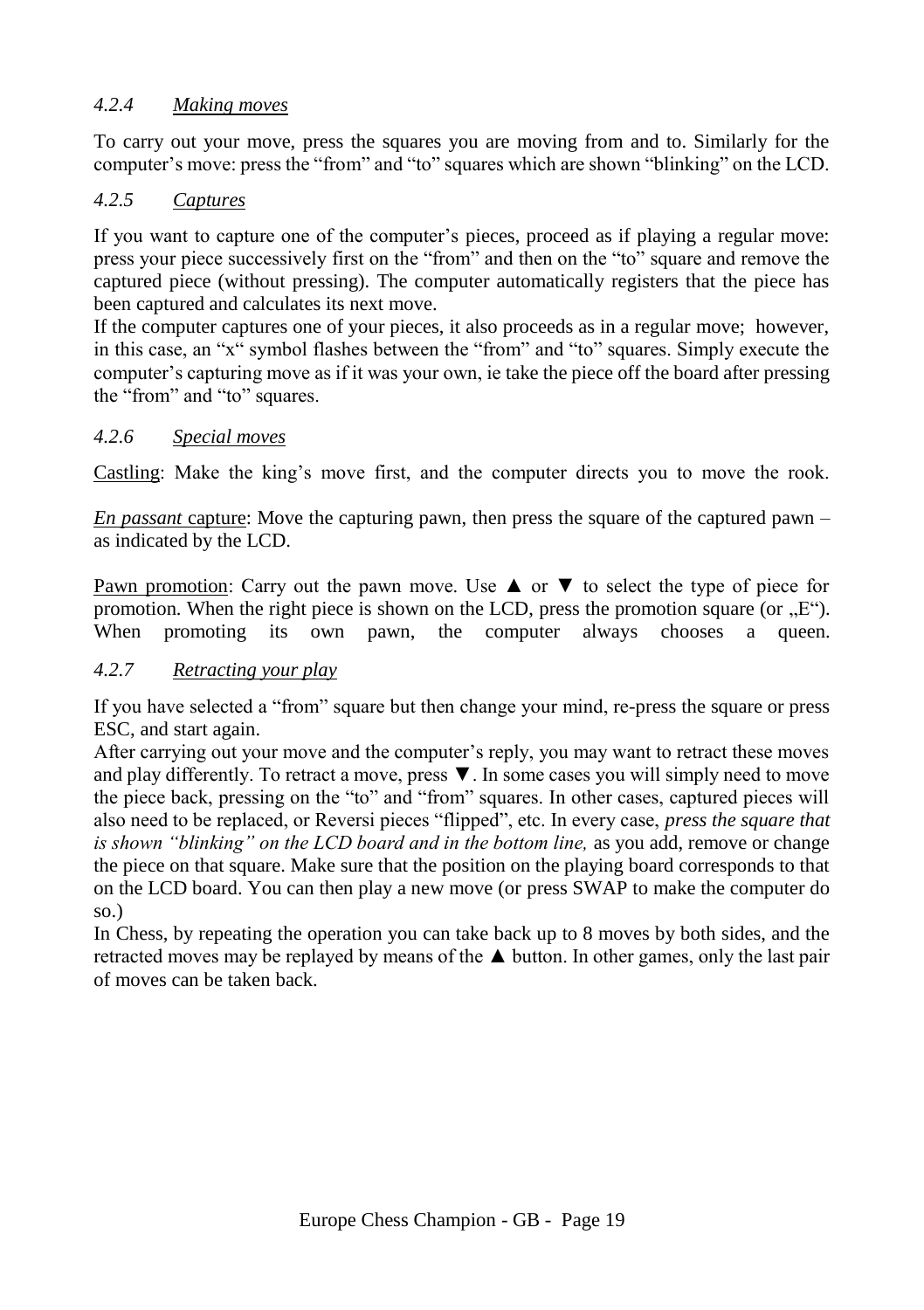# <span id="page-19-0"></span>*4.2.8 Changing sides – the "SWAP" key*

- Before the game starts, while "White" shows in the display, pressing **SWAP** results in the computer taking the white pieces.
- Also during the game, you can change sides by pressing **SWAP**, provided it is your turn. When pressing **SWAP** after each move, the computer plays against itself.
- Pressing **SWAP** while the computer is preparing to move will interrupt the calculation and force it to make its move immediately. It will execute the best move calculated up to that point, which will usually not be the best move in absolute terms.

# <span id="page-19-1"></span>*4.2.9 Hints for playing chess against the computer*

If you press one of your pieces then press LEGAL, the computer shows you all the moves that this piece can legally make. The destination squares are indicated, one after the other, by the " $+$ " sign.

In the bottom line, a "+" sign shows you are in check; it is accompanied by a sequence of beeps.

While the computer is displaying its own move, the Main Menu  $(\S 1.5)$  can be accessed and contains an extra item: EVALUATE. By selecting this item you can see an assessment of the position, e.g.

**192** The computer thinks it has an advantage worth nearly 2 pawns.<br> **192** It has a disadvantage worth a little more than half a pawn **-54** It has a disadvantage worth a little more than half a pawn. **Opening** The move is in the computer's "library" of standard openings.

Press ESC twice, and carry out the computer's move.

If the bottom line displays CAREFUL! or SURE ?, the computer is offering a "tutor" message – see § [12.1.6.](#page-35-2) You can continue by simply pressing ESC.

# <span id="page-19-2"></span>*4.2.10 Chess problems (mate in 2 or 3 moves)*

The computer can solve Chess problems for mate in 3 moves (unless they involve "underpromoting" a pawn to a rook, bishop or knight).

- (1) Set up the position, as described in  $\S$  [12.8.](#page-37-2)
- (2) Select the level with "no limit"  $(8, 4.2.12)$  $(8, 4.2.12)$ .
- (3) Press SWAP. Provided there is a valid solution, the computer will keep analysing until it finds the move, then display it in the normal way.
- (4) After carrying the move out, you can play for the defending side, and the computer will find the  $2<sup>nd</sup>$  and  $3<sup>rd</sup>$  moves of the solution

There is also a special feature for mate in 2 moves, incorporating 10 standard problem positions. To use this feature, select "MT. IN 2" from the list of Chess modes ([§4.2.2\)](#page-17-2). Then press **▲** or  $\blacktriangledown$  repeatedly to view the 10 problems, plus one other item: **SU** (= set up). To select the problem position that is currently displayed, press  $E^{\prime\prime}$ . Then press SWAP, and the computer will find and display the solution. If you press  $E''$  when **SU** is shown, this takes you into "set up" mode ( $\S 12.8$ ). You can then set up (e.g.) a problem position from a magazine. On exit from "set up" mode, press SWAP and the computer will search for a mate in 2 moves.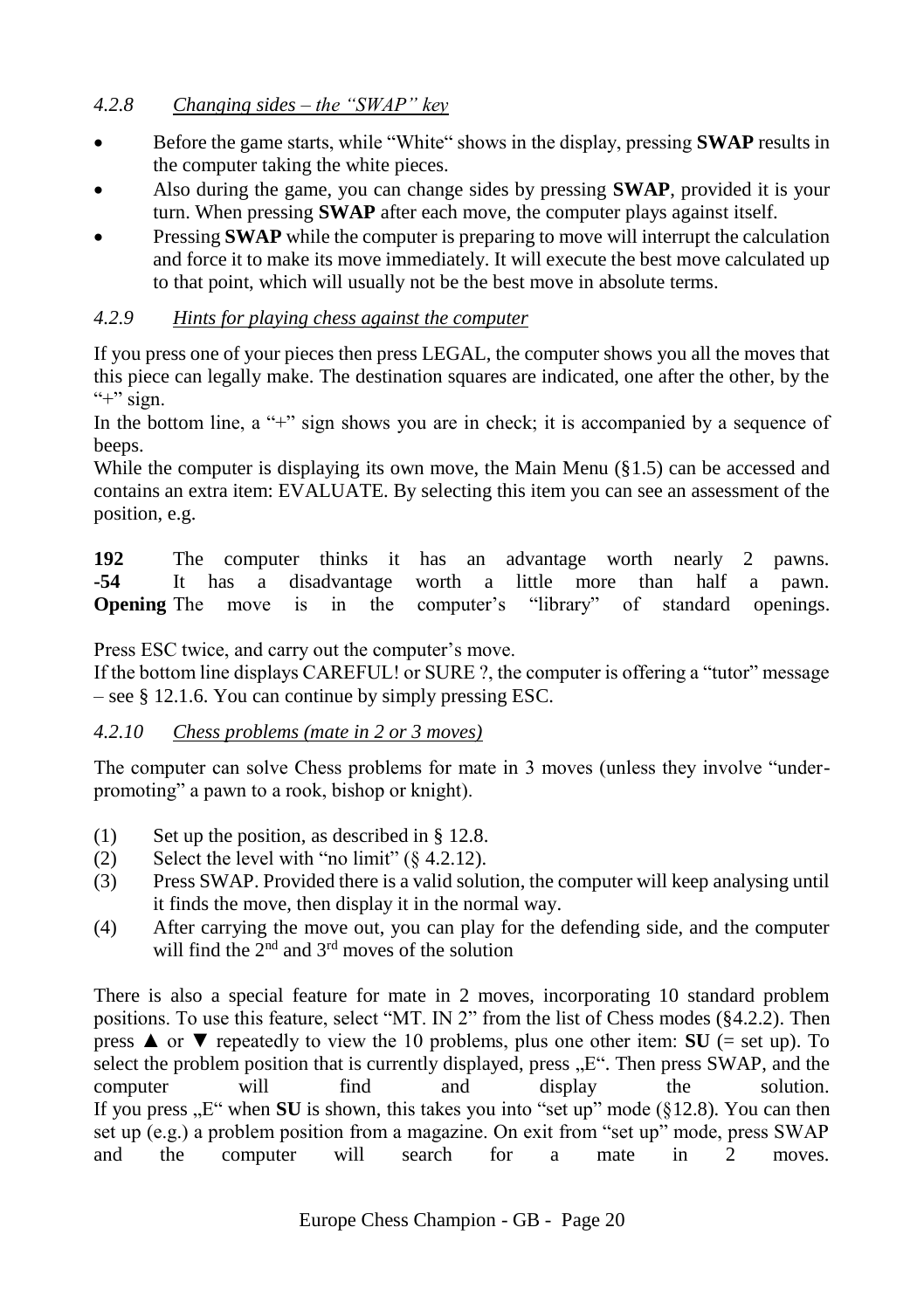# <span id="page-20-0"></span>*4.2.11 Check – Mate – Draw*

If the computer announces "check", it will do so by showing the "+" symbol in the display. This is just a reminder that you must counter the check with your next move. If you "**check**" the computer, no acknowledgement is given.

If one player (you or the computer) achieves a "checkmate", "**BW 0:1**" (ie black wins) or "**WW 1:0**" (ie white wins) appears in the display.

In a stalemate situation, "**STALEMATE**" is displayed.

In addition, a draw is indicated by a threefold repetition of position (but only in the simplified format, where the moves are repeated successively right away). After the third repeat, "**DRAW 3**" is displayed. In the same way, a stalemate according to the "fifty move rule" is announced and displayed as "**DRAW 50**". If only the kings remain on the board, a checkmate becomes impossible. In this case, both parties should agree on a draw to finish the game.

However, the computer will not end the game in any of these cases (except the draw situation), and you could theoretically continue playing as long as you wish.

# <span id="page-20-1"></span>*4.2.12 Levels of playing strength*

To alter the level:

- (1) Select LEVEL from the Main Menu (§ [1.5\)](#page-7-2).
- (2) Press  $\triangle$  or  $\nabla$  repeatedly to inspect the levels.
- (3) When the desired level is shown, press,  $E^{\prime\prime}$ .

There are 30 Chess levels, as follows:

- 4 "fun" levels for novices. On these levels (1 is weakest), the computer makes deliberate mistakes.
- $\bullet$  15 "timed move" levels, e.g. **10 S/MV** (= 10 seconds per move). If the "tutor" feature is "off" (see  $\S$  [12.1.6\)](#page-35-2), the computer will move within the prescribed time. Otherwise it may take a little longer.
- 10 "timed game" levels, e.g. 30 M/GM  $(= 30 \text{ minutes per game})$ . Each player has the prescribed number of minutes in which to complete all his moves. The symbol indicates that a "timed game" is in progress. On these levels the computer will not switch off automatically ([§1.2\)](#page-6-2). The time used so far is shown on the LCD. If the time runs out, a message announces that the player has lost, but the game may be continued in "normal" mode: press ESC, then make a move or press SWAP. Games on the 5, 25 or 30 minute levels can be started directly by selecting the appropriate mode (see [§ 4.2.2\)](#page-17-2)
- <span id="page-20-2"></span> $\bullet$  1 level with "no limit" – the computer will normally carry on thinking until you press SWAP.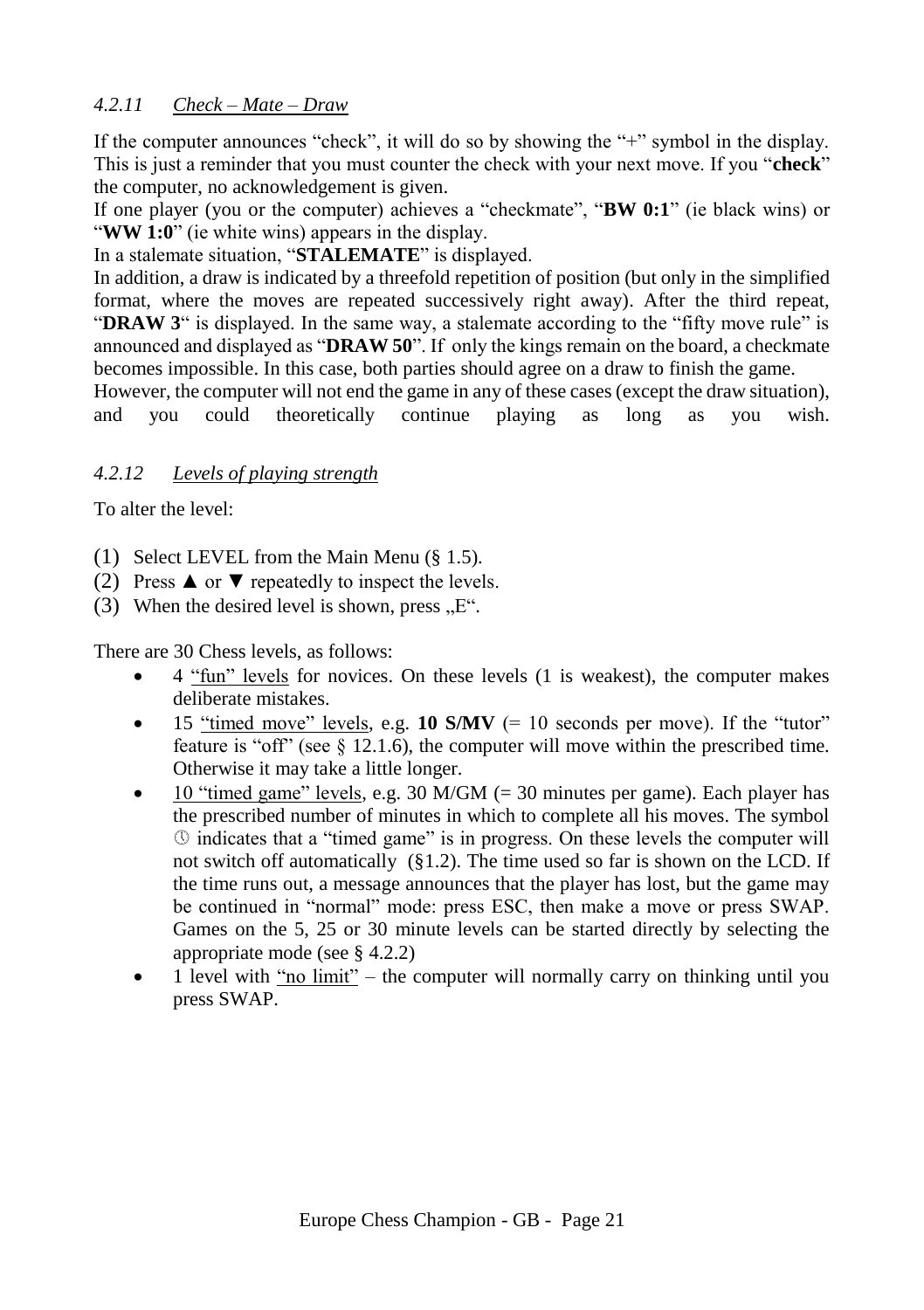#### <span id="page-21-0"></span>*4.2.13 Style*

In addition to the various play levels. you can select the computer's playing style. Five different style levels can be selected, which can be roughly described as follows:

very passive passive normal active aggressive

To set the computer's Chess style:

- (1) Use **START** and  $\triangle$  or  $\nabla$  to access the sub menu **Options** and confirm with  $\mathbf{E}^H$
- (2) Select option **STYLE** and confirm with  $E^4$ .
- (3) Use  $\blacktriangle$  or  $\nabla$  to view the 5 styles: Normal, Active, Aggressive, Very Passive, Passive.
- $(4)$  Press ..E" when the desired style is displayed.
- (5) Press ESC twice to resume play.

With increasingly "active" settings, the computer usually pushes harder to advance across the board centre and attack your pieces.

In the context of the selected play level, it may possibly start somewhat less qualified attacks. At more passive style levels, the computer tends to keep its pieces within its own half and may even draw in on itself, ie take up very defensive positions.

#### <span id="page-21-1"></span>*4.2.14 Positional evaluation*

While the computer is displaying its own move, the Main Menu  $(\S 1.5)$  can be accessed and contains an extra item: EVALUATE. By selecting this item you can see an assessment of the position, e.g.

**192** The computer thinks it has an advantage worth nearly 2 pawns. **-54** It has a disadvantage worth a little more than half a pawn. **Opening** The move is in the computer's "library" of standard openings.

Press ESC twice, and carry out the computer's move.

#### <span id="page-21-2"></span>*4.2.15 Hints –Suggestions on moves by the computer*

To ask the computer to suggest a move for you, select HINT from the main menu ([§1.5\)](#page-7-2). The hint is displayed by a "scrolling" message. To reject the hint, press ESC. To accept it, press "E" and the computer directs you to carry out the move.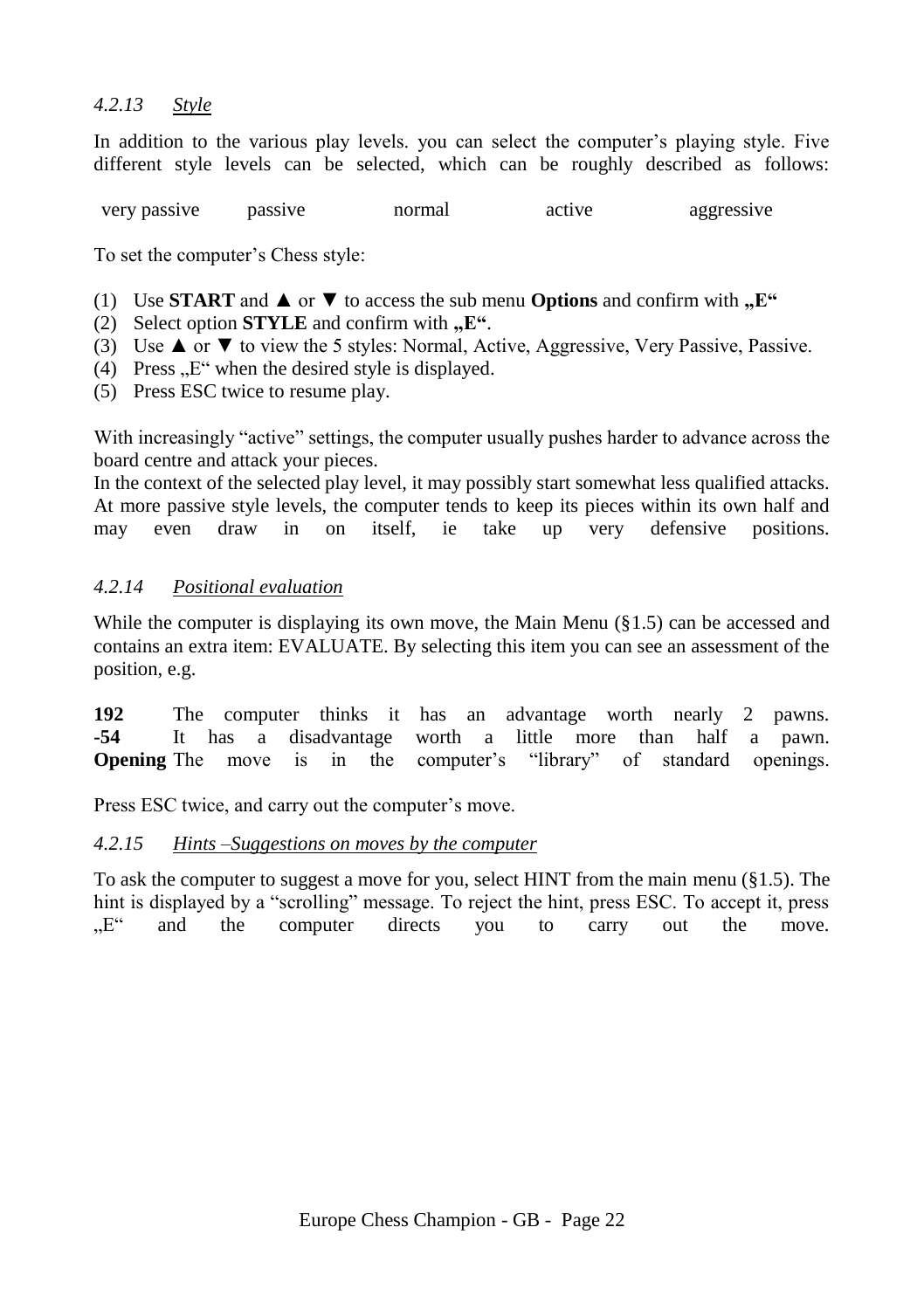# <span id="page-22-0"></span>*4.2.16 Tutor*

In Chess, the "tutor" feature draws your attention to weak moves and warns you of the computer's threats. To switch this feature off or on:

- (1) Select TUTOR from the Options sub-menu ([§ 12.1\)](#page-34-1)<br>
(2) Press  $E^*$  to switch between 1 and 0. (The symbol
- **Press**  $E^{\prime\prime}$  to switch between **1** and **0**. (The symbol  $\hat{\mathcal{W}}$  shows that the tutor feature is "on".)
- (3) Press ESC twice to return to the game.

When the "tutor" is "on", the computer will display **SURE** ? if it thinks your last move is a mistake. You may then do any of the following:

Press SWAP for explanation, e.g.:

- o " You could checkmate me"
- o "I can take that piece."
- o "You could win material worth 3 pawns."

Press SWAP again, to see the move that the computer thinks you have missed. Press  $\nabla$  and take your move (see § [12.3\)](#page-36-1).

Press ESC to let your move stand.

If the computer displays **CAREFUL!**, its own last move contains a threat. You may then press SWAP for explanation, e.g.

"I am threatening checkmate."

A second press on SWAP displays the threatened move. When ready, press ESC and continue playing.

# <span id="page-22-1"></span>*4.2.17 Chess exercises – find the solution*

The computer has a set of 100 Exercise positions in which you can try to find the correct move. The higher the number of the Exercise position, the more difficult it is to find the correct solution. The solutions are shown at the end of this manual.

To use this feature:

- (1) Select EXERCISE from the list of Chess modes (§ [4.2.2\)](#page-17-2)
- (2) Use  $\blacktriangle$  or  $\nabla$  and  $\mathbb{R}^n$  to select an Exercise number. The symbol  $\Box$  or  $\blacktriangle$  shows which side is to move, and a scrolling message indicates the task – e.g. "Find the move that will lead to checkmate." The symbol ↕ ("blinking") indicates that the position on the board is an exercise.
- (3) Play the move that you think is correct.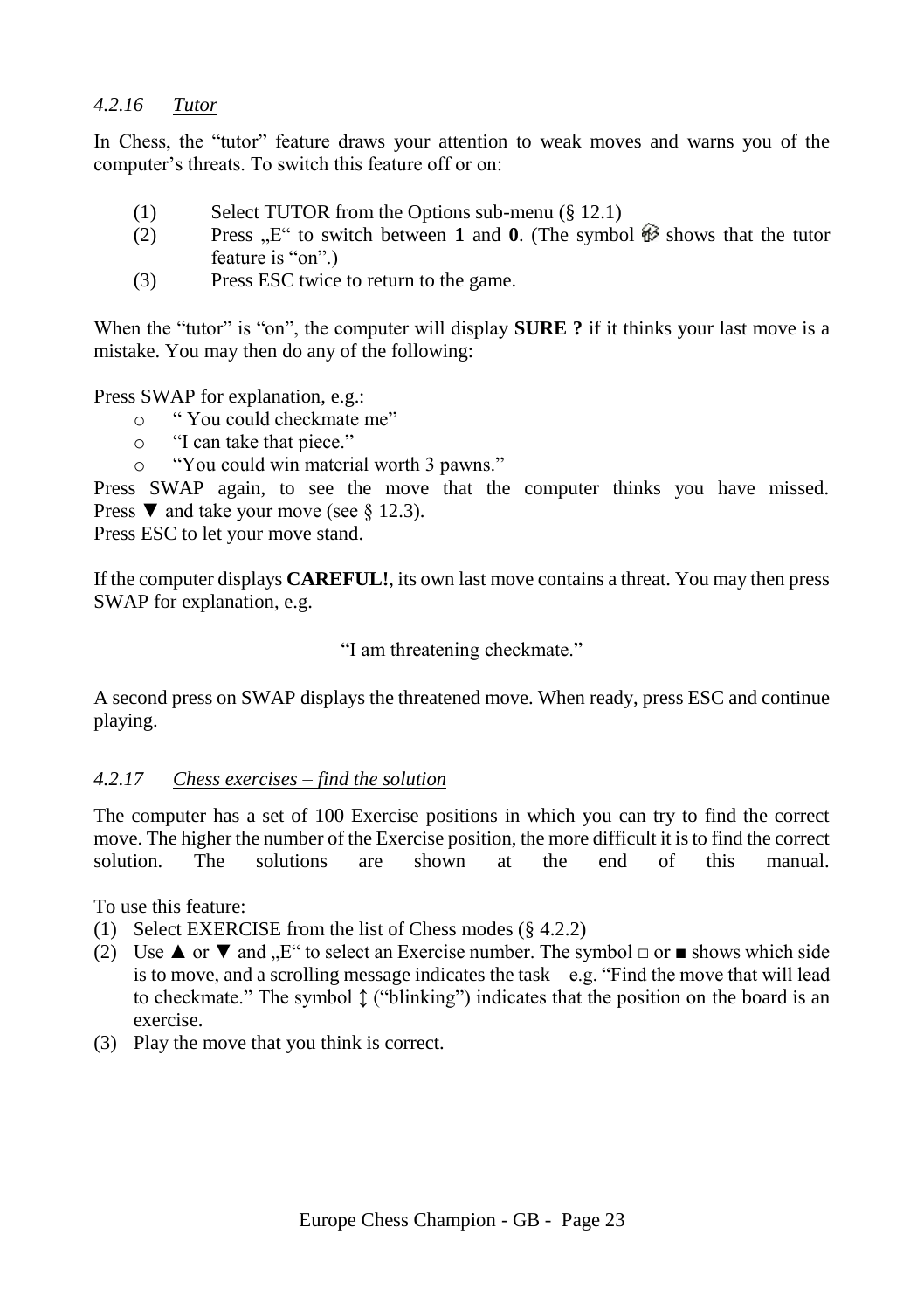If your move is right :

- The computer displays your score for this exercise. Press ▼ if you want to see your percentage for all exercises solved so far.
- Press  $\mathbb{R}^n$ , and the next Exercise number is shown. Press  $\mathbb{R}^n$  again to select it (or use  $\blacktriangle$ or  $\nabla$  and  $E^{\prime\prime}$  to obtain a different exercise).

If your move is wrong:

- The computer buzzes and gives a corresponding message.
- You may now press LEGAL for further explanation. If you press LEGAL a second time, the computer tells you the correct move.
- You may press  $\triangle$  or  $\nabla$  to retract your move (see § [12.3\)](#page-36-1) and try another one.

Generally you score 6 points for being right first try, 4 points for second try, 2 for third try. If the computer has shown you the solution, you score zero. During an exercise, your percentage score can be seen as an item in the Main Menu ([§1.5\)](#page-7-2). After a break in the sequence of exercises (e.g. if you skip from number 5 to number 10), the percentage starts again from zero.

If your move (right or wrong) does not give checkmate, you may press SWAP and play against the computer from the resulting position. This allows you to explore the consequences of your move, e.g. to see how checkmate is actually brought about. In these circumstances the computer will give "tutor" messages (see  $\S$  [4.2.16\)](#page-22-0), but some other functions (hints, as in § 4.2.15.: retraction of moves. as in § 12.3) will be unavailable.  $\mu$  retraction of moves, as in  $\delta$  [12.3\)](#page-36-1) will be unavailable.

# <span id="page-23-0"></span>*4.2.18 "Rated"game*

In a "rated" game, the computer gives you:

- a score (0-6) for each move;
- a "performance rating", i.e. an overall assessment of your play in the current game, provided that 10 moves have been made by both sides;
- a "rating number", based on your accumulated performances in rated games.

To play a "rated" game:

- (1) Select RATED from the list of Chess modes (§ [4.2.2\)](#page-17-2)
- (2) Using ▲ or ▼ and "E", select the time limit in seconds per move. (*Note:* In "rated" mode, the ordinary system of levels – see  $\S$  4.2.12 – does not apply.)

The symbols  $\uparrow \mathbb{O}$  show that the computer is in "rated" mode. Your time for the current move "counts down" on the display. You can score more points by taking less time. If the time runs out, you can still move but will gain fewer points.

The score for your move is indicated by a sequence of "beeps". (A single low-pitched beep denotes 1 or 0.) Your total so far is displayed for 3 seconds. During that time you may

- press  $E^{\prime\prime}$  to see your current percentage;
- $\bullet$  press  $E^{\prime\prime}$  again to see your "performance rating" for the game.

To view your "rating number", i.e. the average of performances so far, select RATING from the Main Menu ([§1.5\)](#page-7-2). To resume play, press ESC twice.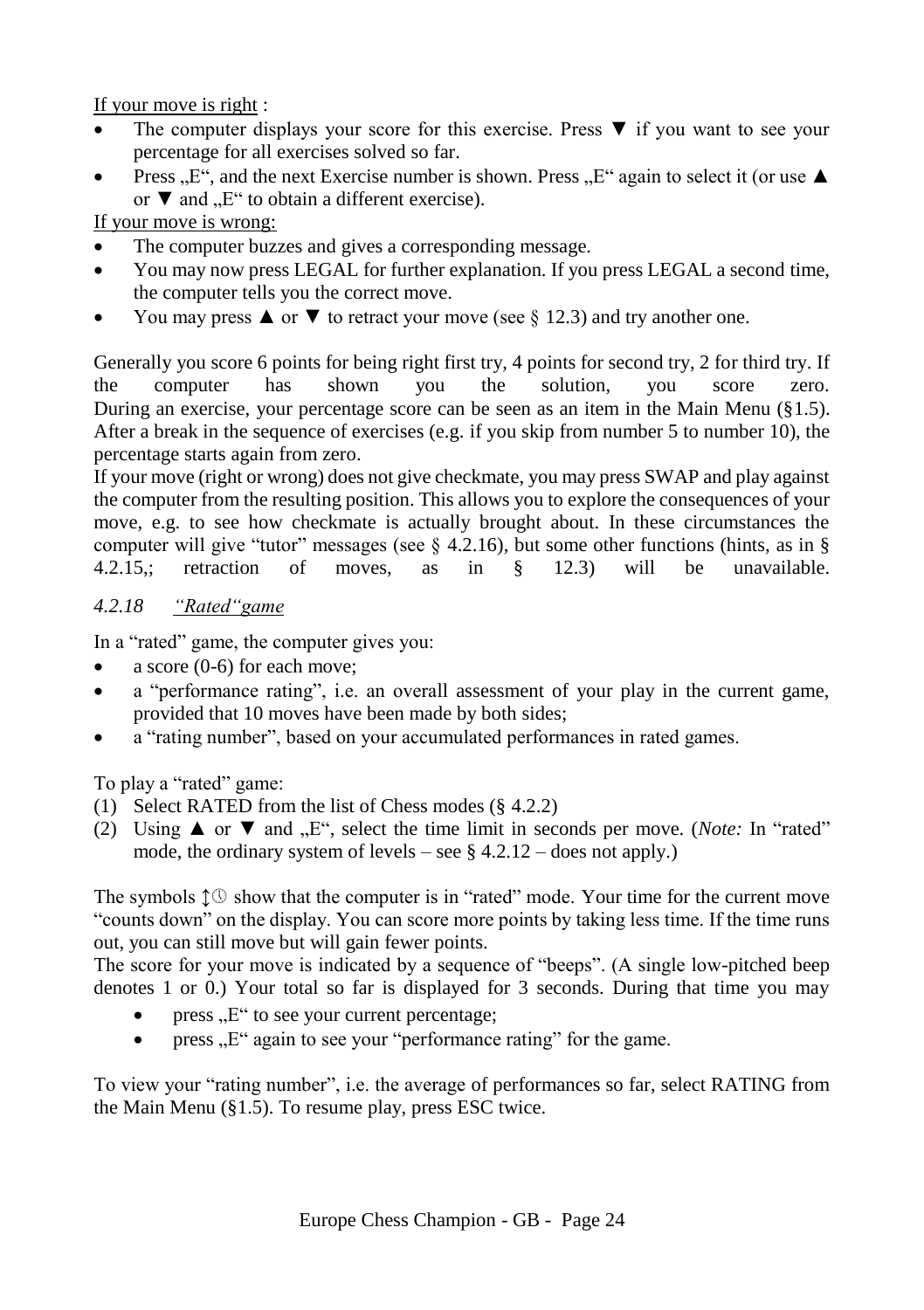# <span id="page-24-0"></span>**5 Checkers**

<span id="page-24-1"></span>5.1 How to play checkers

# <span id="page-24-2"></span>*5.1.1 The Checkers board and pieces*



Checkers (or Draughts) is played on an 8x8 chequered board, but the pieces only move on squares of one colour. Each of the opponents ("Black" and "White") starts with 12 pieces, arranged like this:

The players take it in turns to move one piece at a time. Black moves first. *The object of the game is to leave your opponent without any moves.* This is usually achieved by capturing all his pieces, but you also win if you immobilize them all by blocking them.

Sometimes neither player is able to win. This is often the case when only a few pieces remain, the same number on each side.

#### <span id="page-24-3"></span>*5.1.2 The man and how it moves*

At the start, each of the 24 pieces is called a *man.* Its ordinary move is one square diagonally forward, onto a vacant square. In the starting position (e.g.), the black man on c3 may move to b4 or d4. In reply, White may move his man from b6 to either a5 or c5; or his man on h6 may go to g5; etc.

#### <span id="page-24-4"></span>*5.1.3 Capturing enemy pieces*



A man captures an enemy piece by moving *two* squares forward along the diagonal, jumping over the enemy to land on the vacant square beyond. The enemy piece is removed from the board. *In Checkers, if you can make a capture, you must do so.*

In this position Black has the choice of two captures:

- The man on c3 can capture the white man on d4 by jumping over it and landing on e5.
	- The man on e3 can capture the same white man by jumping to c5.

In either case, the man making the capture will be captured in turn. Then (as you can see), each player will capture one more man.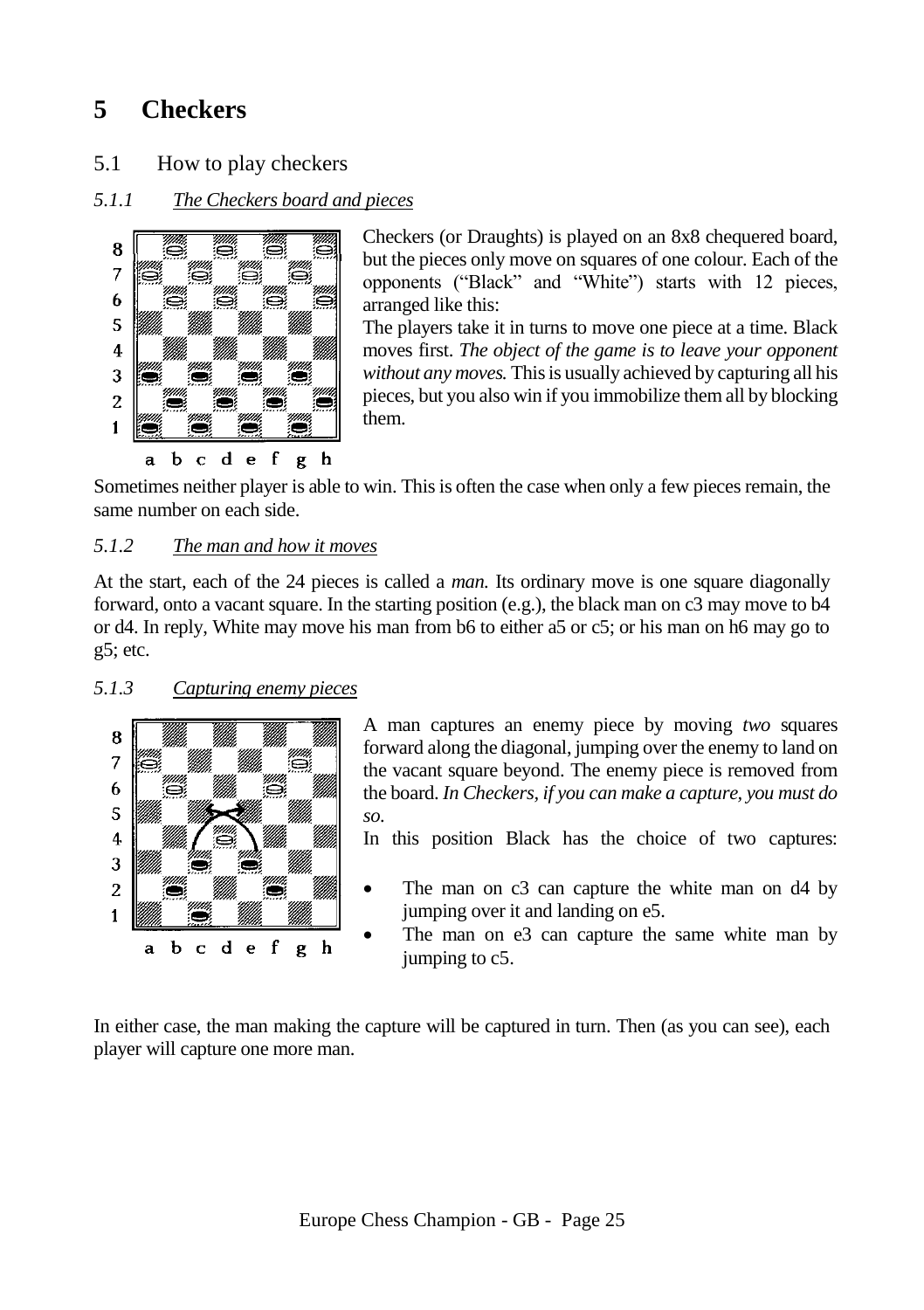

Multiple captures: If a capturing piece lands on a square from which it can make another capture, then it must do so – as part of the same move. In the left-hand diagram below, the black man on a1 must capture the white man on b2, landing on c3. The same man must then jump to a5 (removing the white man on b4), then c7 (removing the man on b6).

In a situation where two different capturing moves are possible, one of which would lead to the capture of more pieces than the other option, the decision on which option to choose is left to the player. Note, however, that one of the two moves must be chosen. Here is an example:



The black piece on C3 can capture the white piece on D4 and ends up on E5. with this move, black only captures one piece. However, from E3, black can capture the white piece on D4, ends up on C5, takes the white piece on D6 and finishes its move on E7. Although the latter move by black captures 2 pieces, black can decide freely which capturing move should be chosen. Usually (but not always) the best move is the one that captures the most material.

#### <span id="page-25-0"></span>*5.1.4 The king and how it moves*

When a man reaches the far side of the board it is immediately "crowned" – promoted to a *king.* (To show this on a traditional Checkers board, we place one man on top of another.) Kings can move (and capture) backwards as well as forwards. For illustration, here are some examples:



In this position, the black **queen on F4** can move to G5, E5, G3 or E3 since, in contrast to normal pieces, the black queen also has access to squares E3 and G3, which are inaccessible to a normal piece on F4.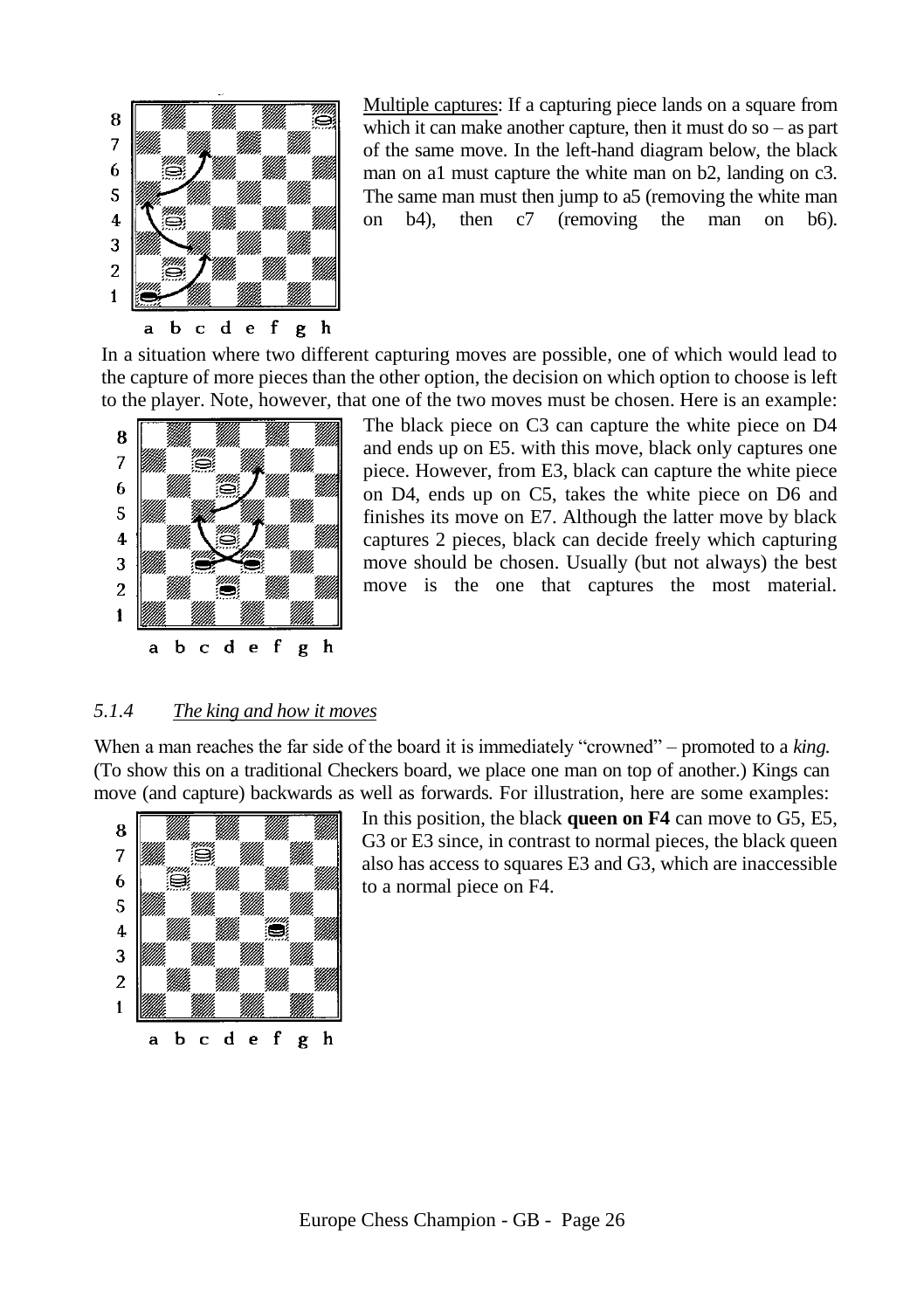

Here, the black queen on B4 can either capture the white piece on C5 and end up on D6, or capture the white piece on C3 and end up on D2. A normal black piece could **not** execute the capturing move via C3 to D2, as it only moves forward.

*Note:* If a man lands on its crowning square by making a capture, it may *not* capture another enemy piece as part of the same move.

# <span id="page-26-0"></span>5.2 Playing against the computer

Press **START**: "NEW GAME" starts blinking in the display. Press **...** E". Use **△** or ▼ to select "CHECKERS" and confirm with "E".

Press the squares you are moving *from* and *to*. For a multiple capture, press each square where the capturing piece lands.

Computer's move: The LCD indicates the *from* square ("blinking") and the *to* square, e.g. **D6C5** – press the square marked D6 then the square marked C5, as you move the piece. For a multiple capture, press each square that "blinks" on the LCD.

After a capture, the bottom line shows (e.g.) **E5=X**. Press the square as you remove the piece that was captured there.

If you reach the opposite back rank, thereby acquiring a queen, the coordinates for the promotion square and the symbol for the queen start blinking. Change your man into a queen (by adding another piece on top) and **press** the promotion square **again** to confirm. Follow the same steps if the computer acquires a queen.

*Note:* The computer's level of play can be adjusted as in [§ 12.2.](#page-36-0) For players who are no longer novices, Level 7 or above is recommended.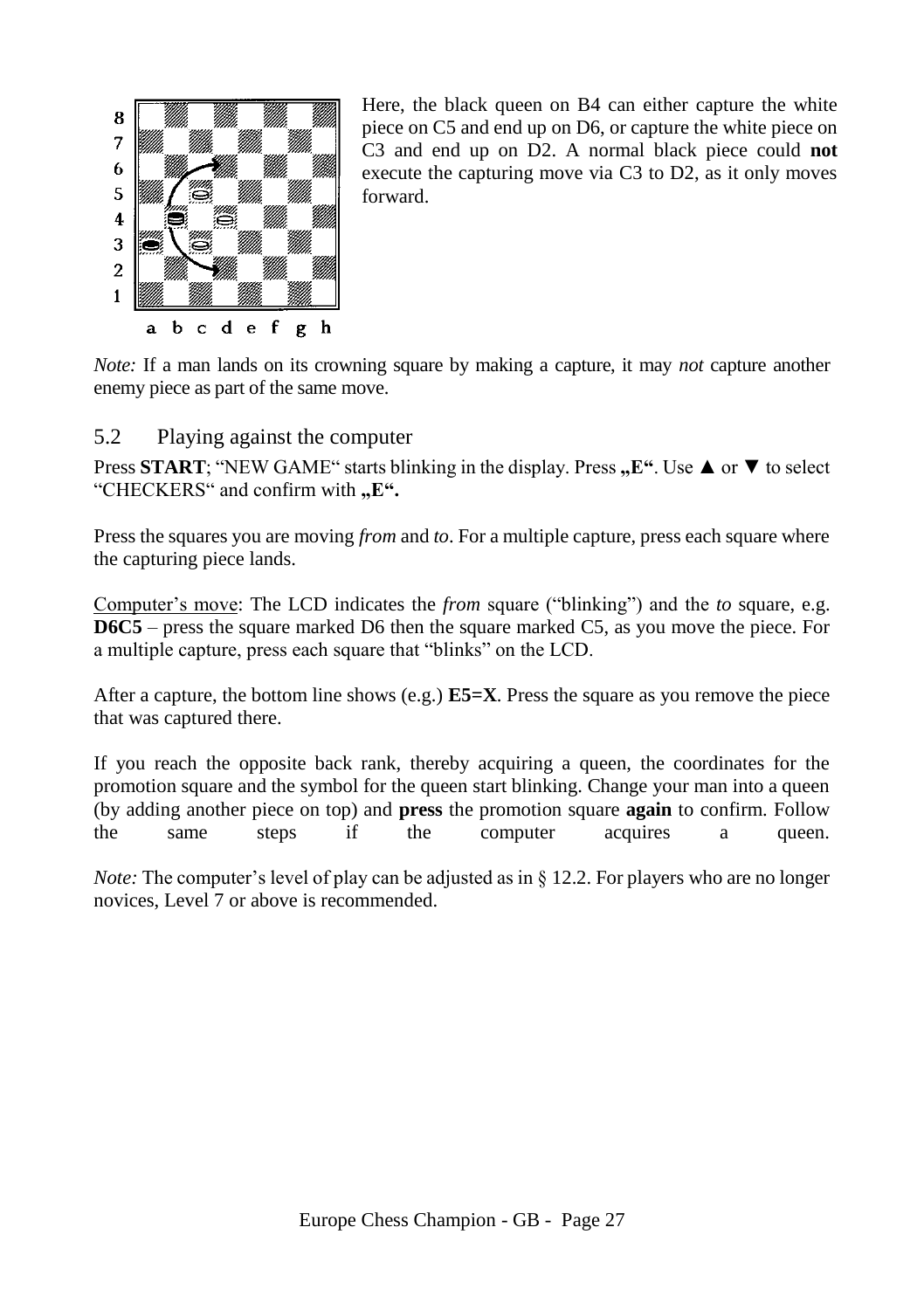# <span id="page-27-0"></span>**6 Reversi**

# <span id="page-27-1"></span>6.1 How to play Reversi

# <span id="page-27-2"></span>*6.1.1 The board and pieces*

In Reversi the players use a set of 64 discs, or playing pieces, which are coloured white on one side and black on the other. At the start, the 8x8 board is empty. One player ("Black") has 32 pieces with the black side turned up. His opponent ("White") has 32 pieces with the white side showing.

Whenever it is his turn, a player places one of his pieces, with his own colour uppermost, on a vacant square of the board – provided he can do so according to the rules which will be explained.

# <span id="page-27-3"></span>*6.1.2 Beginning the game*

Black places a piece on one of the four central squares: d4, e4, d5 or e5. White responds by placing a piece on another of these squares. Black then occupies a third central square, and White occupies



<span id="page-27-4"></span>*6.1.3 Continuing the game*

Play now continues according to the following rule:

When it is his turn, a player places a piece on the board in such a way that one or more pieces of the opposite colour are enclosed, in an unbroken straight line, between this new piece and another of the player's own colour.

The line of pieces may be horizontal, vertical or diagonal.

So in the left-hand position (above), Black can insert a piece at f4, "sandwiching" the white piece on e4 between the black ones on f4 and d4. Black could also play at f3, f5 or f6. In the right-hand position, he can play at c5, d6, e3 or f4. The piece of the opposing colour, "sandwiched" between the player's new and old pieces, is flipped over to show the same colour as the two pieces enclosing it.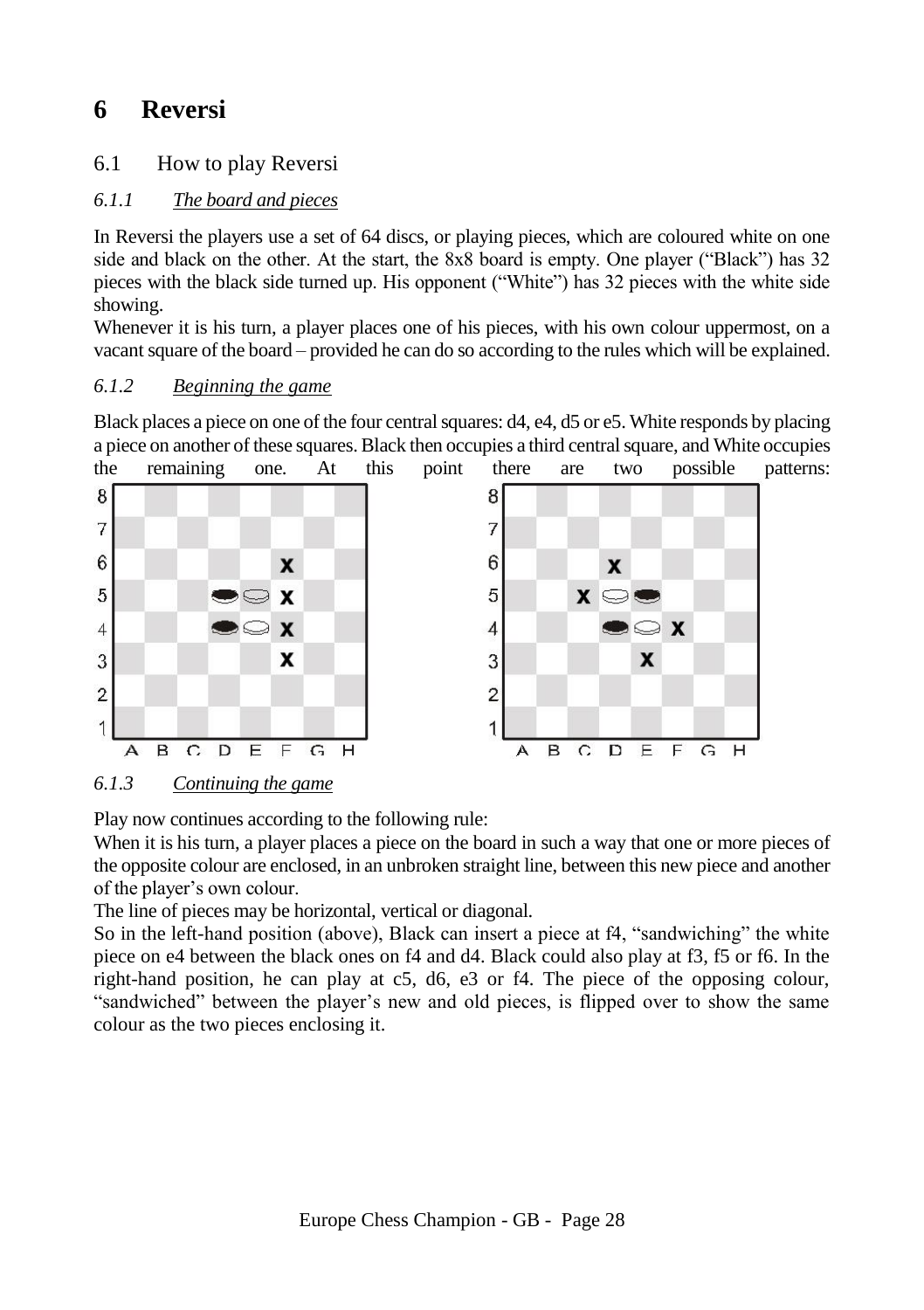Also, several pieces in one line can change colour simultaneously. Eg, with three white pieces in a horizontal, vertical or diagonal line between a black piece already in position and another one just moved there, all three change colour simultaneously. One piece can change colour several times during a game. In the position on the right, for example, White can counter the last move by Black by moving to e1, causing all black pieces from e2 to e3 to change to white.



If a player *cannot* place a piece in such a way as to surround and capture one or more pieces of the opposite colour, he must "pass" and his opponent has another turn. the opposite colour, he must "pass" and his opponent has another turn.

# <span id="page-28-0"></span>*6.1.4 Result of the game*

Neither player can insert more than 32 pieces. The game ends when they are both unable to play, and the winner is the one with more pieces of his own colour on the board. If they both have the same number, the game is a draw.

# <span id="page-28-1"></span>6.2 Playing against the computer

#### <span id="page-28-2"></span>*6.2.1 Starting a game*

To start a game of Reversi, first press **START**. Then use ▲ or ▼ to select "NEW GAME" and confirm with  $\mathbf{E}^{\alpha}$ . Now use  $\blacktriangle$  or  $\nabla$  to select **Reversi** and confirm with  $\mathbf{E}^{\alpha}$  again. Press your piece (with your colour facing up) on to the target or "to" square. With the computer playing, a "blinking" piece is displayed. Press down on the appropriate square to "place" the piece.

# <span id="page-28-3"></span>*6.2.2 How to "E" a move*

Press with your piece as you insert it on its square with your own colour uppermost. On the computer's turn, a piece is shown "blinking" on the LCD. Press the corresponding square as you insert the piece.

When a piece must be "flipped", it is shown oscillating between white and black on the LCD board. Press the square as you turn the piece over.

When the computer must "pass": There are 3 "beeps", the display briefly shows **PASS**, and the user has another turn.

When the user must "pass": The display shows **PASS**. Press  $E^{\prime\prime}$ , and play continues. End of game: The winner is shown as WW (White wins) or BW (Black wins), and the number of pieces remaining for each player is displayed. The black pieces are always shown first, followed by white, e.g. **WW 29:35:** White wins, 35 to 29 pieces.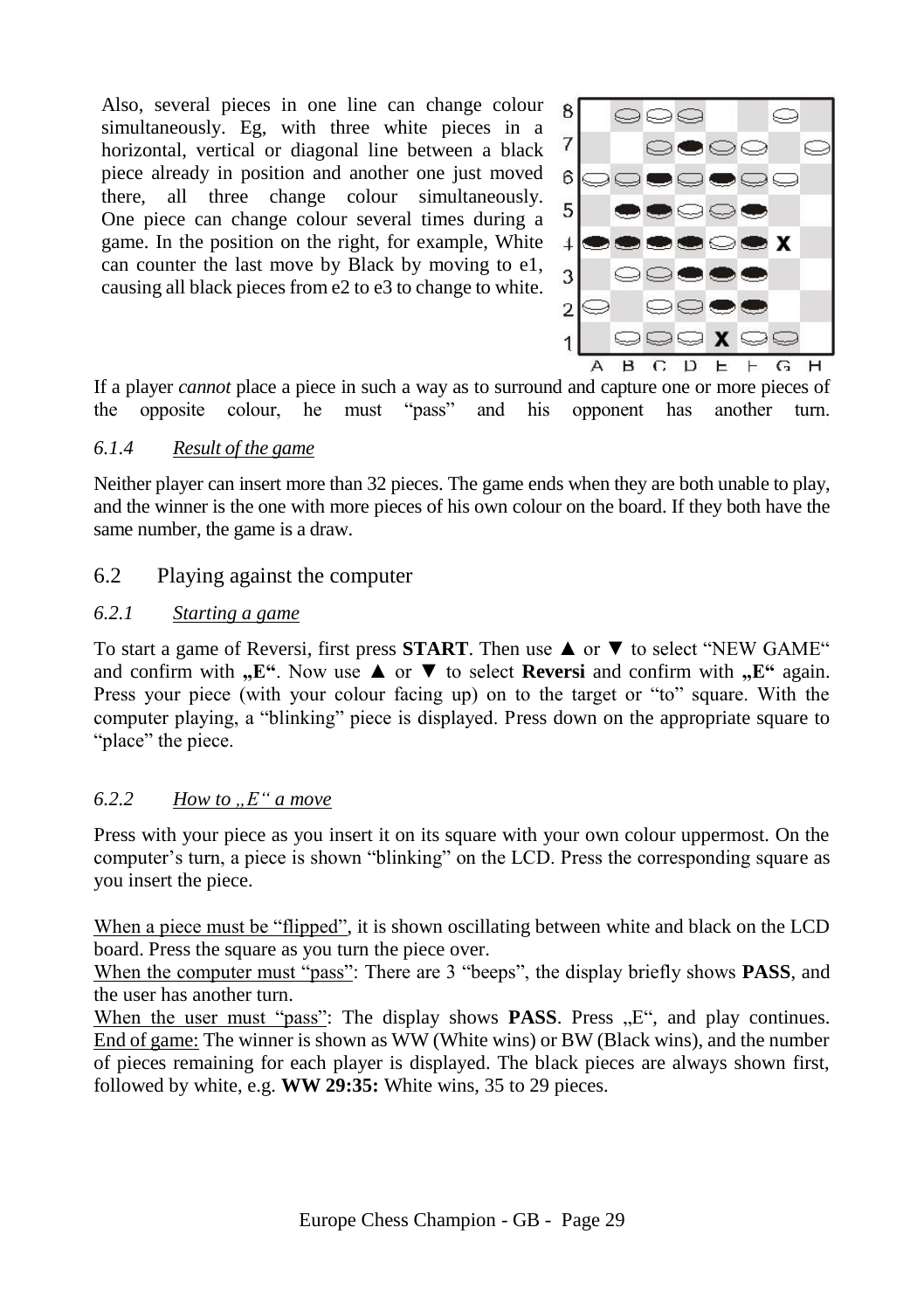# <span id="page-29-0"></span>**7 Four-in-a-row**

# <span id="page-29-1"></span>7.1 The rules

4 Four-in-a-row is a game for two players. The game board is limited to 7 vertical rows. Although the rows usually offer space for 6 pieces, the computer offers you the choice of using a larger board. One player ("White") uses the white pieces, his opponent ("Black") the black pieces.

"White" starts by placing a piece on any square in the bottom row (a1-g1). The players then take turns to place their pieces, one each move. Each piece must be positioned on a free square, either in the bottom row or above a piece already in place.

Here, White begins by placing a piece on d1. Black can now place a piece directly on top of the white piece (d2), or any free square on the bottom row (a1, b1, c1, e1, f1, g1, h1). If Black places a piece on e1, White can place a piece on d2, e2 or in the bottom row. The positioning could look like this: On his second move, Black can occupy one of the squares al, bl, cl, d3, e2, fl, gl or h1. The aim of the game is to place four pieces of the same –colour in such a way that they form a **continuous vertical, horizontal or diagonal straight line**. The first player to achieve this wins the game. If neither of the players succeeds, the result is a draw.



# <span id="page-29-2"></span>7.2 Playing against the computer

To start a game of **Four-in-a-row**, first press **START**. Then use ▲ or ▼ to select "NEW GAME" and confirm with  $n$ ,  $E^{\prime\prime}$ . Now use  $\blacktriangle$  or  $\nabla$  to select 4 in ROW and confirm with  $n$ ,  $E^{\prime\prime}$ again.

The squares in the playing area are marked by "+" signs. The area may be 6, 7 or 8 rows high. At the start, the bottom line shows (e.g.) ROWS 6

You may alter the number of rows with  $\triangle$  or  $\nabla$ . When the playing area is the desired size, press,  $E^{\prime\prime}$ .

On your turn: You may press any square in the column where you are inserting a piece. On the computer's turn: Insert a piece on the square indicated by the LCD, and press down with it.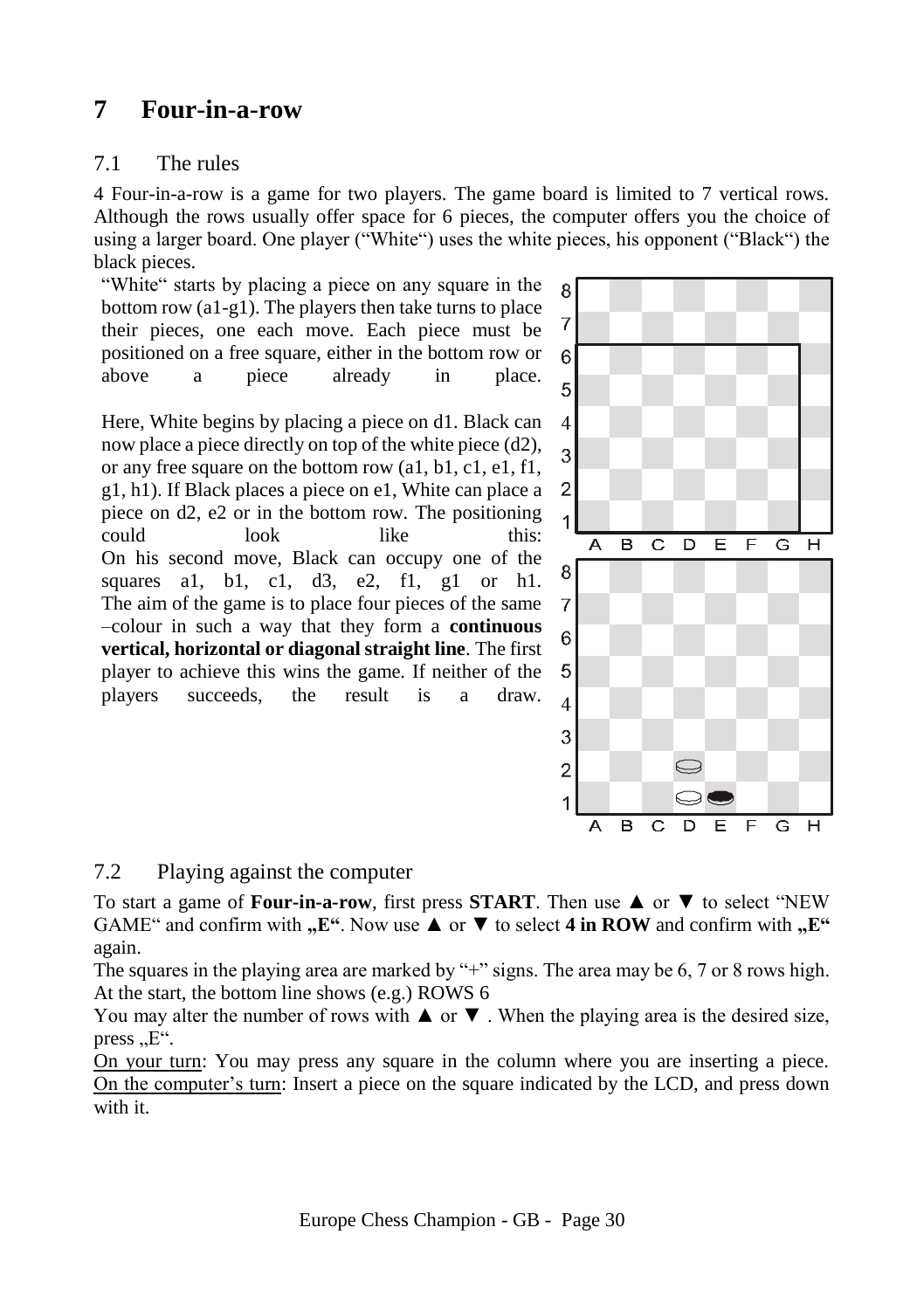# <span id="page-30-0"></span>**8 Fox and Geese**

# <span id="page-30-1"></span>8.1 The rules

*One player has four white pieces – the "geese", which start on b8, d8, f8 and h8. On each turn, he moves a goose diagonally forwards onto an adjacent vacant square – like a man in Checkers.*

His opponent has a single black piece – the "fox". The fox moves like a *king* in Checkers – diagonally forwards *or* backwards onto an adjacent vacant. When one player is unable to make any more moves, his opponent wins.

# <span id="page-30-2"></span>8.2 Playing against the computer

To start a game of Fox and Geese, first press **START**. Then use ▲ or ▼ to select "NEW GAME" and confirm with  $\mathbf{F}$ ". Now use  $\blacktriangle$  or  $\nabla$  to select  $\mathbf{FOX} + \mathbf{G}$  and confirm with  $\mathbf{F}$ " again.

If you want to play the fox: Begin by choosing your starting square: a1, c1, e1 or g1. Place a black piece on the square, press it, and confirm with  $.E^{\prime\prime}$ .

On subsequent turns, simply press the square you are moving *to*.

To play the geese: Begin the game by pressing SWAP. Place the fox on its starting square as indicated by the LCD, and press on it. To move a goose, press the squares you are moving *from* and *to*.

On the computer's turn: Press the squares that the piece moves *from* and *to* – as indicated on the LCD.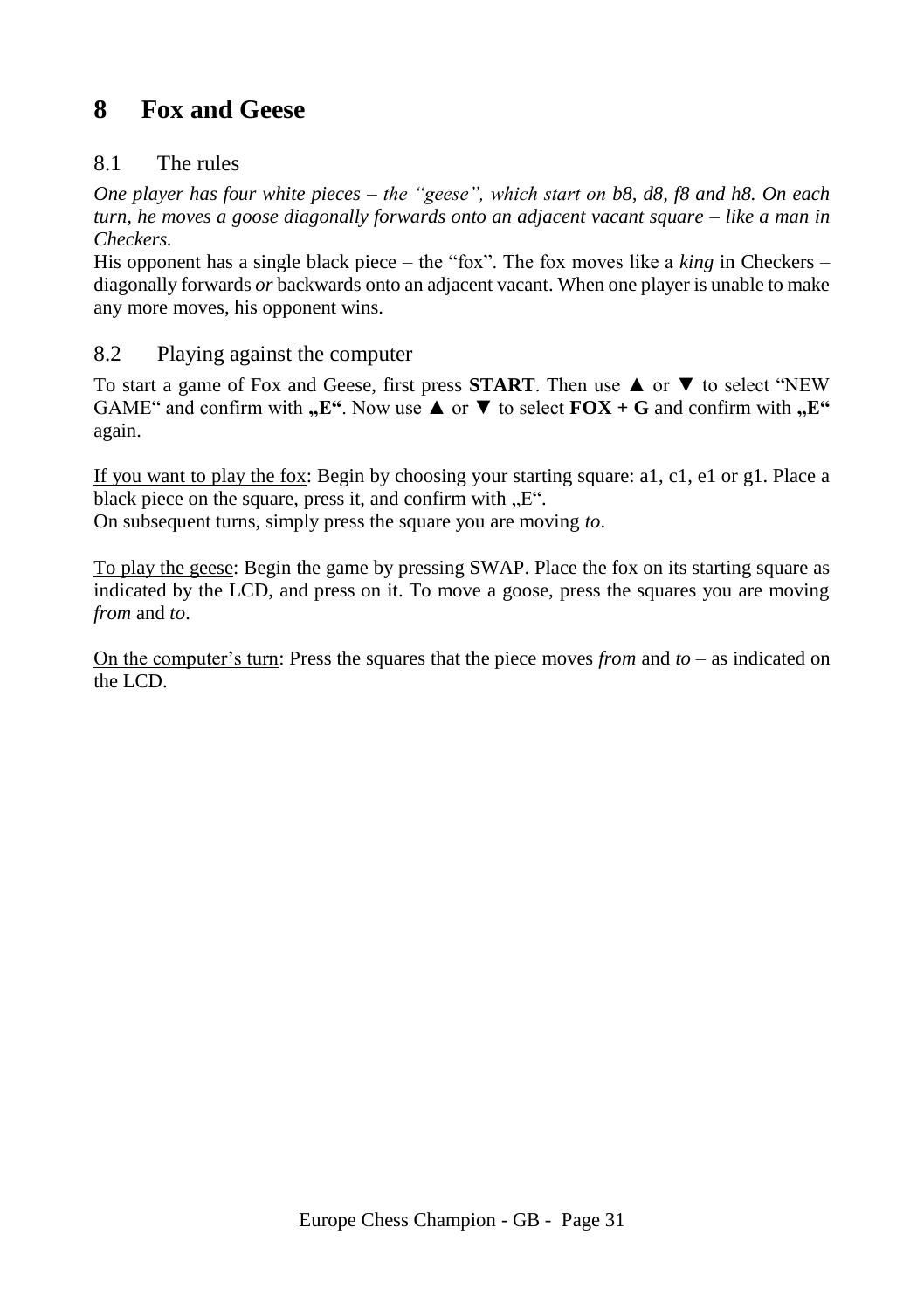# <span id="page-31-0"></span>**9 Grasshopper**

# <span id="page-31-1"></span>9.1 The rules

Each player has 10 pieces which start the game in the area in the bottom corner on his right.



White moves first. On his turn, a player moves a piece in one of two ways:

- (a) The piece can move to any adjacent vacant square e.g. from e1 to d1, d2 or e2.
- (b) It can jump *over* an adjacent piece (of either colour), onto the vacant square beyond  $-$  e.g. the piece on g1 (see diagram) can jump to e3. The piece on f1 can jump to d1 or f3 (or move to e2).

Object of the game: To occupy your opponent's "starting area". After the first move, *you lose if your own starting area is completely occupied* (by pieces of either or both colours).

# <span id="page-31-2"></span>9.2 Playing against the computer

To start a game of **Grasshopper**, first press **START**. Then use ▲ or ▼ to select "NEW GAME" and confirm with  $n \to \infty$ ". Now use  $\blacktriangle$  or  $\nabla$  to select **G/HOPPER** and confirm with **"E"** again.

To make your move: Press on the squares you are moving *from* and *to*.

Multiple jumps: If a piece completing a jump is in a position to make another jump, it may do so as part of the same move (though this is not obligatory, as it is in Checkers). Up to 8 jumps may be made at a time (though without landing twice on the same square). When carrying out a multiple jump, press every square in the sequence. To terminate your move when a further jump is possible, press the destination square a second time.

Computer's move: The LCD indicates the *from* square ("blinking") and the *to* square, e.g. **A8C6** – press the square marked A8 then the square marked C6, as you move the piece. In the case of a multiple jump, continue by pressing each square as it "blinks" on the display.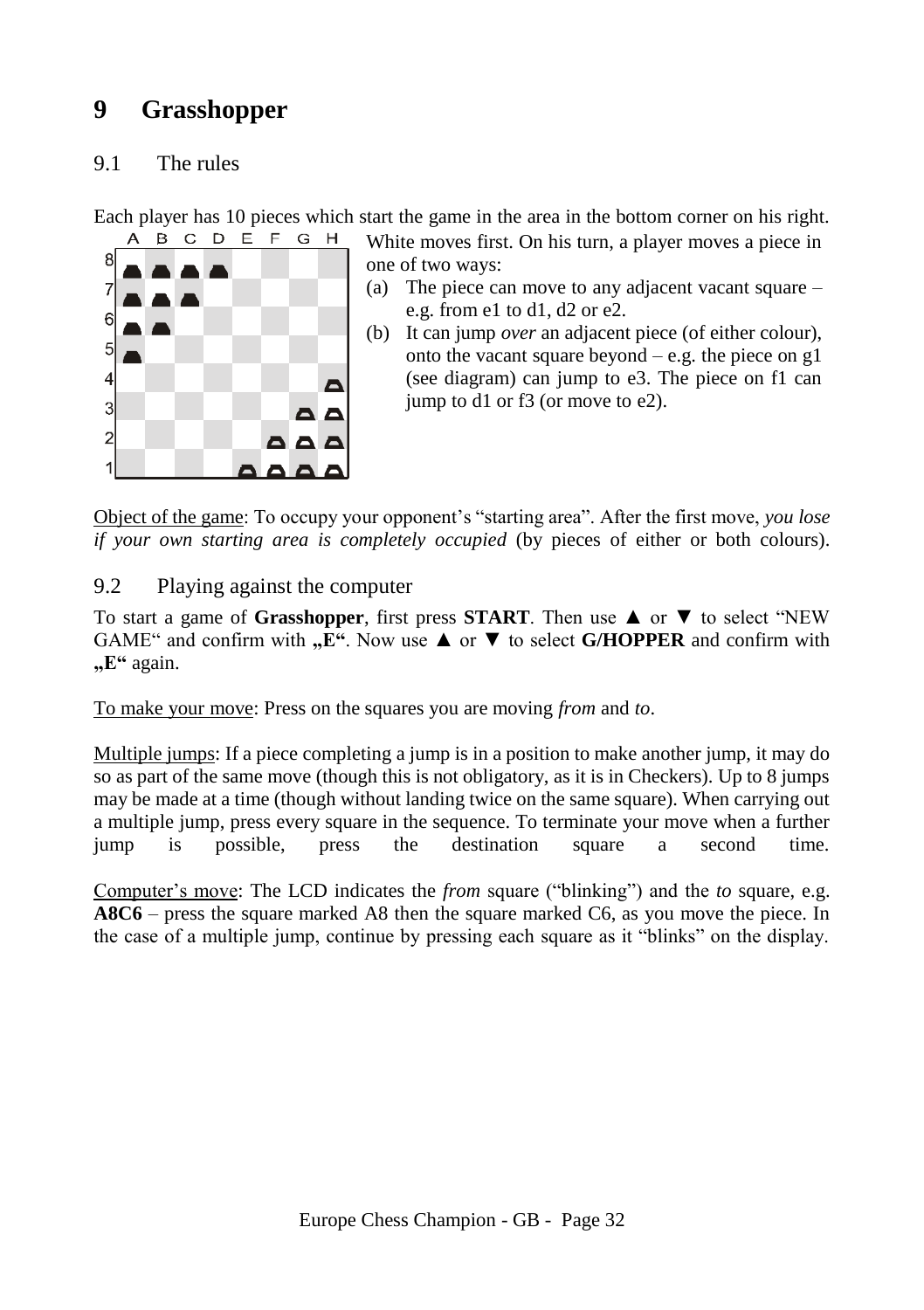# <span id="page-32-0"></span>**10 NIM**

<span id="page-32-1"></span>10.1 The rules



In the "default" starting position, there are 4 piles of pieces: The players take it in turns to remove pieces from the board. On his turn, a player takes a number of pieces from a single pile – it may be the whole pile, or just one piece, or any number in between. The player who takes the last piece wins – unless the opposite was agreed at the start of the game.

# <span id="page-32-2"></span>10.2 Playing against the computer

# <span id="page-32-3"></span>*10.2.1 Before play starts*

The bottom line shows  $LW$  (= "Last to play wins") or  $LL$  (= "Last to play loses"). You can switch between the two by using  $\triangle$  or  $\nabla$ . When the desired option is shown, press  $E^{\prime\prime}$ .

# The display then shows **DEFAULT**, and you have these choices:

- To play from the "default" starting position: press,  $E^{\prime\prime}$ .
- To play from an alternative starting position:
	- o Press ▲ or ▼ (this displays: **COLUMNS?**).
	- o Press a square in one of the columns c-h. This column will contain the rightmost pile of pieces.
	- $\circ$  Press  $E^{\prime\prime}$ , and the number of pieces in each pile is decided at random. Place the pieces on the board as indicated on the LCD.

# <span id="page-32-4"></span>*10.2.2 The play*

Press the *top* and *bottom* pieces that you want to remove. Take these pieces off the board, together with any that are in between. To remove a single piece, press its square *twice*.

# On the computer's turn:

- (1) The top piece to be removed is shown "blinking" on the LCD. Press this piece.
- (2) The top and bottom pieces now "blink" alternately. Press the bottom piece.
- (3) Remove this piece and those above it.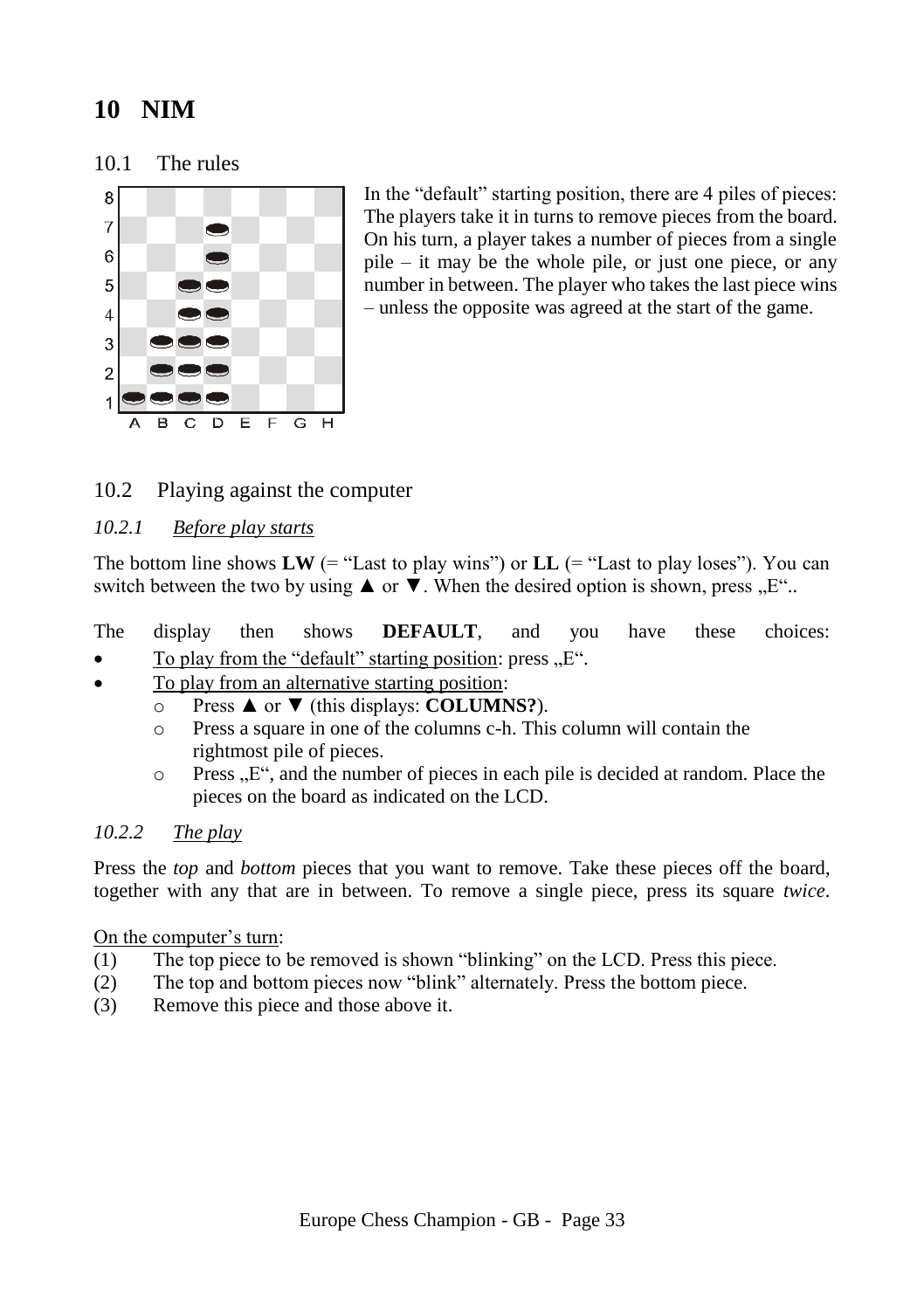# <span id="page-33-0"></span>**11 Northcote's Game**

# <span id="page-33-1"></span>11.1 The rules



The "default" starting position The player with the white pieces begins by moving one piece forward. It can go as far as he likes, but must stop short of the black piece in the same column. Black replies by doing the same. The players move alternately until all the pieces are blocking each other. The player who makes the last move loses, *unless* the opposite was agreed beforehand.

# <span id="page-33-2"></span>11.2 Playing against the computer

# <span id="page-33-3"></span>*11.2.1 Before play starts*

The bottom line shows  $LL$  (= "Last to play loses") or  $LW$  (= "Last to play wins"). You can switch between the two by using  $\blacktriangle$  or  $\nabla$ . When the desired option is shown, press  $E^{\prime\prime}$ .

The display then shows **DEFAULT**, and you have these choices: To play from the "default" starting position: press  $E$ ".

- To play from an alternative starting position:
	- o Press ▲ or ▼ (this displays: **COLUMNS?**).
	- o Press a square in one of the columns c-h. This column will contain the rightmost pile of pieces.
	- $\circ$  Press  $\mathbb{R}^n$ , and the number of pieces in each pile is decided at random. Place the pieces on the board as indicated on the LCD.

# <span id="page-33-4"></span>*11.2.2 The play*

On your turn, press the squares you are moving *from* and *to*. Similarly to carry out the computer's move, press the "from" and "to" squares which are shown "blinking" on the LCD.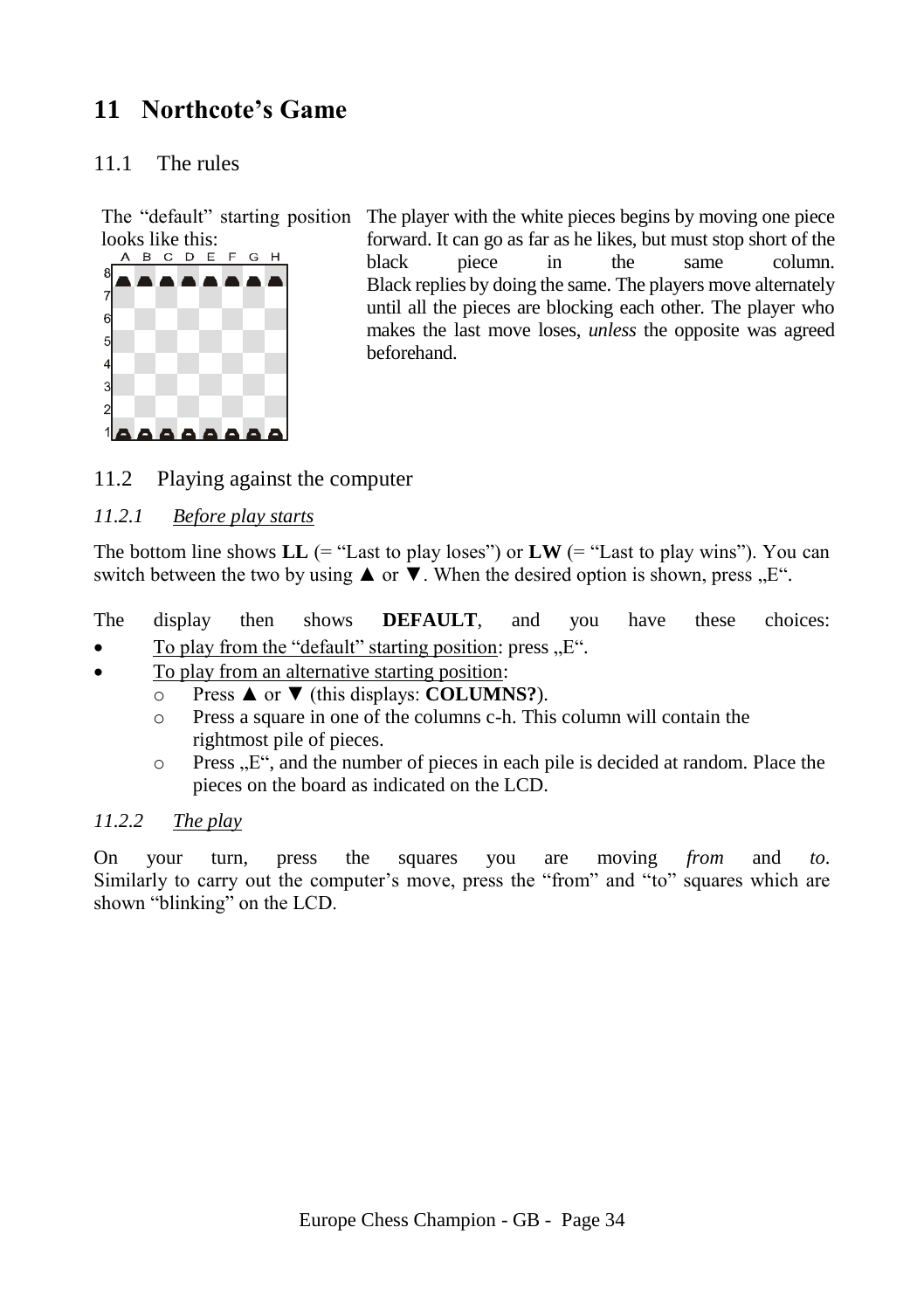# <span id="page-34-0"></span>**12 Special Features**

# <span id="page-34-1"></span>12.1 Options

You can adjust various parameters after selecting OPTIONS from the Main Menu (§ [1.5\)](#page-7-2). This displays the first item in the "Options Sub-menu". Press ▲ or ▼ repeatedly to view all the items:

| <b>SOUNDS</b> |                       | see § 12.1.1 |
|---------------|-----------------------|--------------|
| <b>STYLE</b>  | (chess only)          | see § 12.1.2 |
| CONT.         | $(= LCD$ -contrast)   | see § 12.1.3 |
| REF.          | $($ = "Referee" mode) | see § 12.1.4 |
| LANGUAGE      |                       | see § 12.1.5 |
| <b>TUTOR</b>  | (chess only)          | see § 12.1.6 |

To select an item, display it and press  $E^{\prime\prime}$ . (Instead, ESC returns to the Main Menu [§ 1.5\)](#page-7-2)

# <span id="page-34-2"></span>*12.1.1 Sounds*

To switch the sound signals off or on:

- (1) Select SOUNDS from the Options sub-menu ([§ 12.1\)](#page-34-1).
- $(2)$  Press  $E^{\prime\prime}$  to switch between 1 and 0.
- (3) Press ESC twice to return to the game.

With the sound "off" (**0**), the computer displays **ERROR** in the bottom line instead of giving its "error buzz". Press any square on the board to clear this message.

# <span id="page-34-3"></span>*12.1.2 Playing styles in chess*

To set the computer's Chess style. Detailed information on the various styles can be found in chapte[r 4.2.13.](#page-20-2)

- (1) Select STYLE from the Options sub-menu ([§ 12.1\)](#page-34-1).
- (2) Use  $\blacktriangle$  or  $\nabla$  to view the 5 styles: Normal, Active, Aggressive, Very Passive, Passive.
- (3) Press  $E^{\prime\prime}$  when the desired style is displayed.
- (4) Press ESC twice to resume play.

# <span id="page-34-4"></span>*12.1.3 LCD- contrast*

To alter the contrast:

- (1) Select CONT. from the Options sub-menu (§ [12.1\)](#page-34-1)
- (2) Use  $\triangle$  or  $\nabla$ , to inspect the 10 contrast settings.
- $(3)$  Press  $E^{\prime\prime}$  when the desired style is displayed.
- (4) Press ESC twice to resume play.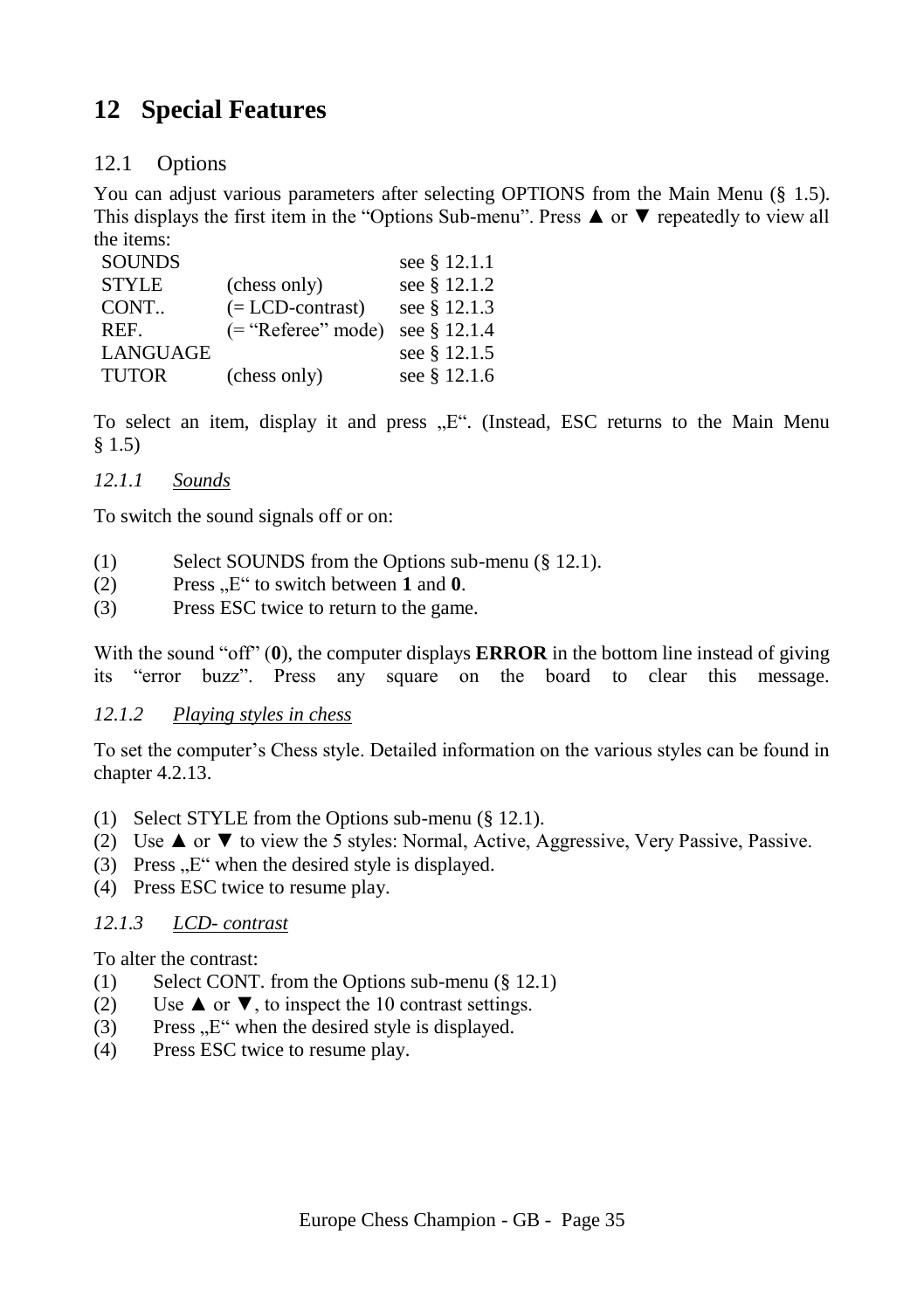# <span id="page-35-0"></span>*12.1.4 "Referee" mode*

In "referee" mode, the computer allows you to play for both sides. (For example you can play against a friend – the computer will merely act as a "referee", checking that the moves are legal and announcing the result etc.) To switch this mode on or off:

- (1) Select REF. from the Options sub-menu (§ [12.1\)](#page-34-1).
- (2) Press  $E^{\prime\prime}$  to switch between 0 and 1.
- (3) Press ESC twice to resume play.

In "referee" mode there are no hints  $(\S12.5)$  or "tutor" messages  $(\S12.1.6)$ .

#### <span id="page-35-1"></span>*12.1.5 Language*

To alter the language of the messages:

- (1) Select LANGUAGE from the Options sub-menu [\(12.1\)](#page-34-1)
- (2) Use  $\triangle$  or  $\nabla$ , to view the languages:

| Language  | <b>Display shows</b> |
|-----------|----------------------|
| English   | English              |
| German    | Deutsch              |
| French    | Français             |
| Italian   | Italiano             |
| Spanish   | Español              |
| Dutch     | NL                   |
| Portugese | <b>POR</b>           |
| Swedish   | Svenska              |
| Finnish   | Suomi                |
| Czech     | Čeština              |
| Slovak    | Sloven               |
| Polish    | Polski               |
| Greek     | Ελληνικά             |

(3) Press  $E^{\prime\prime}$  when the desired language is shown.

Press ESC twice to return to the game.

#### <span id="page-35-2"></span>*12.1.6 Chess tutor – hints and warnings*

In Chess, the "tutor" feature draws your attention to weak moves and warns you of the computer's threats. To switch this feature off or on:

- (1) Select TUTOR from the Options sub-menu (§ [12.1\)](#page-34-1)
- (2) Press  $E^{\prime\prime}$  to switch between **1** and **0**. (The symbol  $\mathcal{B}$  shows that the tutor feature is "on".)
- (3) Press ESC twice to return to the game .

When the "tutor" is "on", the computer will display **SURE** ? if it thinks your last move is a mistake. You may then do any of the following:

Press SWAP for explanation, e.g.: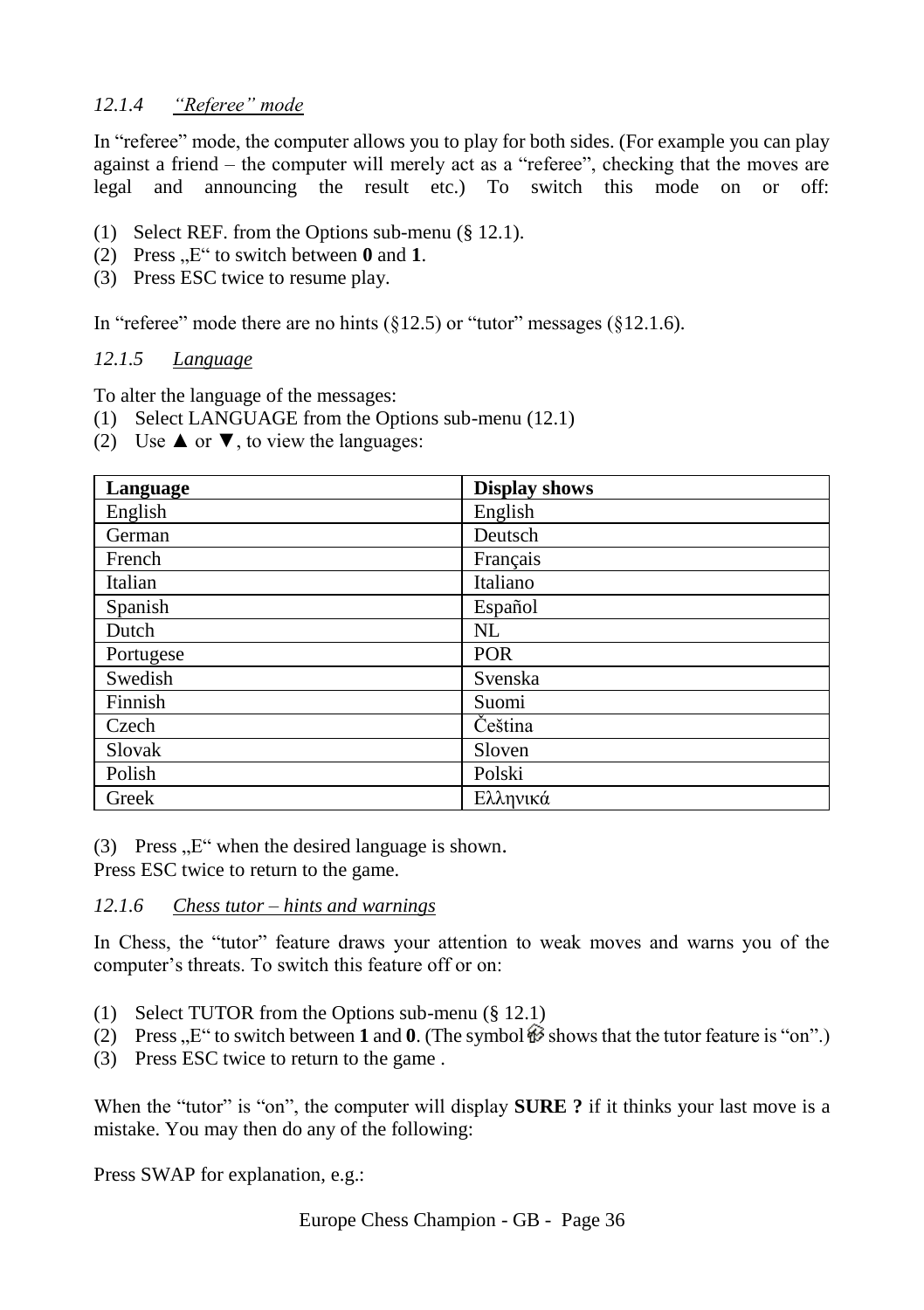- o " You could checkmate me"
- o "I can take that piece."
- o "You could win material worth 3 pawns."

Press SWAP again, to see the move that the computer thinks you have missed.

Press  $\blacktriangledown$  and take your move (see § [12.3\)](#page-36-1).

Press ESC to let your move stand.

If the computer displays **CAREFUL!**, its own last move contains a threat. You may then press SWAP for explanation, e.g.

"I am threatening checkmate."

A second press on SWAP displays the threatened move. When ready, press ESC and continue playing.

# <span id="page-36-0"></span>12.2 Levels of playing strengths (Games other than chess)

In Checkers, the levels are numbered 1-16. In other games (apart from Chess), they are 1-10. Level 1 is fastest and weakest. To inspect and alter the level:

- (1) Select LEVEL from the Main Menu ([§1.5\)](#page-7-2), so that the level number "blinks".
- (2) Keep pressing  $\triangle$  or  $\nabla$  until the desired level number is shown.
- (3) Press  $E^{\prime\prime}$  and resume play.

# <span id="page-36-1"></span>12.3 Retracting your play

If you have selected a "from" square but then change your mind, re-press the square or press ESC, and start again.

After carrying out your move and the computer's reply, you may want to retract these moves and play differently. To retract a move, press ▼. In some cases you will simply need to move the piece back, pressing on the "to" and "from" squares. In other cases, captured pieces will also need to be replaced, or Reversi pieces "flipped", etc. In every case, *press the square that is shown "blinking" on the LCD board and in the bottom line,* as you add, remove or change the piece on that square. Make sure that the position on the playing board corresponds to that on the LCD board. You can then play a new move (or press SWAP to make the computer do so.)

In Chess, by repeating the operation you can take back up to 8 moves by both sides, and the retracted moves may be replayed by means of the ▲ button. In other games, only the last pair of moves can be taken back.

# <span id="page-36-2"></span>12.4 Changing sides – the "SWAP" key

During your turn, you can swap sides at any time in a game by using the **SWAP** key. If **SWAP** is pressed after each move, the computer plays against itself. Pressing **SWAP** while the computer is preparing to move will interrupt the calculation and force it to make its move immediately. It will execute the best move calculated up to that point, which will usually not be the best move in absolute terms.

# <span id="page-36-3"></span>12.5 Hints – suggestions for moves by the computer

To ask the computer to suggest a move for you, select HINT from the main menu ([§ 1.5\)](#page-7-2). The hint is displayed by a "scrolling" message. To reject the hint, press ESC. To accept it, press . E" and the computer directs you to carry out the move.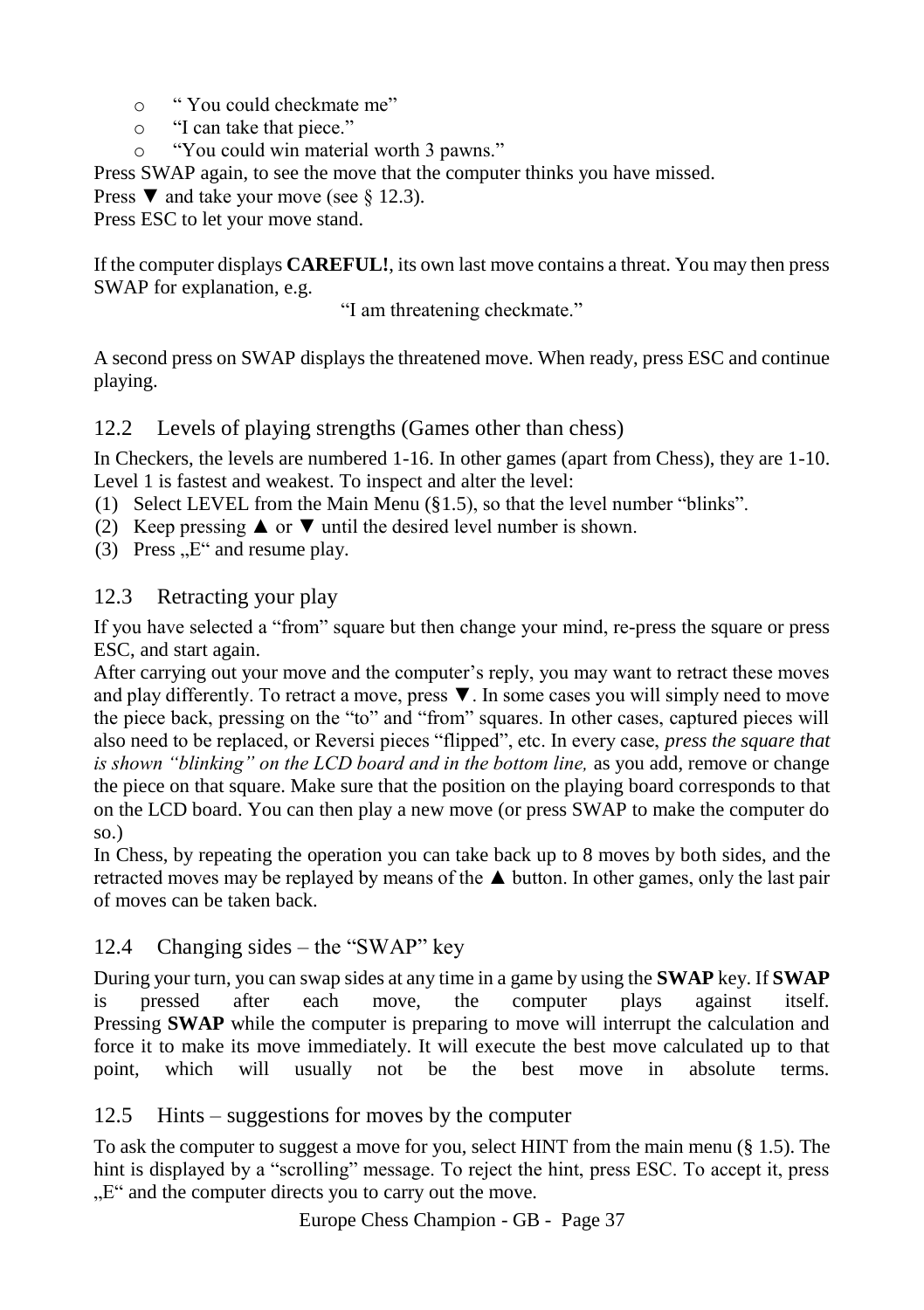# <span id="page-37-0"></span>12.6 The "Help" Feature

In most situations if you press the HELP button, a "scrolling" message explains what you can do next. To break off the message, press ESC.

# <span id="page-37-1"></span>12.7 Reverse board  $(\circledcirc)$

You may want Black to play "up the board" in Chess (etc.), or "down the board" in Checkers. To switch the board round, select INVERT from the Main Menu (§ [1.5\)](#page-7-2), then press ESC to continue play.

The symbol  $\circledcirc$  shows that the two sides are playing in the reverse direction from normal. Remember that the co-ordinate markings on the squares must now be disregarded, e.g. the square marked "C3" is being treated as f6.).

# <span id="page-37-2"></span>12.8 Setting up a position

You can set up a special position on the board, e.g. a Chess problem from a magazine. To do this, begin by selecting SET UP from the Main Menu  $(\S 1.5)$  $(\S 1.5)$ . The bottom line then contains:

- The colour symbol  $\Box$  or  $\blacksquare$ .
- The symbol #, "blinking", which shows that the computer is in "set-up mode".
- The symbol of a piece type (except in Nim).
- The co-ordinates of a square where a piece can be inserted or removed.

(In Four-in-a-Row, there is only the letter denoting a column. In Nim there is the letter for a column, followed by the number of pieces that the column contains.) column, followed by the number of pieces that the column contains.)

While the computer is in "set-up mode", you can do any of the following:

To clear a piece from a square: Press the square, then press ESC.

(Not possible in Northcote's Game. In Four-in-a-Row, press the column, then ESC to remove the top piece. In Nim, to clear an entire column, press the column then ESC. To alter the size of a pile, press the column, then the square where you want the top piece to be.)

- To clear the entire board: Keep pressing ▲ or ▼ until the bottom line shows **Clear ?**. Then press "E". (Not possible in Northcote's Game.)
- To select a type of piece for insertion: Keep pressing  $\triangle$  or  $\nabla$  until the desired piece appears in the bottom line. (Chess and Checkers only.)
- To alter the colour  $( \Box / \blacksquare )$ : Press SWAP.
- To insert a piece of the current colour (and type): Press the desired square, then press  $E^{\prime\prime}$ .

(In Four-in-a-Row, press the column, then press  $E^{\prime\prime}$  to add a piece "on top of" any that are there already. In Nim, press the column, then the top square for the pile. In Northcote's Game, simply press the desired square – the piece moves there from its previous square in the column.)

When a king is inserted in Chess, the king of the same colour is automatically removed from its previous square.

When the position is complete, make sure that the current colour is the same as the side that will make the next move. Then: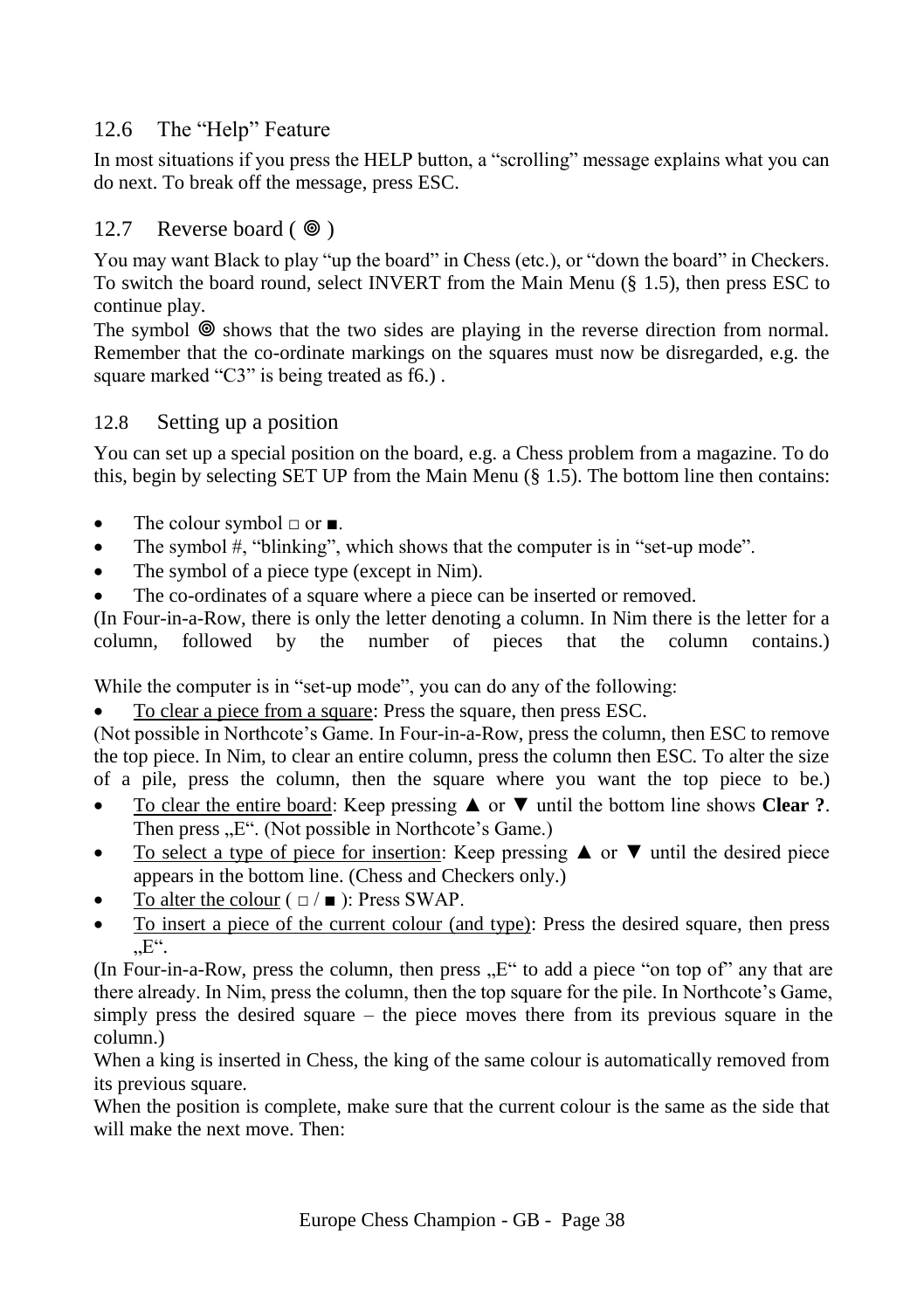To exit from "set-up" mode: Keep pressing ▲ or ▼ until the bottom line shows **Ready ?.** Then press "E". You can now play from the new position – make a move or press SWAP to instruct the computer to do so.

If play is impossible from the position you have constructed, the display shows **???** and the computer remains in "set-up" mode. A press on HELP may give further explanation – for instance in Chess, a king may be missing, or the player whose turn it is to move may be giving check. You can modify the position to make it legal. If instead you want to abandon it, keep pressing **▲** or  $\blacktriangledown$  until the bottom line shows **Cancel** ?. Then press  $\mathbb{R}^n$  to return to the Main Menu ([§ 1.5\)](#page-7-2).

*Note:* In Chess you cannot castle with a piece inserted in "set-up" mode. To construct a position where castling is possible, you can begin from the "new game" position and leave the kings and rooks alone, while other pieces are rearranged individually.

# <span id="page-38-0"></span>12.9 Interrupting / saving a game

To continue a game at a later time, simply use the **ON/OFF** switch to turn the unit off. Note that the **ON/OFF** switch is active only when it's your turn to play. If you continue the game later, but find that some of the pieces are no longer in their previous positions on the board, they may be re-positioned by following the position indication on the LCD display.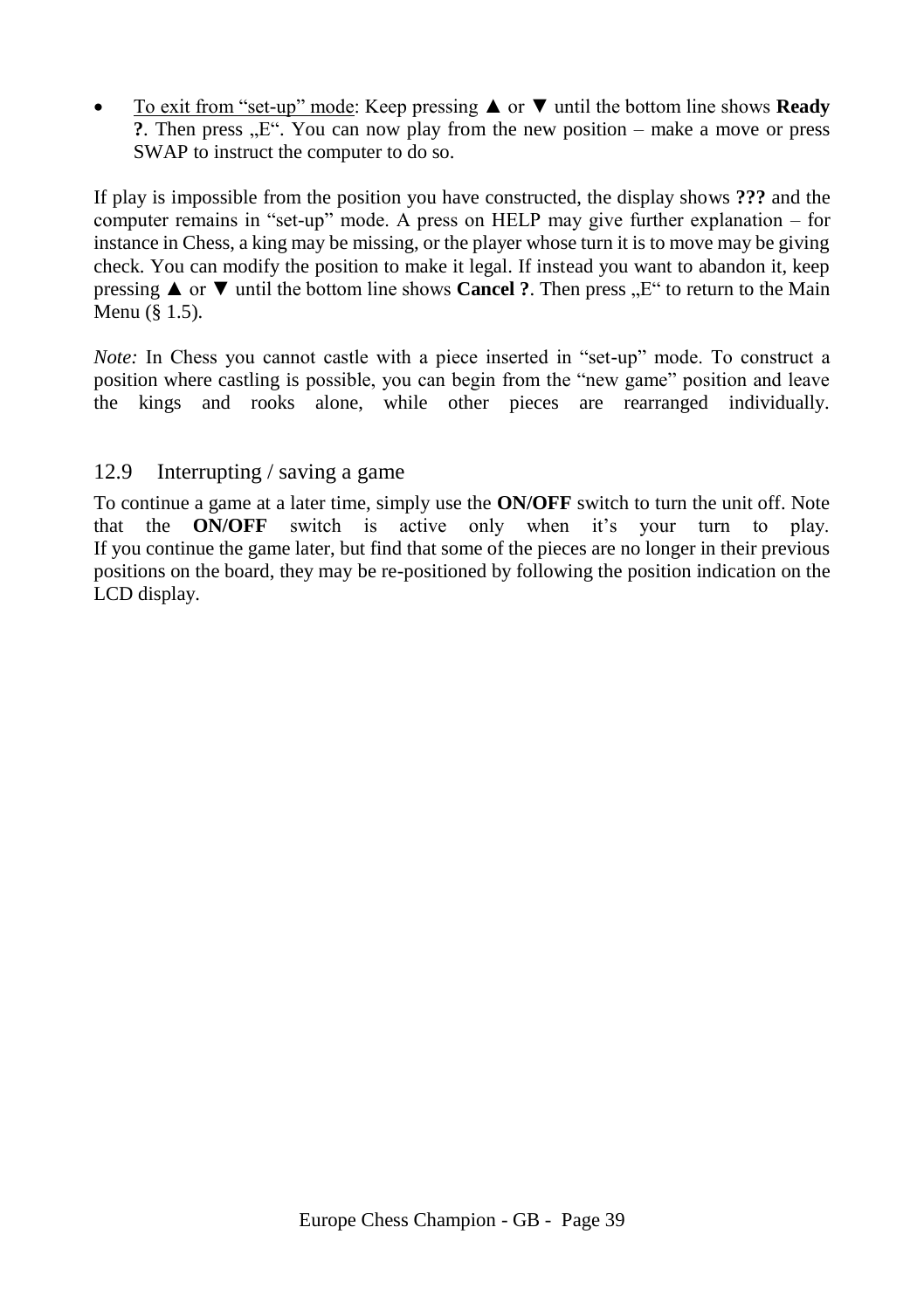# <span id="page-39-0"></span>**13 Troubleshooting**

Your computer has been manufactured and thoroughly checked with great care before delivery. It is therefore unlikely to contain any technical fault. Experience shows that most apparent "faults" result from wrong user operation, incorrect data input when preparing a move, or simply from pressing the wrong key. This may cause the computer - even at a later time - to react in an "unexpected" manner.

Again, before "blaming" a "malfunction" on the computer, thoroughly check that all operational steps have been properly followed and that all inputs are correct. The most common cause of operational problems is the incorrect input of a move. Ensure your move was , E d in compliance with the rules. Below you will find some hints and tips which may help you if such a problem occurs. Here, the most common causes of operational problems are described.

# <span id="page-39-1"></span>13.1 The LCD display shows no information

No information shows on the display, and the unit does not react to any key or move input; the following factors may be responsible:

- 1. Ensure that you are using the correct batteries (Type AAA; do not use rechargeable batteries). Are the batteries inserted correctly? Ensure correct polarity (+/- poles) and that the batteries are firmly seated in the compartment. If the batteries have been used for a certain length of time, they may be exhausted. We recommend inserting a fresh set of batteries in that case.
- 2. Even with fresh batteries, it is possible for the computer's functional ability to be impaired as a result of a static charge. In this case, the unit must be reset by inserting a suitable thin object into the opening marked **RESET** at the back of the unit and then pressing the internal **RESET** switch. This should cause the computer to function normally again.

# <span id="page-39-2"></span>13.2 The computer will not make a move

The computer has been functioning without trouble, but now refuses to make a move. What could be the cause?

- 1. If the hourglass is still rotating in the display, the computer is still calculating. Wait until the computer has made its move, or press **SWAP** to interrupt the calculation. In that case, the computer will immediately make the best possible move based on its calculations up to that point.
- 2. If one of the colour symbols is permanently displayed, the computer assumes that you have not yet concluded or  $E^{\prime}$ ed your move. Ensure that the position of the pieces on the board is identical to those in the computer's internal memory. Single positions may be checked with the help of the LCD display. If all positions match, it means that it is your turn to make a move.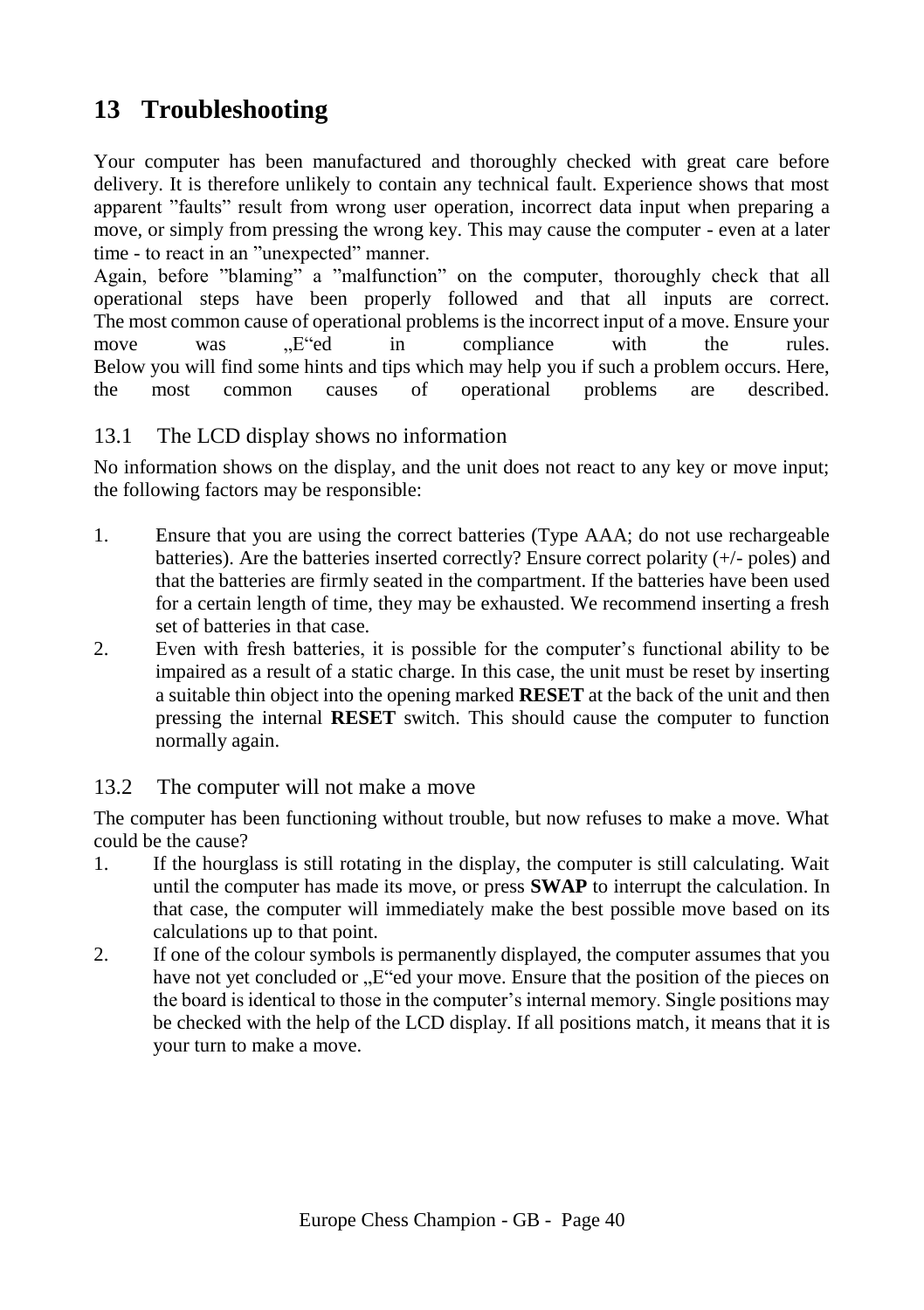# <span id="page-40-0"></span>13.3 The computer does not accept your move

You want to  $\mathbb{R}^n$  a move, but the computer refuses to accept; the most likely cause:

# <span id="page-40-1"></span>*13.3.1 In all game types*

Always ensure that any input for a move is properly executed by pressing the target or "to" square.

# <span id="page-40-2"></span>*13.3.2 In chess mode*

- If you want to  $E^{\prime\prime}$  a castling for yourself or the computer, ensure that not only the "from" and "to" squares for the king, but also those for the rook are pressed. (see also chapter 4.2.6). If you have  $E^{\prime}$ ed the special "en passant" move for yourself or the computer, ensure that the captured pawn has been correctly removed from the board. Note: you must **not** forget to press down on the square of the captured pawn; otherwise the computer cannot register the pawn as captured (see chapter 4.2.6).
- When performing a pawn promotion on the last row, ensure that you press down on the promotion square with the new piece in order to complete the promotion correctly (see chapter 4.2.6).
- If the symbol "+" is shown in the display, the computer has issued a check warning. In this case, you **must** counter the check threat with your next move.
- If no check threat is issued, ascertain whether you have left your king vulnerable to a check threat. The king must only be moved to squares where it is not threatened by any other of the opponent´s pieces. On the other hand, you must not move any piece protecting the king from a possible threat.
- If the symbol  $#$  flashes in the LCD display, the computer is in move-"E"ing mode. It may happen that you forget to exit this mode before you continue playing. In chapter 12.8, you will find a detailed description of how to exit this mode.
- If the symbol # stays steady in the display, the computer is in the data bank mode for world-championship games. You can exit this replay mode by pressing START.

# <span id="page-40-3"></span>*13.3.3 In checkers mode*

- When playing checkers, after a capturing move, ensure that the captured piece is not only physically removed from the board, but also "erased" from the computer's internal memory; this is always achieved by pressing down on the square with the captured piece. Only then is the piece removed from the board.
- If your last move was the promotion of a piece to a queen, **do not forget** to press down on the promotion square with the promoted queen in order to conclude the promotion successfully.

# <span id="page-40-4"></span>13.4 Are you familiar with all the rules?

One of the most common causes of problems is non-compliance with the rules when making a move. Before you assume that the computer is malfunctioning, double-check that your move is 100% legal and in accordance with the rules. If in doubt, consult the appropriate chapter in the rule book of the game in question.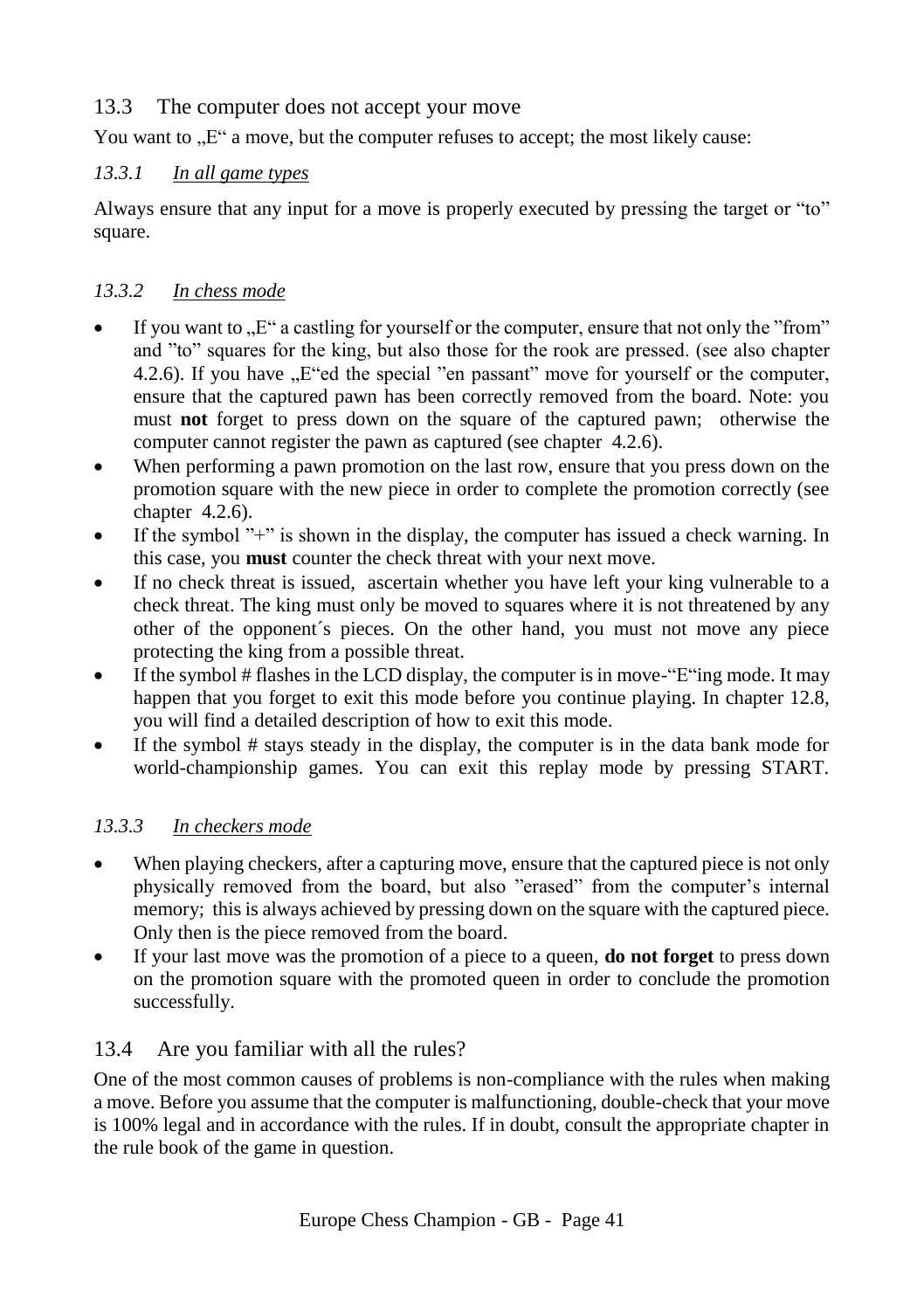# <span id="page-41-0"></span>13.5 The computer makes "illegal" moves

If the computer makes what seem to you to be illegal moves (which is basically impossible, of course), one of the following could be the cause:

- Verify that the position of the pieces on the playing board corresponds to that in the computer's internal memory. This can be done by using the LCD display. If the positions are not identical, the cause of the problem is probably the result of a misinterpretation of the rules. A common cause of such misinterpretation is the use of special moves such as castling, en passant or pawn promotion in the eighth row.
- **Press SWAP** to force the computer to make its move. If the computer plays its move, the fault cannot be in the computer. Take back the computer's and your last move and try again to  $E^{\prime\prime}$  a move and continue the game.

# <span id="page-41-1"></span>13.6 No sound

If no sound signals are heard, refer to chapter 12.1.1. to check how the sound can be activated.

# <span id="page-41-2"></span>13.7 The RESET switch

The proper functioning of this unit can be affected by electrostatic discharge, strong electromagnetic radiation or other electrical disturbances (such as computers or TV sets nearby). This is perfectly normal and no cause for concern. In such cases, the **RESET** switch located on the underside of the unit should be used to perform a complete reset, ie to return the unit to its original configuration. You should then be able to start a new game.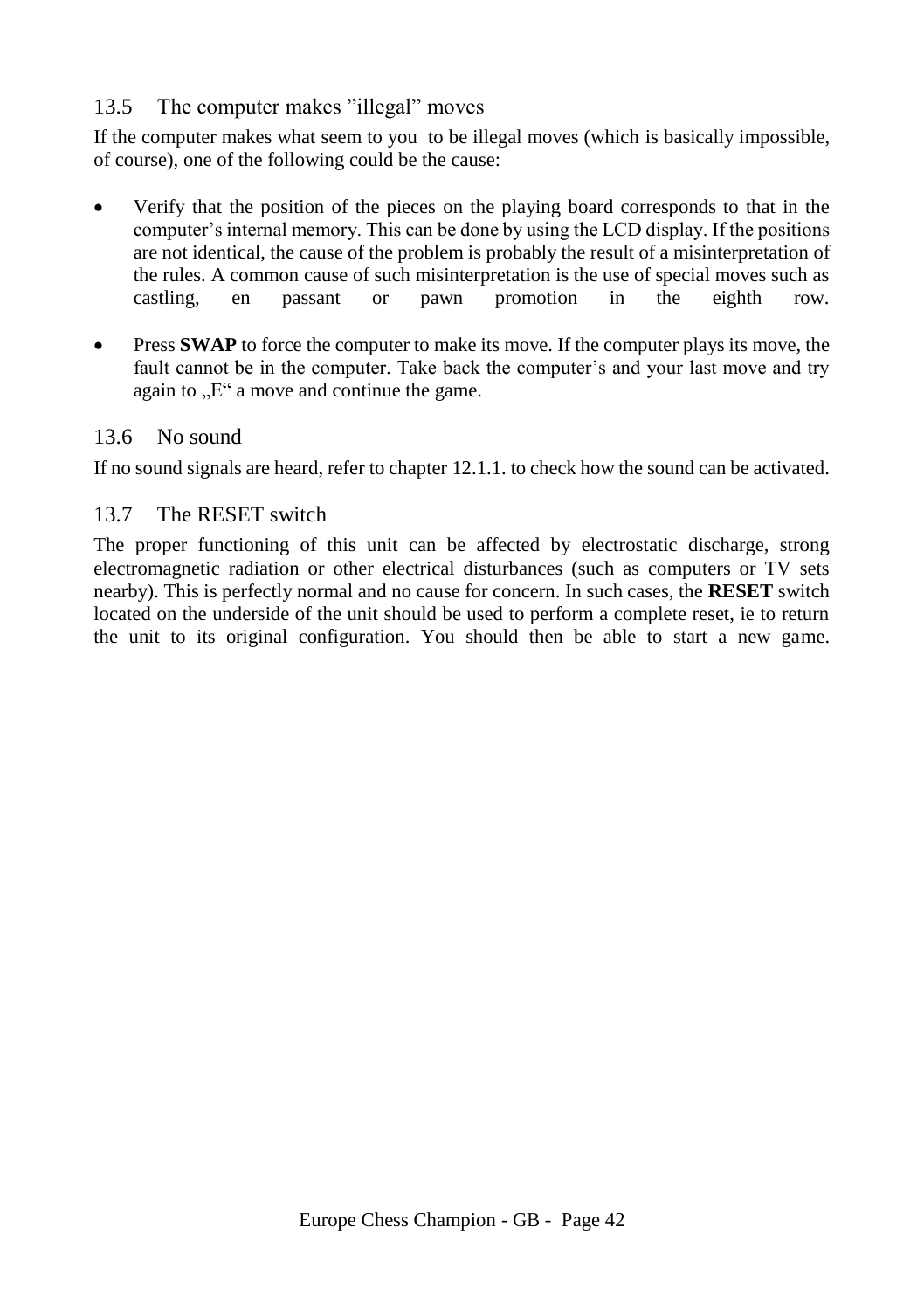# <span id="page-42-0"></span>**14 Solutions to Exercises**

**Exercise 1:**   $1.$  醫h $2$ -c7 mate **Exercise 3:**  1. 空d4-e5 空h7-h8 2. 空e5-f6 空h8-h7 1. 暨c1-f4 空c8-d8 2. 暨f4-f8 mate  $3.$  [egs-g7 mate] **Exercise 5:**   $1.$  $Za6-h6$  mate **Exercise 7:**  1. gc5-b6 gc8-b8 2. Ed2-d8 mate

**Exercise 9:**  1. \$f8-g7+ \$h8-g8 2. \$g2-d5 mate

# **Exercise 11:**

1. th6-g7+ \$h8-g8 2. De4-f6 mate **Exercise 13:** 

 $1\sqrt[3]{5}$ -d6 mate

#### **Exercise 15:**

1. $\text{\textdegree}$ e6-f7, and any Black pawn move is answered by 2.g6-g7+  $\hat{\mathbb{E}}$ h8-h7 3.g7-g8 $\hat{\mathbb{H}}$ +  $\Phi$ h7-h6 4.  $\frac{100}{100}$ g8-g6 mate.

#### **Exercise 17:**

1.  $\triangle$ e4-d6+ forks the king and the pawn on f7.

#### **Exercise 19:**

the white pawn queens at once. Otherwise of course White captures the black knight first.

#### **Exercise 21:**

After 1. $\angle$  g1-c5 White can pick off all the 1. $\angle$ a6-b7+ black pawns by  $2.\&c5-d6$ , while Black can't get at the white ones.

#### **Exercise 23:**

After 1. ... c7-c5+ followed by 2. ... c5-c4, 1. \$d5-c5+ \$a8-a7 2.b5-b6 mate the white bishop is trapped.

#### **Exercise 25:**

1. h7+ \$h8-g8 2.  $\Xi$ a7-g7 mate

#### **Exercise 2:**

1. $\mathcal{Q}_2$ -g8 mate **Exercise 4:** 

#### **Exercise 6:**

1. $\Xi$ a2-e2  $\Delta$ d8-c8 2. $\Xi$ e2-e8 mate

# **Exercise 8:**

1. $\text{\&e5-f6} \&g8-h8$  (on  $\&g8-f8$ , White mates at once with  $2.\overline{\boxtimes}a7-a8$ )  $2.\overline{\text{L}}6-96 \overline{\text{L}}b8-98$  $3.\overline{\boxtimes}a7-a8$  mate

# **Exercise 10:**

1.gf5-g6 gh8-g8 2.ஜீg2-d5+ gg8-h8 3.d6-e5 mate

#### **Exercise 12:**

1. 1. f2f7-h6+  $g8-h8$  2.  $g3-c5-d4$  mate

# **Exercise 14:**

1.g2-g4 mate

# **Exercise 16:**

White mustn't fall for  $1.\text{\textdegree}$  for  $6\textdegree$  for  $6\textdegree$ because then he would be in *Zugzwang*. The right way is  $1.\n\text{\textdegree}$  c6-d7!. Then only after 1. ... ஜ்6-f5 or 1. ... ஜீ6-f7, White plays 2.ஜீd7d6 – and Black loses his pawn and the game.

#### **Exercise 18:**

With 1. ...  $\&$ a7-c6+ followed by 1. ...  $\&$ c6e7, the knight successfully crosses the whole board

#### **Exercise 20:**

1. De3-d5+, and if Black takes the knight, After 1. Pd2-c1, Black is helpless against 2.2b4-c2 mate!

#### **Exercise 22:**

# **Exercise 24:**

#### **Exercise 26:**

 $1.\overline{\boxtimes}$ d2-d8+ $\overline{\boxtimes}$ a8xd8  $2.\overline{\boxtimes}$ d1xd8 mate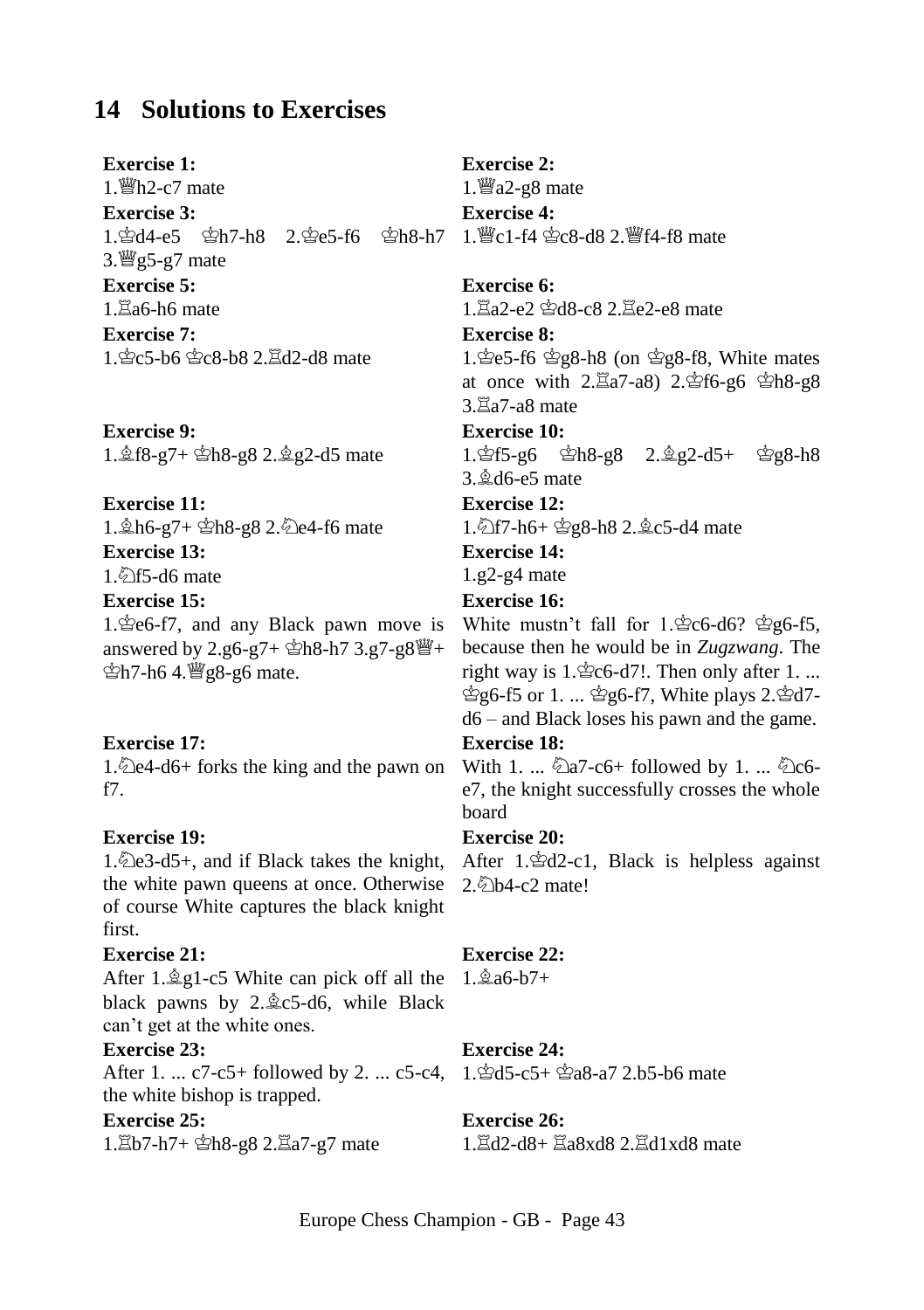#### **Exercise 27:**

on account of  $2.7e1-e8$  mate.

#### **Exercise 29:**

because Black could interpose with 1. ... 2. 瞥h4-f4 mate.  $\mathbb{W}_C$ 5-f8!

# **Exercise 31:**

instead the black king goes to b8 or b7, there follows  $2.\mathcal{C}4-c7+ \oplus b8(b7)$ -a8 White achieves nothing.)  $3 \frac{\text{W}}{\text{C}}$ 7-c8 mate.

#### **Exercise 33:**

 $1 \text{ } \textcircled{d}$  d8-f6 mate.

#### **Exercise 35:**

then  $2 \frac{\omega}{4}$  f4xc7+.

#### **Exercise 37:**

1. $\Xi$ b3-b8+  $\&$ d6xb8 2. $\Xi$ f1-f8 mate

**Exercise 39:** 

1. Le1-e8+  $\Xi$ d8xe8 (the only move) After 1.f6-f7!, Black loses with either 1. ...  $2.$   $\mathcal{H}$ d3xd5

#### **Exercise 41:**

1.  $\mathbb{E}[h3-b3+\text{wins the bishop on } b7$ .

#### **Exercise 43:**

– the rook on d7 is attacked, and a fork on pawn on f7 is pinned! f7 is threatened. On  $1, \ldots$  d6xe5  $2.\mathbb{E}d1xd7$ . Black loses the exchange.

#### **Exercise 45:**

1.  $2g3-h5+$ ? because Black could defend on h8 is threatened. with  $1. ...$   $\mathbb{W}$ b5-g5.

# **Exercise 47:**

1. $\angle 1.$   $\angle 2.5xg6$  (double check)  $\angle 2.62g6$  $e7+$ 

#### **Exercise 49:**

1. Lh1-h8+ 宫g8xh8 2. 曾d3-h7 mate.

#### **Exercise 28:**

After 1. La1xa6, Black can't take the rook 1. Ld8-e8+ Eb6-e6 (otherwise the rook on e2 is lost at once)  $2. \mathbb{E}e8xe6+ \mathbb{E}e5xe63. \mathbb{E}a8-e8+$ 

#### **Exercise 30:**

1. b2-g7 mate, but not 1. b2-b8+ After 1. ch2-g3, there is no defence against

#### **Exercise 32:**

1. 曾h4-c4+, and now if 1. ... \$c8-d8, White 1. 曾b3-b8+ 曾e5xb8 2.h7-h8 曾 mate! (It mates immediately with 2. Feat-g8. If wouldn't work the other way round, for after 1.h7-h8響+ 響e5xh8 2. 響b3-b8+ 含f8-g7

#### **Exercise 34:**

 $1 \frac{w}{2}e^2 - a6 + \frac{w}{2}a8 - b8$  2.  $w$ a6xb7 mate

# **Exercise 36:**

1. If 1-f4 (cross-pin!), and if 1. ...  $\triangleq$ e5xb2, 1. $\triangleq$ d3-d7+, and the pinned queen can't capture. The covering move  $\hat{\mathbb{E}}$ h7-g6 is also unavailable because of the pawn on h5. Black therefore loses his queen..

#### **Exercise 38:**

1. lff5-c8+  $&$ b7xc8 2. lpd1-b8 mate

# **Exercise 40:**

@e5xf7 2. $\Xi$ d2xd7 or 1. ...  $\Xi$ d7xf7 2. $\Xi$ d2-d8 mate. But he has no other way to stop the pawn.

# **Exercise 42:**

 $1.\angle$ g2-e4+ picks up the rook on b1!

#### **Exercise 44:**

1. $\triangle$ d3-e5 exploits the pin on the d6-pawn 1. $\angle$ e2-g6+ wins the knight on b6, as the

#### **Exercise 46:**

1.  $2.93-5+$  and  $2.92-97$  mate, but not After 1.d5-d6, the queen is attacked and mate

#### **Exercise 48:**

White can ignore the attack on his queen; with  $1.$   $\mathbb{E}e1xe7 \sqrt[3]{d4xb3} 2.$   $\mathbb{E}e7xh7$  he delivers mate himself!

# **Exercise 50:**

 $1.\& b7xc6+ \& d5xc6 2.\& b3-d4+$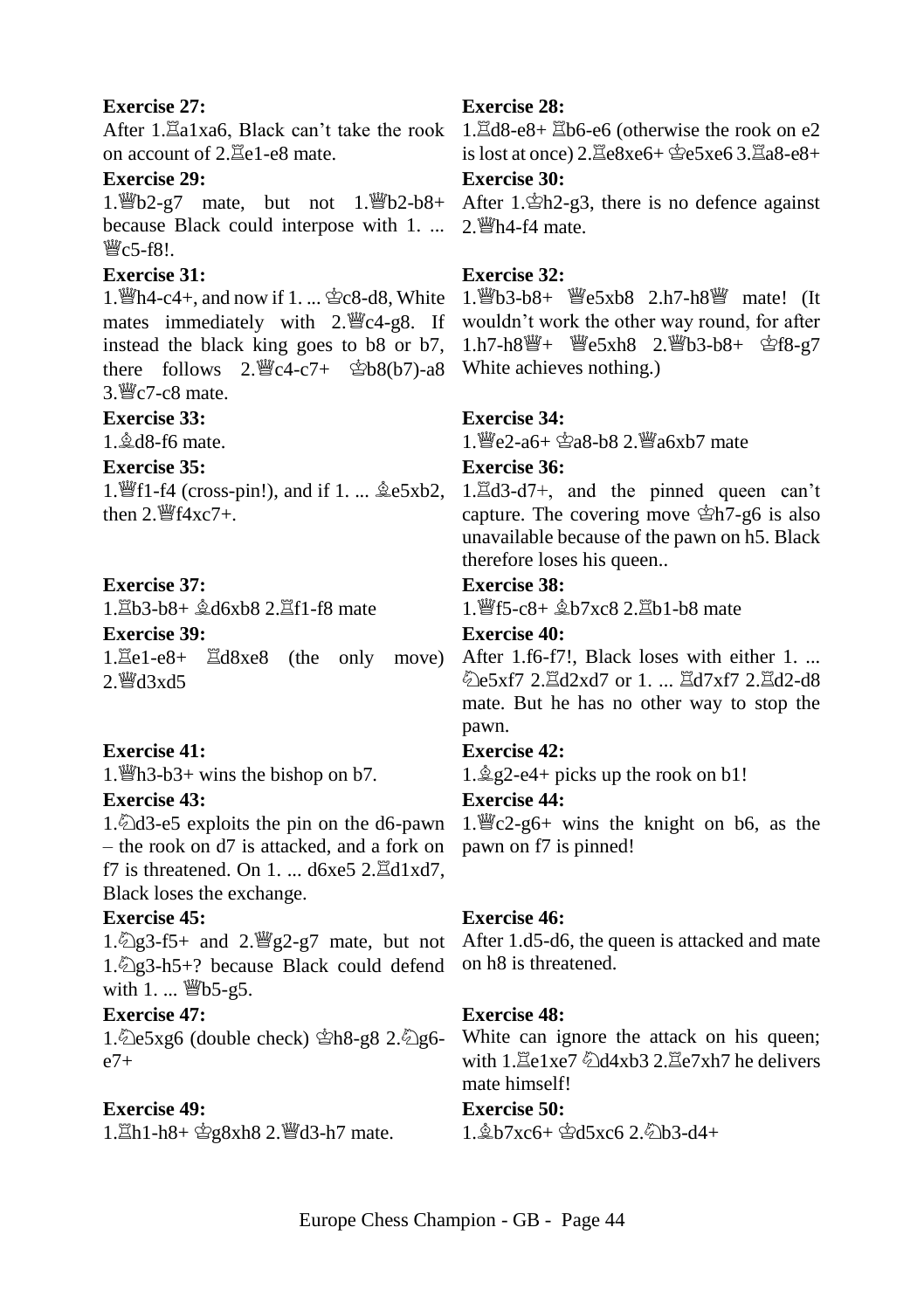#### **Exercise 51:**

Black is mated; if the king moves mate)  $2.\overline{\Xi}a1-a8$  mate elsewhere, the bishop on g7 is lost.

#### **Exercise 53:**

mate on a7, which would also occur after 1. plays 2. 瞥h4xh7 mate.  $\mathcal{L}$  e6xc7.

#### **Exercise 55:**

1. g7xh7+ \$h8xh7 2. 曾g1-g7 mate

# **Exercise 57:**

 $1.$  al xa7+  $\hat{\mathfrak{B}}a8xa7$  2. $\hat{\mathfrak{A}}f1$ -a1 mate **Exercise 59:** 

1. h4-g6+ h7xg6 2.h5xg6 mate

# **Exercise 61:**

simultaneously attacks the rook on a8.

**Exercise 63:**   $1.6c4xf7+\Phi_08xf72.$  Wd1xd8

#### **Exercise 65:**

1. @d5-g8+ 骂f8xg8 2. @g5-f7 mate

# **Exercise 67:**  1.  $\log 5xe6$ , and if 1. ... f7xe6, then 2.  $\mathbb{H}d1$ h5+ wins the bishop on c5.

# **Exercise 69:**

1. $\mathcal{H}$ d1-d2 (again the notorious cross-pin!) **Exercise 71:**  1.g6xh7+ @f6xh5 2. @d3-g6 mate

# **Exercise 73:**  1. ... ۞f5-g3+ 2.h2xg3 ■d5-h5 mate

**Exercise 75:**  1. ...  $\triangle$ f5xc2 wins the queen, for 2. $\Xi$ c1xc2 1. We3xf6+ g7xf6 2. $\triangle$ b2xf6 mate is met by  $\&$ b4-d3 mate. **Exercise 77:**  1.  $e^{4x}e^{6} + 7xe^{6} 2 \cdot 2d^{3} - 96$  mate

# **Exercise 52:**

1. Ec1xc7+, and on 1. ... 空d7xc7 2. Eb3xb7 1. 響a3-f8+ 空g8xf8 (or 空g8-h7 2. 譬f8xg7

# **Exercise 54:**

1. Ec1-c7 attacks the queen and threatens 1. De4-f6+, and whatever Black does, White

# **Exercise 56:**

 $1.\overline{\mathbb{Z}}a5-g5!$ , and whichever way Black captures the rook, a white pawn queens.

# **Exercise 58:**

 $1.6$   $4xc7 + 2$   $8xc7$   $2.8$   $d2$ -d6 mate

# **Exercise 60:**

1. @d3xh7+ 公f6xh7 2. 公f4-g6 mate

# **Exercise 62:**

1. Fe2-e4 threatens mate on h7 and 1. De4-f6 mate (double check; Black can't capture on e2 or move his king to d7 either!)

# **Exercise 64:**

1. d4xe6, and whether Black re-captures with the queen or the pawn, his d5-pawn is pinned, so that  $2.\overline{\Xi}$ e1xe4 wins a piece.

# **Exercise 66:**

1.  $4$ -e6+ wins the queen.

# **Exercise 68:**

 $1.\overline{\&}$ c4-d6+, and whether or not Black takes the knight, he loses his queen!  $(1, \ldots \hat{2}b4x d6)$ would unpin the knight on c3.)

# **Exercise 70:**

1. 曾d2-d8+  $\triangle$ e7xd8 2. Ee1-e8 mate

# **Exercise 72:**

1. f3xd5+, and now 1. ... c6xd5 2. gc4-b5 mate; or 1. ...  $\triangle$ e7-d6 2. Nd5xd6 mate; or 1.  $\therefore$   $\oplus$ d7-e8  $2.\overline{9}$ d5-f7+  $\oplus$ e8-d7 3.  $\oplus$ c4-e6 mate

# **Exercise 74:**

1. $\&$ f4xc7 wins the queen, for if 1. ...  $\mathbb{W}d8xc7$ , Black is mated by  $2.\n\t\t\mathbb{E}e2xe7$ .

# **Exercise 76:**

# **Exercise 78:**

 $1.7d1-d8+\text{e}^2e7xd8$   $2.7ed1-e8$  mate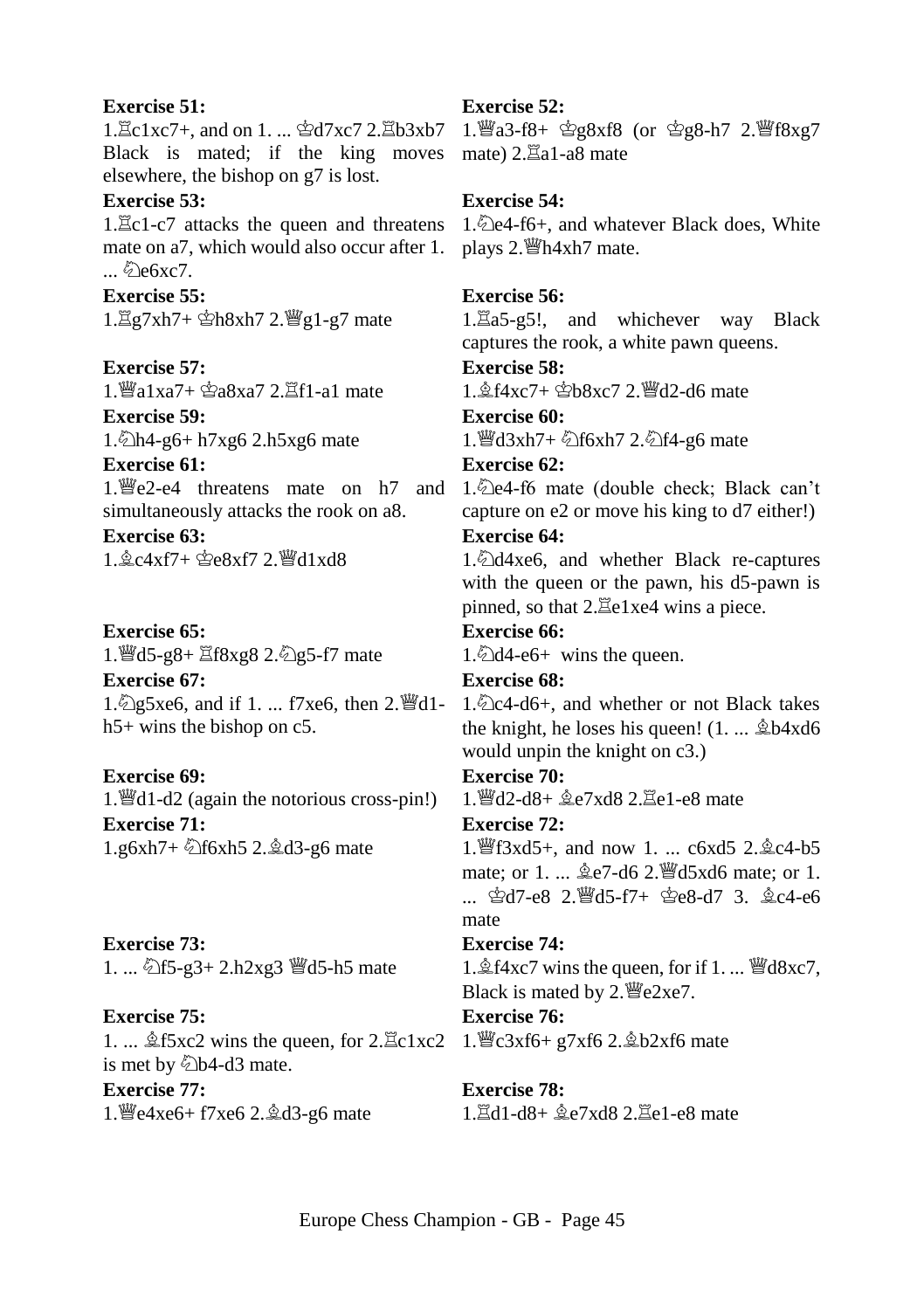#### **Exercise 79:**

 $1.\overline{\mathbb{E}}e5-h5$  g6xh5 (otherwise mate on h7)  $2.$  Wh6-f6 mate

# **Exercise 81:**

After 1. Lh7-g7, Black is powerless to prevent 2. $\Xi$ h3-f3 mate (Karpov-Mecking, Hastings 1971/72).

# **Exercise 83:**

1. ...  $\triangle$  f4-c1 threatens mate on h2 and simultaneously attacks the queen! (A variation from Smejkal-Karpov, Leningrad 1973.)

#### **Exercise 85:**

1. ...  $\Xi e 3xg3 + 2.f2xg3$  |  $\Xi$  f4xg3 mate, or  $2.\n$  $2.$  $\n *2*$  $\n *2*$  $\n *2*$  $\n *2* + 3.\n *2*$  $\n *2* - 1\n *2*$  $\n *2* - 1\n *2*$  $\n *2* - 1\n *2*$ (Tarjan-Karpov, Skopje 1976).

#### **Exercise 87:**

1. $\angle$ f7-d8+ is the only correct dis-covered check, stopping the black king from taking refuge on g8. Black now resigned, for wherever he moves his king, White plays 2. f8 mate. The only other possibility is 1. ...  $\&$  d7-f5 2.  $\frac{36}{25}$  f3xf5+  $\&$  f8-e7, as the escape square d7 is now free. However, White still has many ways of winning, e.g. 3. 暂f5-e5+ 空e7xd8 4. 置f1-f8+ 空d8-d7  $5.$  曾 $5xg7 +$  空 $d7 - c6$  6. $\Xi$ f8-f6+ winning the queen. (Karpov-Korchnoi, 8th match game, Baguio 1978.)

#### **Exercise 89:**

 $1.\Xi$ c1-h1+ $\Xi$ d4-h4 2.g2-g4 mate (Karpov-Larsen, Linares 1983).

#### **Exercise 91:**

Oddly enough, the solution is another queen sacrifice on c4:  $1.$  We d3xc4, and if 1. ...  $\Xi c8xc4$ , then 2. $\Xi f1-f8$  mate (a variation from Karpov-Kasparov, 9th match game, Seville 1987).

# **Exercise 93:**

1. @d3-d8+  $2.2$ d2-h6, and Black can only prevent mate with the pointless queen sacrifice  $\mathcal{C}_c(6-c1)+(a \text{ variation from})$ Karpov-Kasparov, 17th match game, Lyon 1990).

# **Exercise 80:**

1. $\triangle$ e5xd7+  $\triangle$ d4xe2 (nothing is altered by @d4-e6 either) 2.@d7-f6 mate (double check!)

#### **Exercise 82:**

 $1.$  [[e6-g4+  $g^2$ g3-f2 2. $g^2$ c3-d1 mate (a variation from the game Karpov-Cobo, Skopje 1972).

#### **Exercise 84:**

1. ...  $f3xe2 + 2.\Phi h1-h2 \trianglelefteq f8-d6$  mate (a variation from Ljubojević-Karpov, Manila 1976).

#### **Exercise 86:**

 $1.$   $\mathcal{L}$ e8xg8+  $\mathcal{L}$ h8xg8 2. $\mathcal{L}$ e1-e8 mate (a variation from Karpov-Dorfman, Moscow 1976).

#### **Exercise 88:**

White can capture the queen with  $1.$   $\mathcal{L}$  e5xa1, because 1. ...  $\mathbb{E}e3-e1$  isn't mate – White would parry the check with  $2.\Xi$ f6-f1, delivering mate himself! (A variation from Karpov-Hübner, Bad Kissingen 1980.)

#### **Exercise 90:**

After 1. @d3xc4 Black resigned, as he can't recapture on account of  $2.\overline{\mathbb{Z}}a7xf7$  mate (Karpov-Geller, Moscow 1983).

#### **Exercise 92:**

1. ...  $\&$ d6-h2+2. $\&$ g1xh2  $\&$ a1xf1 (a variation from Timman-Karpov, World Championship Candidates final 1990).

#### **Exercise 94:**

1.g2-g3 threatens mate by 2.  $\mathcal{W}$ h8-h4 or 2.f3f4. Black can only delay the mate by one move, with a desperate sacrifice such as 1. ... e6xe4 (a variation from Karpov - Van der Wiel, Haninge 1990).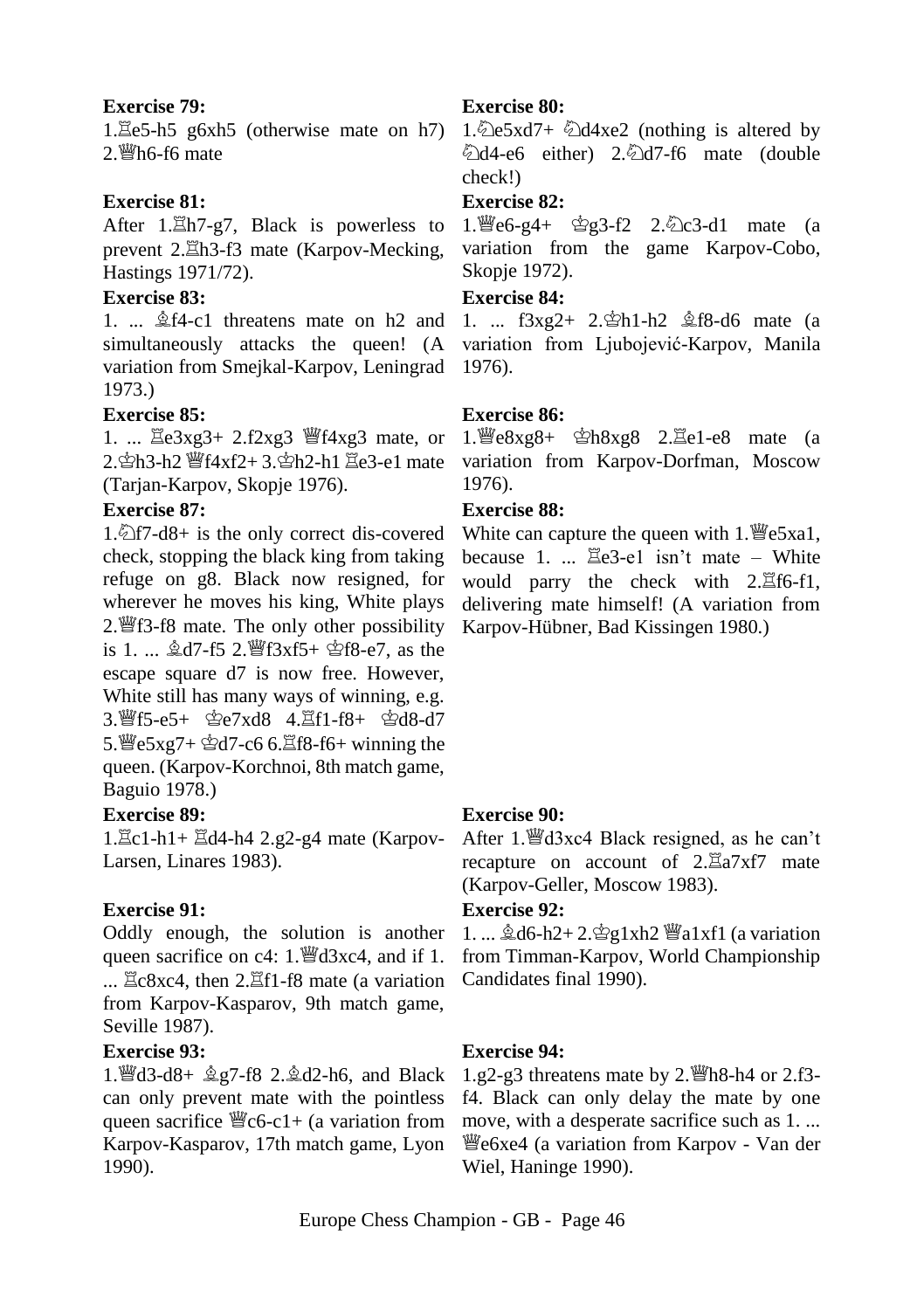#### **Exercise 95:**

variation from Karpov-Shirov, Biel 1992).

#### **Exercise 97:**

1.  $h_1h_3xh7 + h_2h_3xh7$  2.  $\Xi$ g5-h5 mate (a variation from Karpov-Ljubojević, Buenos Aires 1994).

#### **Exercise 99:**

2001).

# **Exercise 96:**

1. 曾e6-g8+  $\Xi$ a8xg8 2. 幻h6-f7 mate (a 1. $\Xi$ d8xf8+ 空g8xf8 2. $\Xi$ d1-d8 mate (a variation from Karpov-Timman, World Championship match game, Djakarta 1993).

# **Exercise 98:**

1. ... We5-e7 wins the bishop on a7, as White must first break the pin on his queen. White therefore resigned (Kamsky-Karpov, World Champion-ship match game, Elista 1996).

# **Exercise 100:**

1. $\text{\textcircled{14-}}e6+ \text{\textcircled{15-}}c4$  2. $\text{\textcircled{2}b6-b4}$  mate (a 1. ...  $\text{\textcircled{44-a3}}$  attacks the rook and bishop; variation from Karpov-J.Polgar, Linares White can't defend both. He therefore resigned, as his material deficit becomes too great (Kasparov-Karpov, New York 2002).